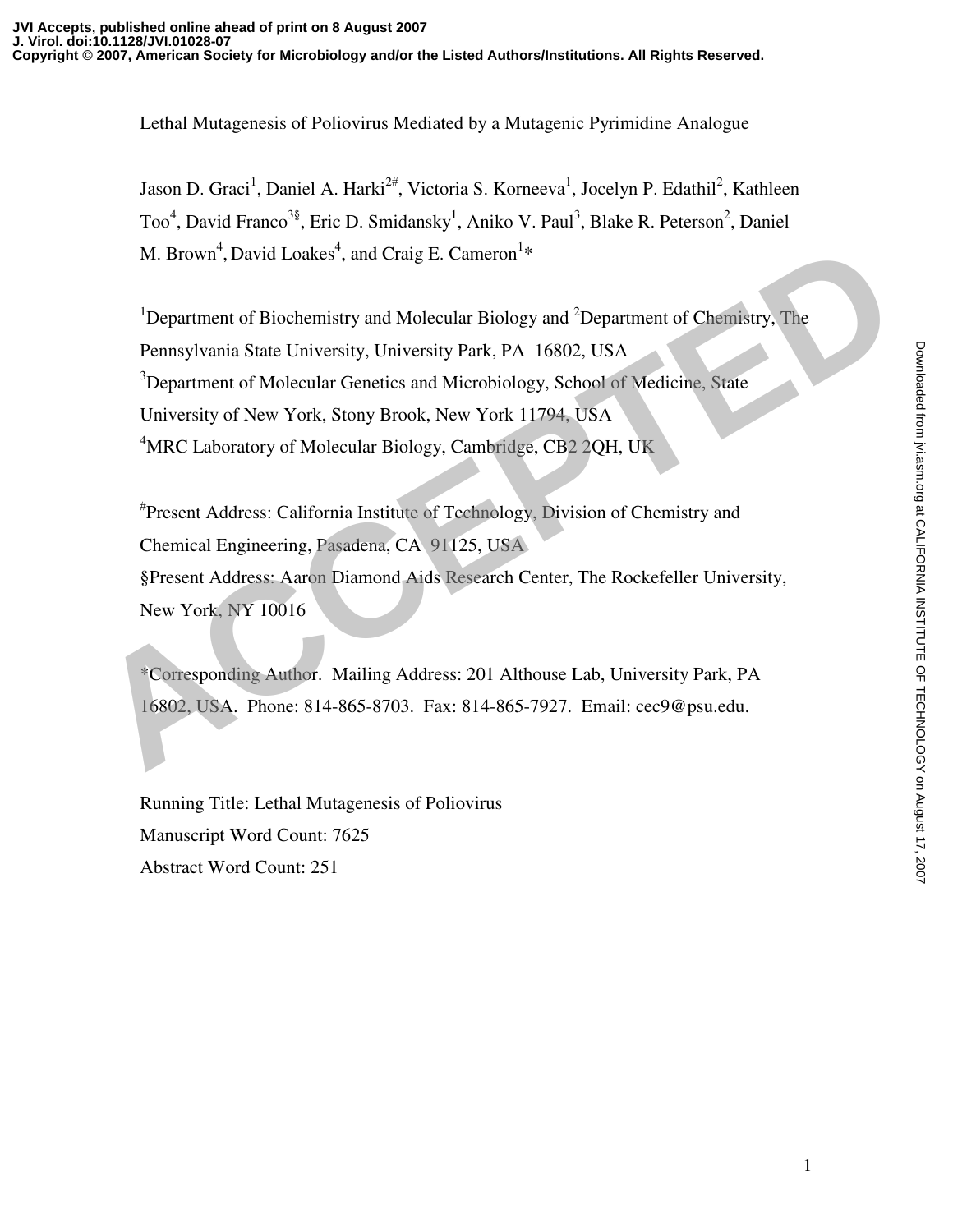### 1 **ABSTRACT**

2

3 Lethal mutagenesis is the mechanism of action of ribavirin against poliovirus (PV) and 4 numerous other RNA viruses. However, there is still considerable debate regarding the 5 mechanism of action of ribavirin against a variety of RNA viruses. Here we show by 6 using T7 RNA polymerase mediated production of PV genomic RNA, PV polymerase-7 catalyzed primer extension and cell-free PV synthesis that a pyrimidine ribonucleoside 8 triphosphate analogue (rPTP) with ambiguous basepairing capacity is an efficient 9 mutagen of the PV genome. The i*n vitro* incorporation properties of rPTP are superior to 10 ribavirin triphosphate. We observed a log-linear relationship between virus titer 11 reduction and the number of rPMP molecules incorporated. A PV genome encoding a 12 high-fidelity polymerase was more sensitive to rPMP incorporation, consistent with 13 diminished mutational robustness of high-fidelity PV. The nucleoside (rP) did not 14 exhibit antiviral activity in cell culture owing to the inability of rP to be converted to 15 rPMP by cellular nucleotide kinases. rP was also a poor substrate for herpes simplex 16 virus thymidine kinase. The block to nucleoside phosphorylation could be bypassed by 17 treatment with the P nucleobase, which exhibited both antiviral activity and mutagenesis, 18 presumably a reflection of rP nucleotide formation by a nucleotide salvage pathway. 19 These studies provide additional support for lethal mutagenesis as an antiviral strategy, 20 suggest that rPMP prodrugs may be highly efficacious antiviral agents, and provide a new 21 tool to determine the sensitivity of RNA virus genomes to mutagenesis as well as 22 interrogation of the impact of mutational load on the population dynamics of these 23 viruses. The methods of the RNA viruses. However, there is still considerable debate regarding the<br>
ACCEPTED methanism of action of ribavirin against a variety of RNA viruses. Here we show by<br>
ACCEPTED methanism of action of ribavi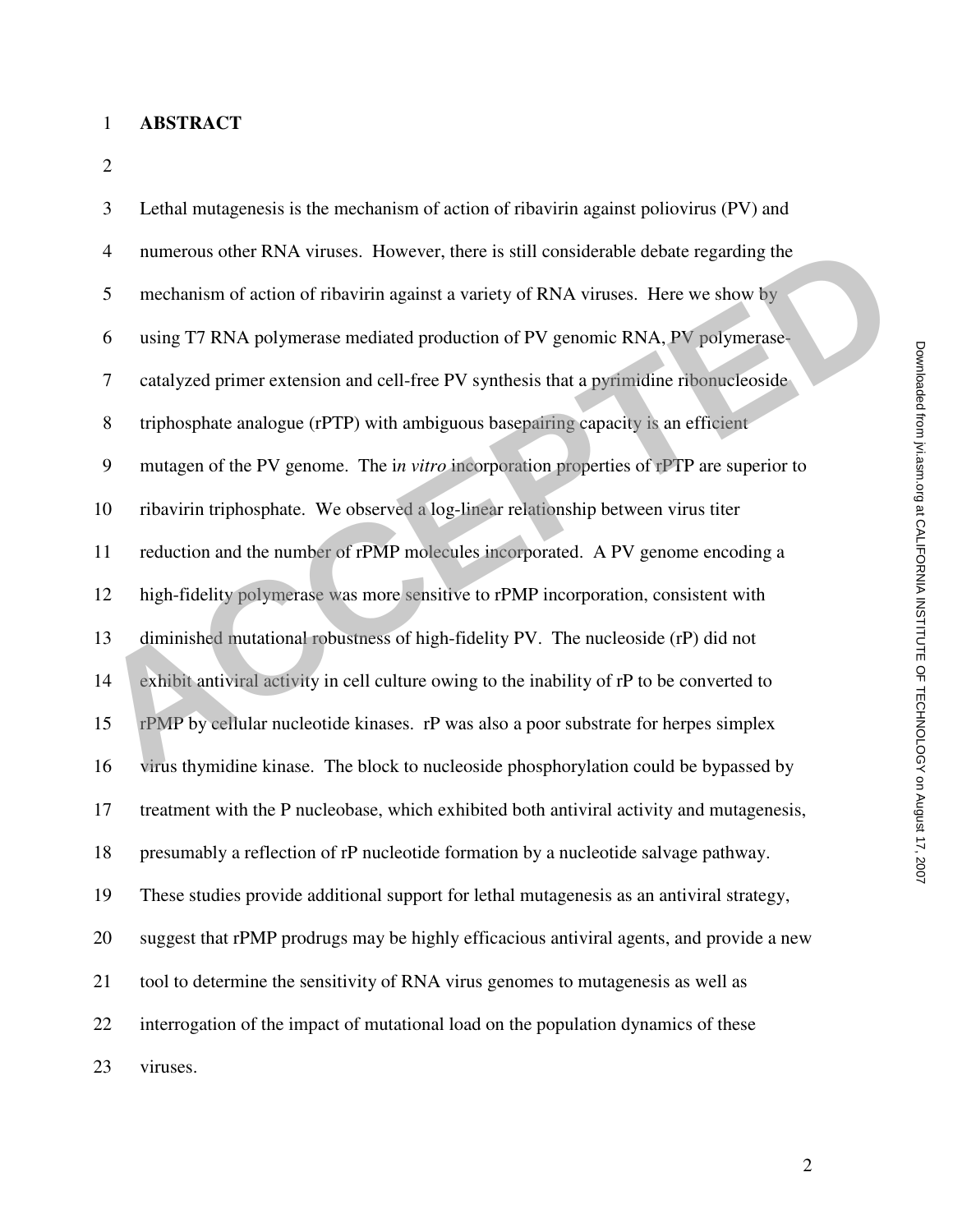# 1 **INTRODUCTION**

| 3              | Viruses with RNA genomes are the causative agents of numerous infectious                     |
|----------------|----------------------------------------------------------------------------------------------|
| $\overline{4}$ | diseases of clinical relevance, and some are considered significant threats as agents of     |
| 5              | bioterrorism. With the exception of drugs targeting HIV, few therapeutics exist for the      |
| 6              | treatment of RNA virus infection. Thus, the development of broad-spectrum antiviral          |
| $\tau$         | treatments for RNA virus infections remains a crucial medical research goal.                 |
| $8\,$          | In the past several years, a number of studies have appeared supporting the use of           |
| 9              | lethal mutagenesis as a general antiviral strategy (reviewed in (14)). RNA viruses           |
| 10             | replicate with a high error frequency due to the lack of proofreading activity in the virus- |
| 11             | encoded polymerases $(11, 50)$ . The resulting heterogeneous virus population has often      |
| 12             | been termed a quasispecies (12). Quasispecies theory predicts the existence of an error      |
| 13             | threshold, an upper limit to the mutation frequency beyond which genome viability is         |
| 14             | severely compromised. In one study, poliovirus (PV) viability was reduced 99.3% when         |
| 15             | the mutation frequency was increased only 9.7-fold beyond the normal level(6). Thus,         |
| 16             | lethal mutagenesis is an antiviral strategy which aims to increase the mutation rate of      |
| 17             | RNA viruses beyond the threshold where virus viability can be maintained.                    |
| 18             | The antiviral nucleoside analogue ribavirin has been demonstrated to act via lethal          |
| 19             | mutagenesis in vitro against a variety of RNA viruses, including poliovirus(7), hepatitis C  |
| 20             | virus(28, 60), GB virus $B(27)$ , Hantaan virus(48), food-and-mouth disease virus(1), and    |
| 21             | West Nile virus(9). Furthermore, other antiviral nucleoside and nucleobase analogues         |
| 22             | have been proposed to act via lethal mutagenesis, most notably 5-hydroxy-2'-                 |
| 23             | deoxycytidine against human immunodeficiency virus (30), 5-azacytidine against foot-         |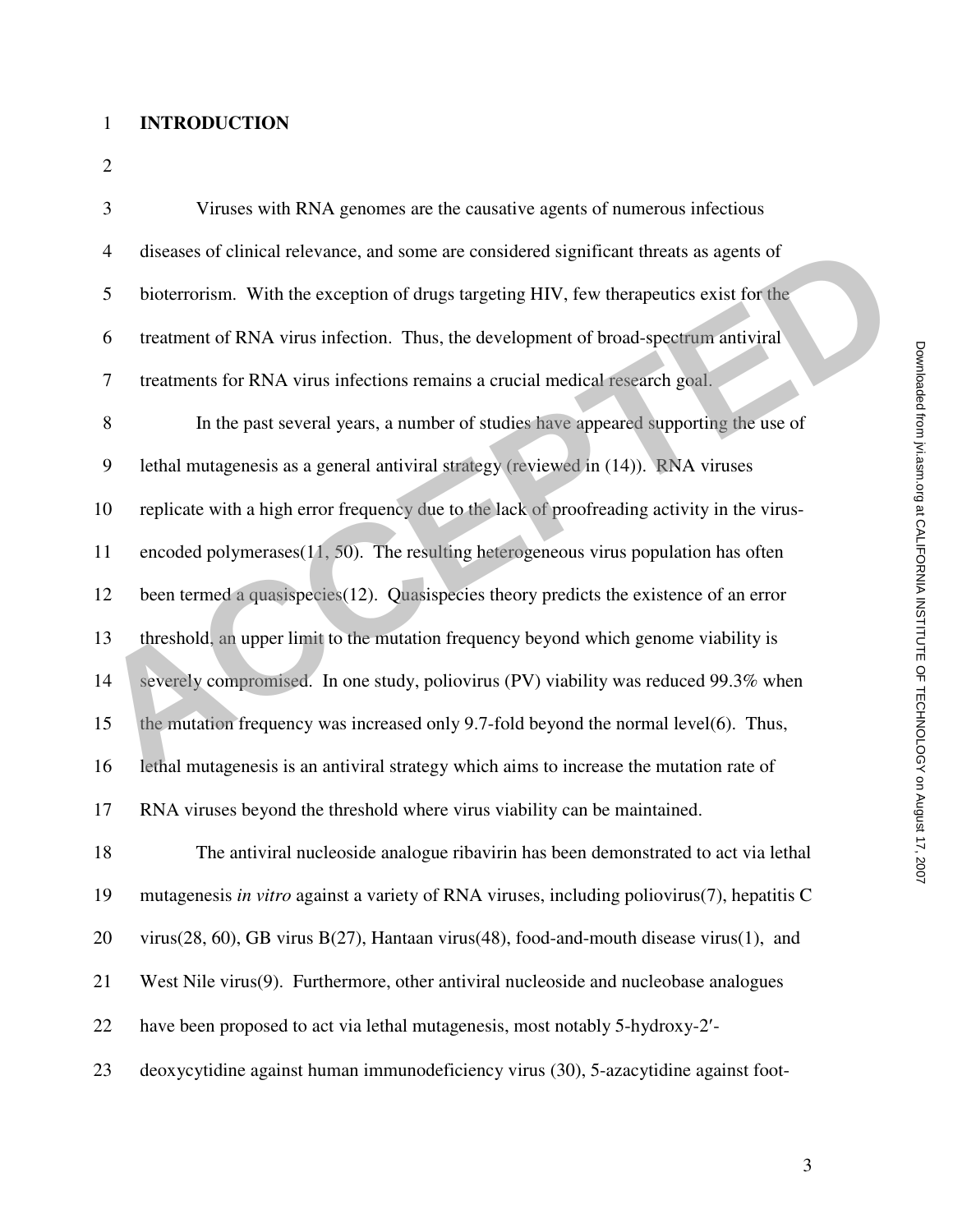| $\mathbf{1}$   | and-mouth disease virus(49), and 5-fluorouracil against poliovirus and vesicular             |
|----------------|----------------------------------------------------------------------------------------------|
| $\overline{2}$ | stomatitis virus $(24)$ , lymphocytic choriomeningitis virus $(16, 46)$ , and foot-and-mouth |
| 3              | disease virus $(41, 42, 49)$ .                                                               |
| $\overline{4}$ | However, there is still debate regarding the capacity for ribavirin to act as a lethal       |
| 5              | mutagen, particularly whether direct incorporation of a mutagen into viral RNA is            |
| 6              | sufficient for antiviral activity. Ribavirin has been shown to act via a number of different |
| $\tau$         | mechanisms, all of which may contribute to its antiviral activity (reviewed in (15)).        |
| 8              | In addition, the applicability of quasispecies theory, error catastrophe, and lethal         |
| 9              | mutagenesis concepts to viral evolution has been controversial(10, 25, 26, 38). An           |
| 10             | important theoretical advance was made by Schuster and Swetina in proposing "survival        |
| 11             | of the flattest"(47). Using digital organisms, Wilke et al. demonstrated that for            |
| 12             | populations evolving at high mutation rates, high fitness organisms could be outcompeted     |
| 13             | by lower-fitness organisms, if the latter exist in a "flatter" region of the fitness         |
| 14             | landscape(59). That is, populations subjected to high mutation rates will evolve to exist    |
| 15             | in "flat" regions of the fitness landscape where the density of neutral mutations is high.   |
| 16             | This has become known as "mutational robustness" (54).                                       |

16 This has become known as "mutational robustness"(54).

17 Whereas lethal mutagenesis and "survival of the flattest" have been described 18 theoretically and in digital models(58, 59), there has been little advance in these theories 19 from an *in vitro* or *in vivo* perspective. The interplay between mutational load, 20 polymerase fidelity, and mutational robustness is largely unexplored. One approach to 21 evaluating these theories in live virus populations is by manipulating population error 22 frequencies through the use of mutagenic nucleoside analogues.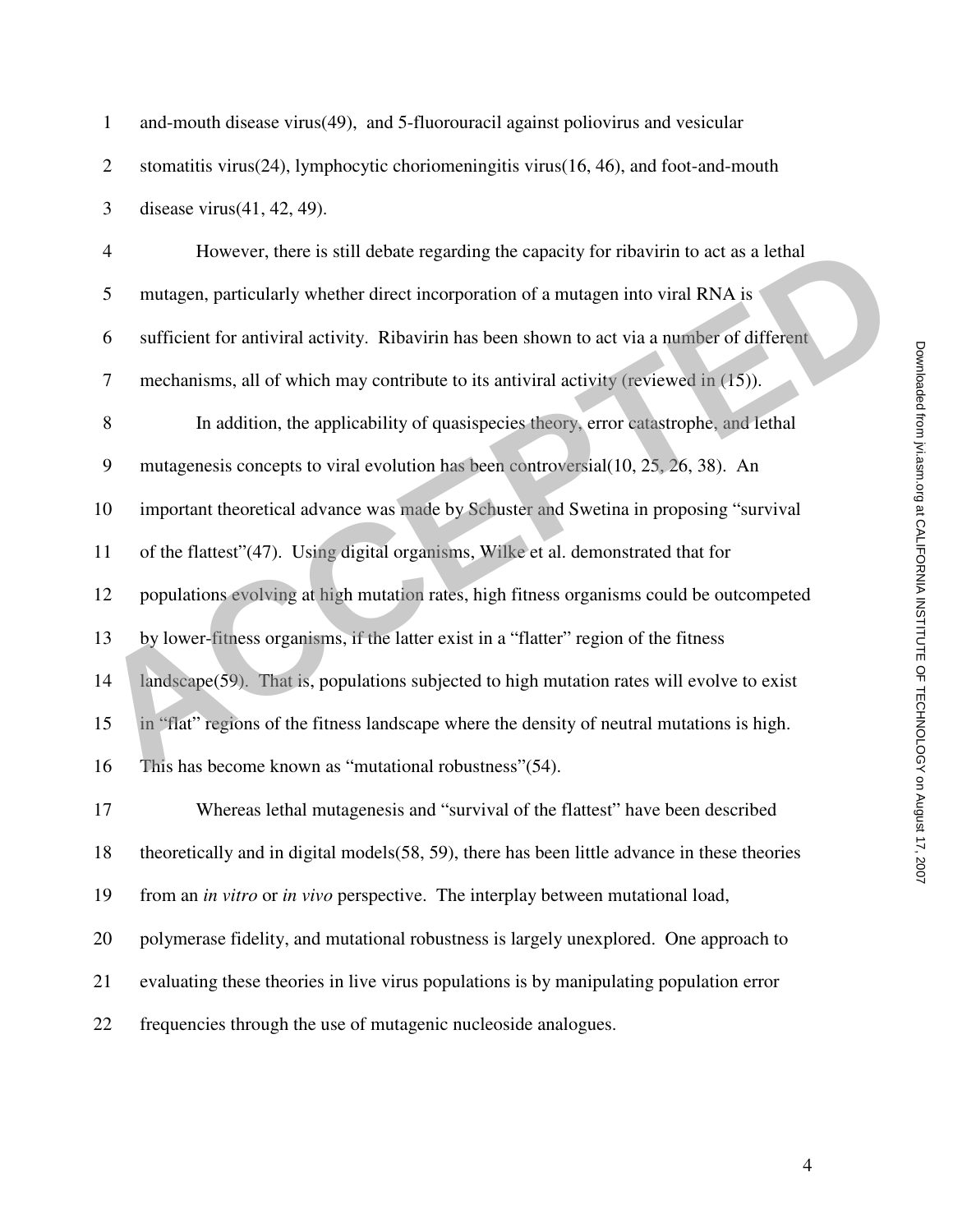| $\mathbf{1}$   | We have previously investigated the use of "universal" bases with minimal                      |
|----------------|------------------------------------------------------------------------------------------------|
| $\overline{2}$ | hydrogen bonding potential as lethal mutagens of $PV(17, 19)$ . Here we investigate the        |
| 3              | antiviral and mutagenic potential of a nucleoside analogue with the capacity to stably         |
| $\overline{4}$ | base pair with two natural nucleobases. The ribonucleoside analogue $6-(\beta-D-$              |
| 5              | ribofuranosyl)-3,4-dihydro-8H-pyrimido[4,5-c][1,2]oxazin-7-one (hereafter referred to as       |
| 6              | $rP$ ; Figure 1) is a pyrimidine analogue with degenerate hydrogen-bonding properties $(51)$ . |
| 7              | Tautomerization of the nucleobase (named P) allows for two distinct configurations of          |
| $8\,$          | hydrogen bond donors and acceptors, permitting stable base pairing with either adenine         |
| 9              | or guanine (Figure 1).                                                                         |
| 10             | Previous work with the ribonucleoside analogue (rP) and related 2'-                            |
| 11             | deoxyribonucleoside analogue (dP) has established that they can be utilized as substrates      |
| 12             | by multiple RNA and DNA polymerases (22, 35, 52), and incorporation of rP into a               |
| 13             | biologically active RNA molecule had little effect on its structure or activity(35).           |
| 14             | Furthermore, dP was shown to induce the predicted transition mutations in E. coli after        |
| 15             | phosphorylation through the bacterial thymidine kinase pathway(40). dP has also been           |
| 16             | shown to induce C-to-U and U-to-C transition mutations at a high rate in an in vitro           |
| 17             | retroviral replication model(36). Templates containing rPMP were also able to direct<br>č      |
| 18             | incorporation of either G or A by HIV and AMV reverse transcriptases (52).                     |
| 19             | Accordingly, rP is considered to be an ambiguous pyrimidine nucleoside analogue with           |
| 20             | high potential to induce mutagenesis if utilized as a substrate by RNA virus polymerases       |
| 21             | during genome replication. Herein, we evaluated the ability of rP and rPTP to function as      |
| 22             | lethal mutagens of poliovirus.                                                                 |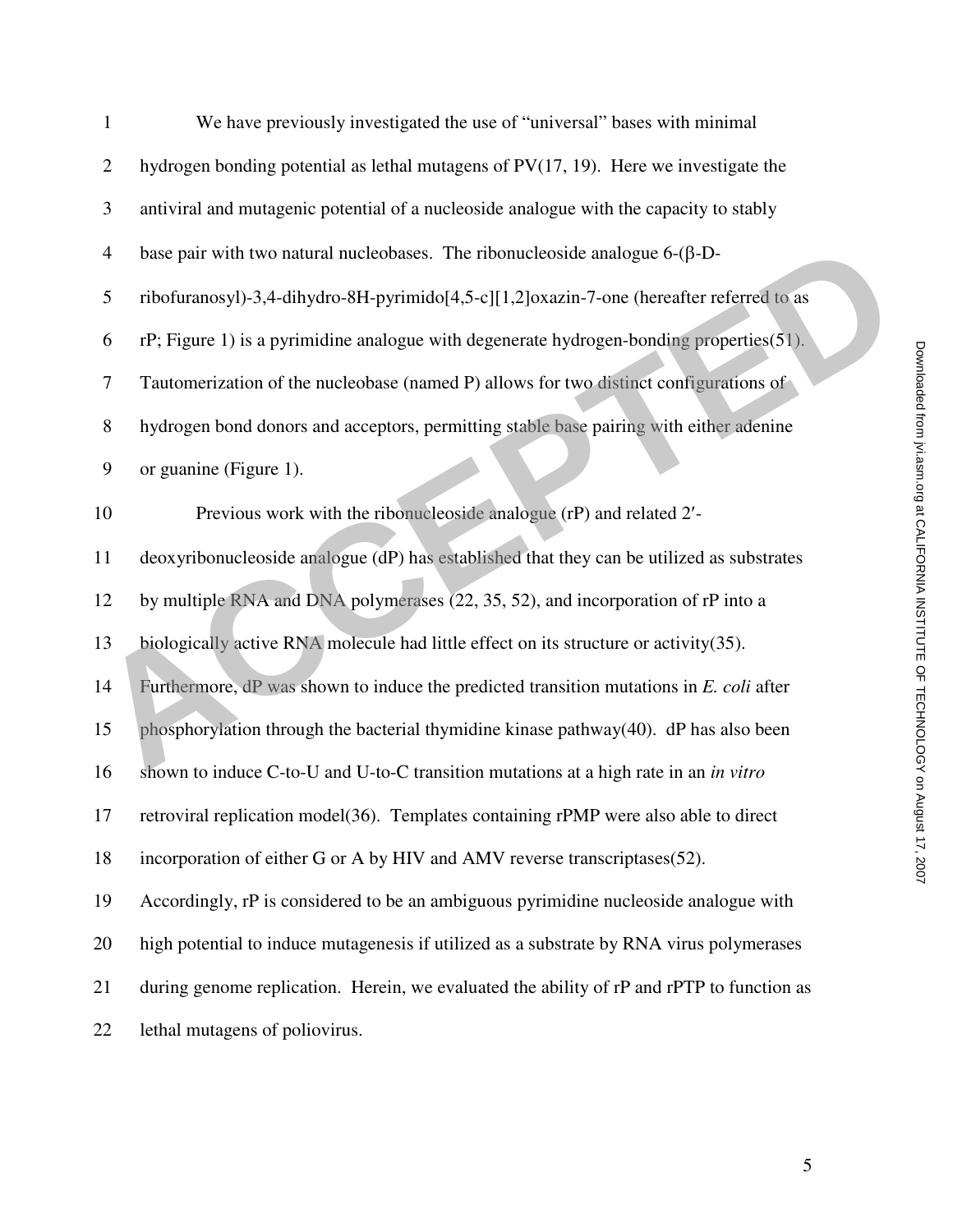| 1              | We find that incorporation of rP into PV genomes synthesized in vitro resulted in                         |
|----------------|-----------------------------------------------------------------------------------------------------------|
| $\overline{2}$ | substantial loss of RNA specific infectivity, indicating that incorporation of a mutagenic                |
| 3              | nucleotide into viral RNA is sufficient to reduce virus fitness. Furthermore, rPTP is a                   |
| 4              | highly efficient and promiscuous substrate for the PV-encoded RNA-dependent RNA                           |
| 5              | polymerase, 3D <sup>pol</sup> . Unfortunately, rP does not have antiviral activity in cell culture due to |
| 6              | insufficient accumulation of the active triphosphate, although treatment with the                         |
| $\tau$         | nucleobase (P) demonstrated mild antiviral activity and mutagenesis. In addition, a                       |
| 8              | poliovirus variant with a high-fidelity polymerase (G64S) demonstrated increased                          |
| 9              | sensitivity to direct incorporation of this nucleotide into transcribed genomes. Direct                   |
| 10             | incorporation of rP into viral RNA genomes can therefore be used to elucidate the effect                  |
| 11             | of mutation frequency on the infectivity of viral genomes and dynamics of the resulting                   |
| 12             | virus population independent of the error rate of the cognate polymerase or the ability of                |
| 13             | the polymerase to incorporate the analogue.                                                               |
| 14             |                                                                                                           |
| 15             |                                                                                                           |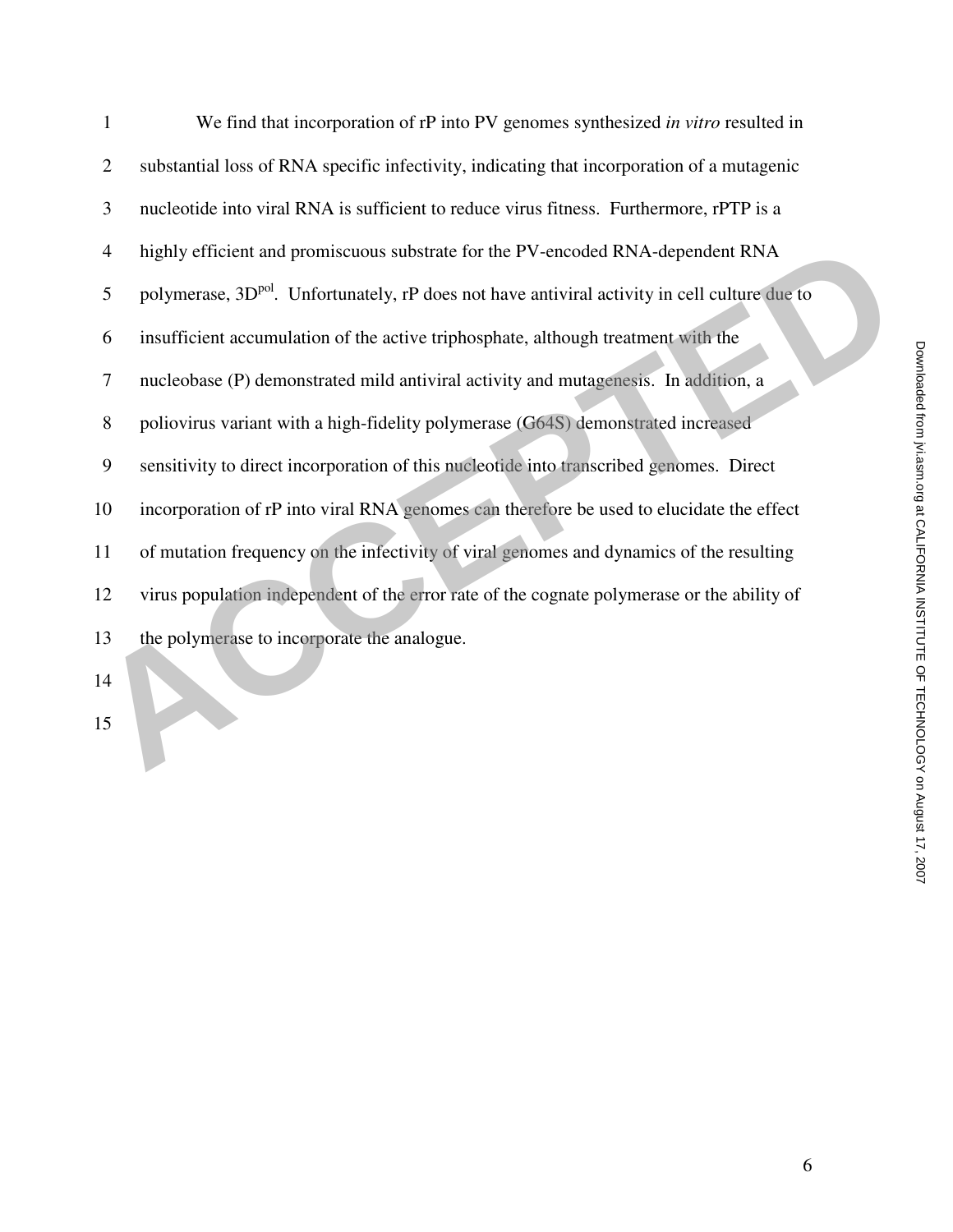# 1 **MATERIALS AND METHODS**

2

| $\mathfrak{Z}$ | Cells and viruses. HeLa S3 cells (obtained from ATCC) were maintained in D-MEM/F-          |
|----------------|--------------------------------------------------------------------------------------------|
| $\overline{4}$ | 12 media supplemented with 2% dialyzed fetal bovine serum, 50 U/ml penicillin and 50       |
| $\mathfrak{S}$ | µg/ml streptomycin (Invitrogen). Cells were maintained at 37 °C in a 5% $CO2$              |
| 6              | atmosphere. Antiviral activity assays were performed as previously described(19).          |
| 7              | Guanidine resistance assay was performed as previously described(7). Statistical analysis  |
| $8\,$          | was performed using Prism 4 for Windows (GraphPad Software, Inc.). PV-WT and PV-           |
| 9              | G64S virus stocks were generated by transfecting HeLa cells with full-length genome        |
| 10             | RNA transcribed using T7 RNA polymerase from a plasmid containing the viral cDNA           |
| 11             | (pMoRA or pMoRA-G64S) as previously described(21, 56). Recovered virus was                 |
| 12             | passaged a minimum of 5 times in HeLa cells to allow for diversification of the virus      |
| 13             | population from the initial cDNA sequence.                                                 |
| 14             |                                                                                            |
| 15             | Expression and purification of T7 RNA polymerase (RNAP). T7 RNAP was purified as           |
| 16             | previous described for PV $3D^{pol}$ (13) with the following modifications: (I) ammonium   |
| 17             | sulfate was added to 40 $\%$ saturation; (II) the phosphocellulose column was eluted using |
| 18             | a linear gradient (6 column volumes) from 50 mM - 700 mM NaCl in Buffer A; (III) the       |
| 19             | Q-Sepharose column was loaded and washed, and the protein eluted using a linear            |
| 20             | gradient (6 column volumes) from 50 mM - 400 mM NaCl in Buffer A. Protein-                 |
| 21             | containing fractions were pooled as before. Additional steps to concentrate the protein    |
| 22             | were not necessary.                                                                        |
|                |                                                                                            |

at CALIFORNIA INSTITUTE OF TECHNOLOGY on August 17, 2007 [jvi.asm.org](http://jvi.asm.org) Downloaded from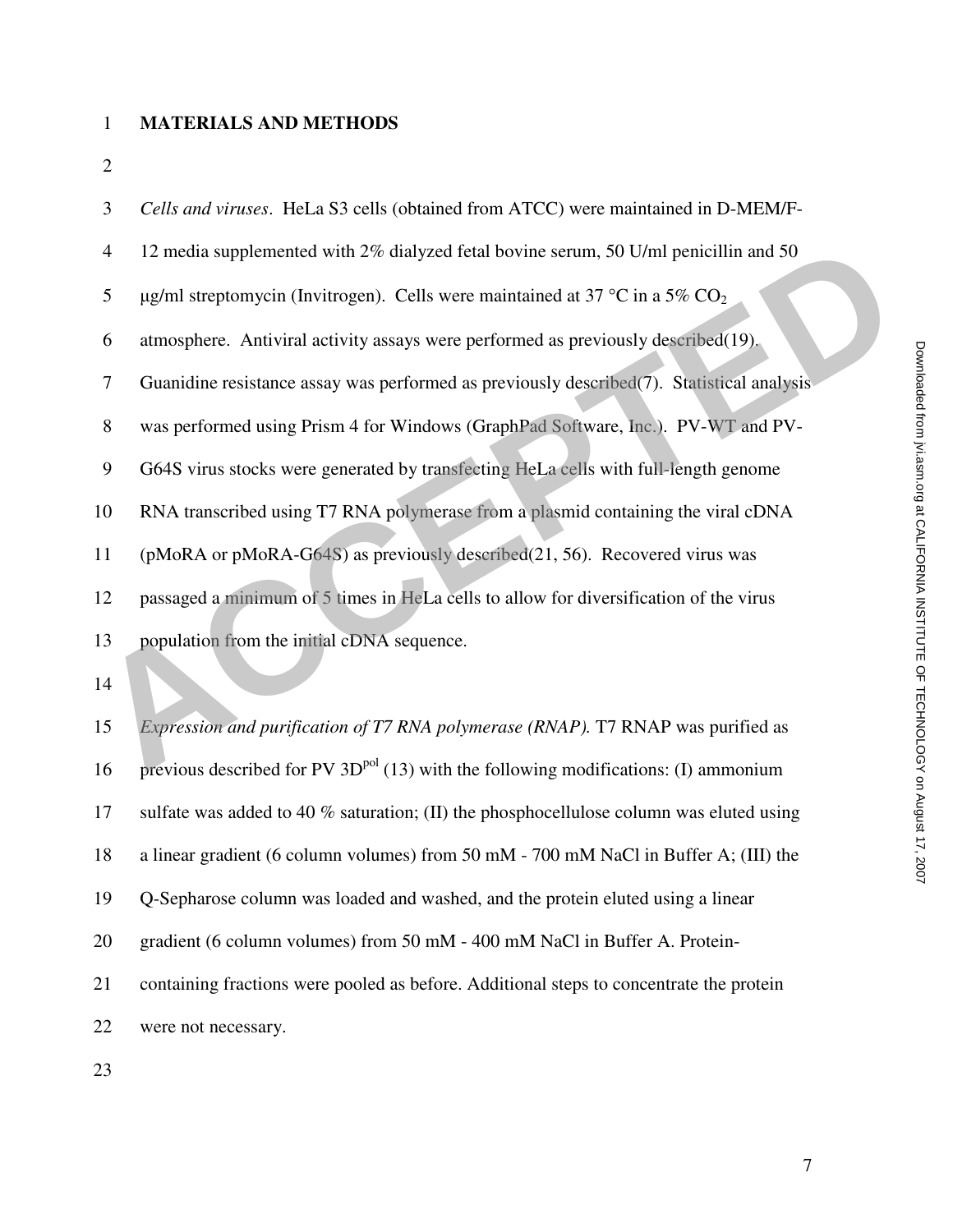| 1              | <i>Incorporation of RTP by T7 RNA polymerase.</i> Incorporation by T7 RNAP opposite                |
|----------------|----------------------------------------------------------------------------------------------------|
| $\overline{2}$ | templating bases cytosine or thymine in assembled enzyme-primer/template complexes                 |
| 3              | was examined for RTP and the correct natural nucleotide (GTP opposite cytosine; ATP                |
| $\overline{4}$ | opposite thymine). Assay conditions were modified from (53). The RNA primer                        |
| 5              | sequence was 5'-UUUUGCCGCGCC-3'. The DNA template sequence providing                               |
| 6              | templating C (bold, underlined) was 5'-GGGAATGTACGGCGCGC-3'. The DNA                               |
| $\tau$         | template sequence providing templating T (bold, underlined) was 5'-                                |
| $8\,$          | GGGAATGCATGCGCGCGC-3'. RNA primer was 5'-end labeled with $\gamma^{32}P$ -ATP by T4                |
| 9              | polynucleotide kinase according to the manufacturer's protocol (New England BioLabs).              |
| 10             | Annealing of <sup>32</sup> P-end-labeled RNA primer with DNA template was accomplished by          |
| 11             | heating to 90 °C for 1 min followed by cooling to 10 °C at a rate of 5 °C per min. T7              |
| 12             | RNAP was allowed to preassemble with primer/template duplex for 10 min at room                     |
| 13             | temperature immediately prior to reactions. Reactions were at 30 °C for 30 or 180 s in 50          |
| 14             | mM HEPES pH 7.5, 10 mM 2-mercaptoethanol and 5 mM MgCl <sub>2</sub> with 2 µM T7 RNAP,             |
| 15             | 1 µM primer/template duplex, and 0.5 mM RTP or natural nucleotide. Reactions were                  |
| 16             | initiated by addition of nucleotide and terminated by quenching in 100 mM EDTA/90%                 |
| 17             | <b>Sucre</b><br>formamide gel loading dye. Reaction products were separated by denaturing PAGE and |
| 18             | gels were visualized using a Typhoon 8600 Variable Mode Imager (Molecular                          |
| 19             | Dynamics) as previously described (13).                                                            |
| 20             |                                                                                                    |

21 *In vitro transcription by T7 RNA polymerase.* A plasmid containing the PV genomic 22 cDNA under the control of a T7 promoter (pMoRA)(21) was linearized via digestion 23 with the restriction enzyme *ApaI* (New England Biolabs). Transcription reaction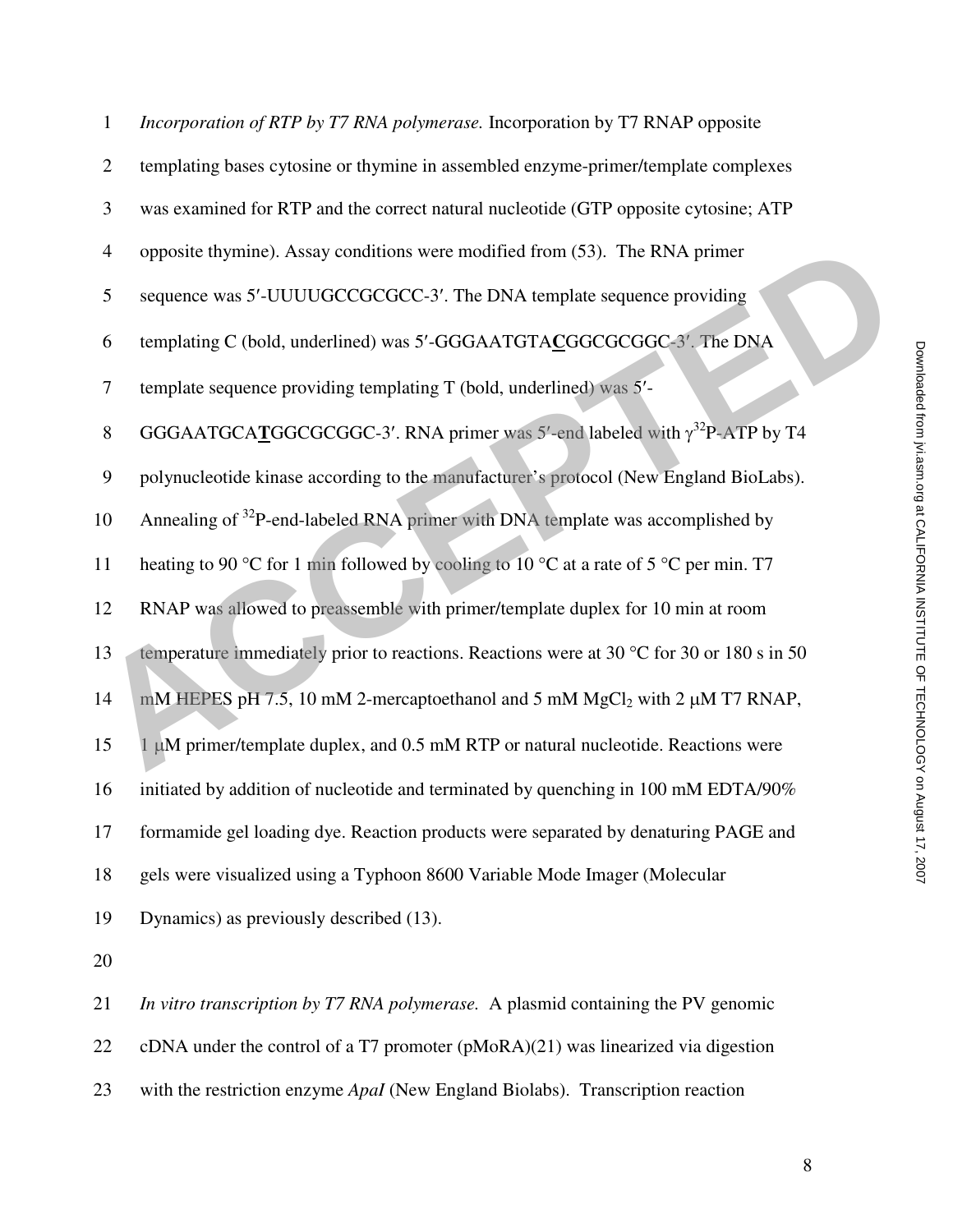| $\mathbf{1}$   | contained 350 mM HEPES (pH 7.5), 32 mM magnesium acetate, 40 mM DTT, 2 mM                    |
|----------------|----------------------------------------------------------------------------------------------|
| 2              | spermidine, 7 mM each NTP (ATP, CTP, GTP, UTP), 0.5 µg linearized plasmid DNA,               |
| 3              | and 0.5 µg purified T7 RNA polymerase in a final volume of 0.02 ml. rPTP was added at        |
| $\overline{4}$ | varying concentrations with an equimolar amount of magnesium acetate. The mixture            |
| 5              | was incubated for 3 hours at 37 °C followed by 2 minutes centrifugation at 14,000 x $g$ .    |
| 6              | The pellet was discarded and two units of RQ1 DNase (Promega) were added to the              |
| $\tau$         | supernatant, followed by incubation at 37 °C for an additional 30 minutes to digest          |
| $8\,$          | template DNA. RNA was precipitated by addition of 0.05 ml 7.5 M lithium chloride with        |
| 9              | 50 mM EDTA. This mixture was frozen on dry ice for 15 minutes and centrifuged at             |
| 10             | 14,000 x g for 30 minutes at $4^{\circ}$ C. The supernatant was discarded and the RNA pellet |
| 11             | was washed twice with 70% ethanol, air-dried, and resuspended in deionized water.            |
| 12             | Quality of full-length genomic RNA was verified by agarose gel, and RNA was                  |
| 13             | quantitated by fluorescence in the presence of ethidium bromide by comparing to a            |
| 14             | known RNA standard.                                                                          |
| 15             |                                                                                              |

16 *Digestion of T7-transcribed RNA to component nucleosides*. RNA digestion was 17 performed essentially as previously published(5). Briefly, RNA suspended in  $\sim$ 20 µl 18 deionized water (approximately 2  $\mu$ g/ $\mu$ l) was denatured at 100 °C for 3 minutes then 19 rapidly chilled in an ice-water slush. One-tenth volume 0.1 M ammonium acetate (pH 20 5.3) was added, followed by addition of 2 U nuclease P1 (MP Biochemicals) and 21 incubation for 2 hours at 45 °C. One-tenth volume of 1 M ammonium bicarbonate (pH 22 7.8) was then added to the digest, followed by 1 U shrimp alkaline phosphatase (USB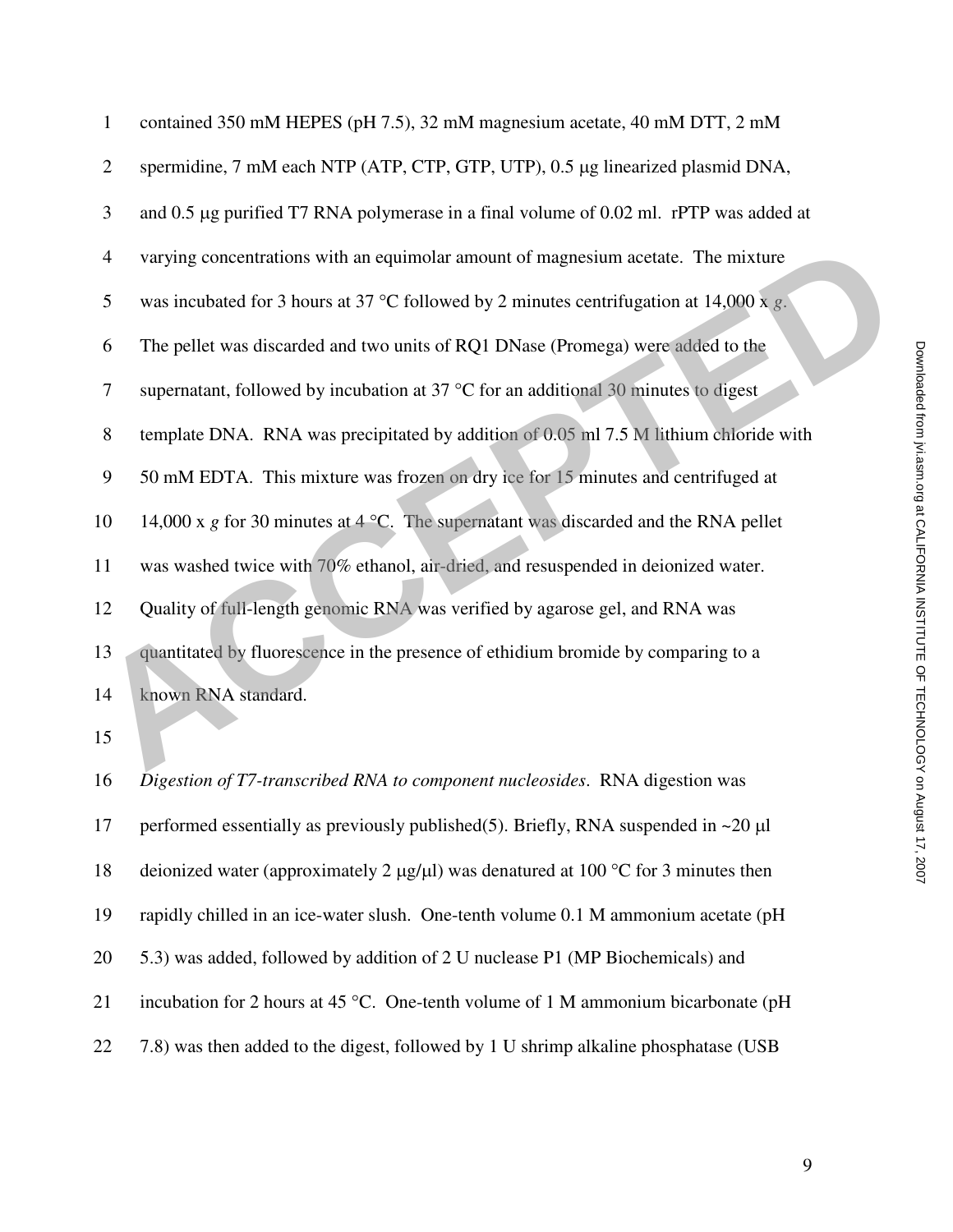1 Corporation) and further incubation for 1 hour at 37 °C. The solution was heated to 95

<sup>2</sup> °C for 10 minutes to inactivate enzymes prior to HPLC separation.

3

4 *HPLC separation and detection method.* HPLC separations were performed on a Hewlett 5 Packard (Agilent) 1100 series instrument equipped with an in-line solvent degasser and 6 diode array detector. RNA digests were separated on an Aquasil C-18 column (4.6 x 250 7 mm, 5 µm; Keystone Scientific Inc., [Thermo Electron Corp]) eluting with the following 8 linear gradient (1 ml/min flow rate):  $1 - 95\%$  acetonitrile (MeCN) in 100 mM monobasic 9 potassium phosphate buffer  $(KH_2PO_4, pH = 6.0)$  over 15 minutes. The phosphate buffer 10 was prepared by dissolving  $KH_2PO_4$  in distilled and deionized water (ddH<sub>2</sub>O) at 100 mM 11 and adjusting the pH to 6.0 by addition of 10 % KOH (aqueous). Acetonitrile employed 12 in the separation was HPLC grade. The elution of ribonucleosides (cytidine, uridine, 13 adenosine, and guanosine) was detected at 254 nm; elution of rP was detected at 295 nm. 14 Injection volumes for treatments ranged from 7.5 µl to 15 µl; the injector port was fitted 15 with a 20 µl injection loop. Peak areas were obtained by standard integration of the 16 appropriate peak by the ChemStation for LC 3D software (Rev.A.09.03, Agilent 17 Technologies). *AFPLC separation and detection method.* HPLC separations were performed on a Hewlett<br>
5 Packard (Agilent) 1100 series instrument equipped with an in-line solvent degasser and<br>
6 diode array detector. RNA digests were sep

18

19 *Generation of standard stocks and fitting of data points.* rP was dissolved in distilled and 20 deionized water (ddH<sub>2</sub>O) at 2.5 mM concentration and serial dilutions were prepared. 21 Ribonucleoside standards were prepared by serial dilution of 25 mM stocks of cytidine 22 and uridine (in ddH<sub>2</sub>O) and guanosine and adenosine (in DMSO). Individual analyses of 23 a range of ribonucleoside concentrations were performed for each standard and the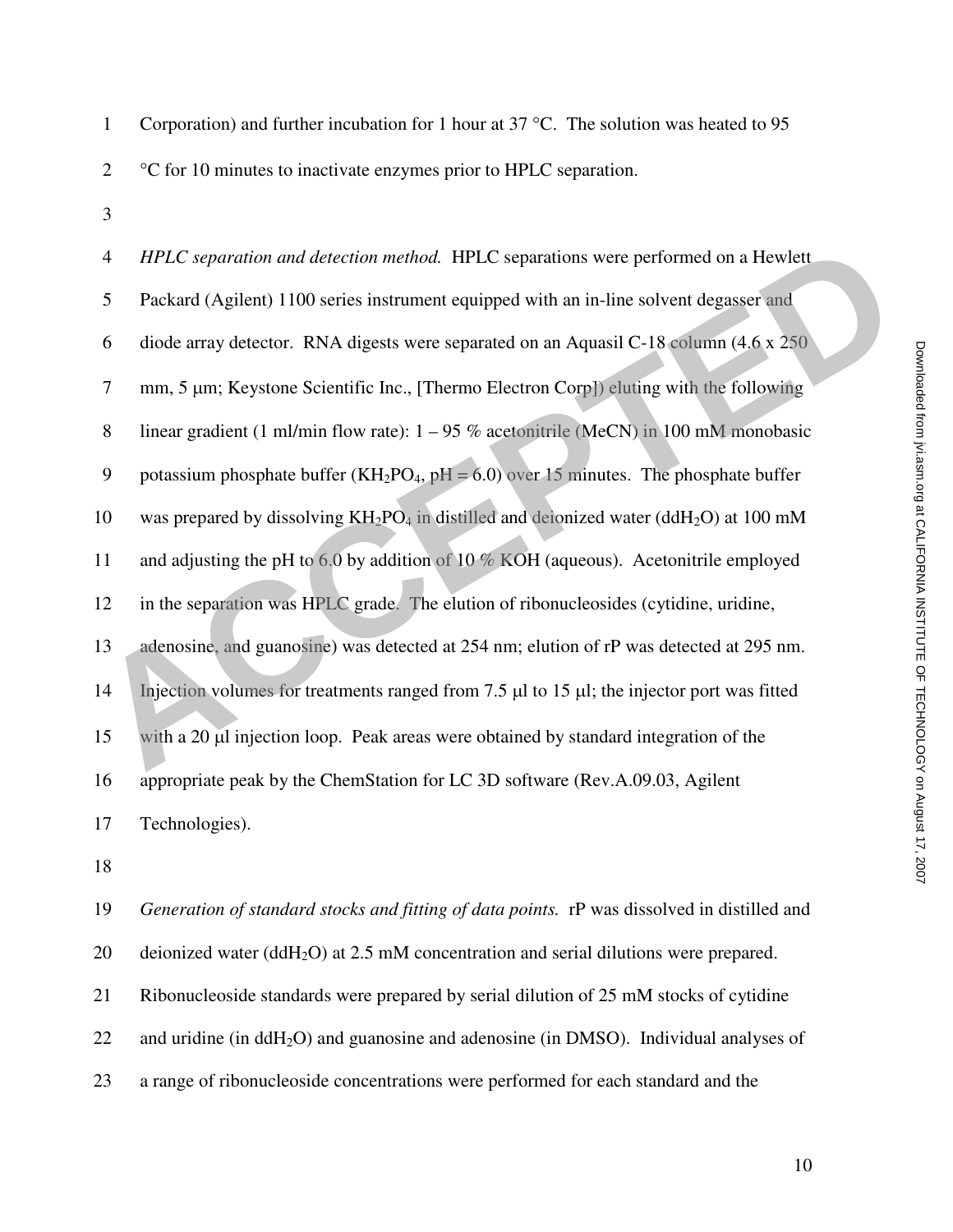1 resulting peak areas (mAU) were plotted against the quantity of material injected 2 (nmoles). Linear regression analysis of the tabulated calibration lines found  $R^2 > 0.99$  for 3 each of the standards.

4

5 *Identification of peaks and tabulation of the abundance of P in transcribed RNA.* The 6 identity of nucleosides from the RNA digestion was assigned by doping the transcription 7 mixture with known standards and observing an increase in the area of the corresponding 8 peak (compared with non-doped analyses). The relative abundance of each nucleoside in 9 the transcriptional mix was determined by fitting the area of the separated peak to the 10 corresponding standard line formula. The percentage of rP in each RNA digestion was 11 tabulated by dividing the nanomoles of rP by the total nanomoles of nucleosides in the 12 sample. Each digestion was analyzed in triplicate, with the mean representing the average 13 of these individual analyses. As a control to ensure that residual rPTP was adequately 14 washed away from transcribed RNA, a control experiment was performed in which 15 transcription was performed with only the four natural nucleotides. After digestion of the 16 DNA template and immediately prior to lithium chloride precipitation, rPTP was added at 17 the highest concentration used for transcription. This RNA was precipitated, washed and 18 digested, and the nucleosides were separated by HPLC as described above. No rP was 19 detected in this control experiment, indicating that unincorporated nucleotides were 20 adequately removed from the RNA solution prior to digestion and separation (data not 21 shown). *Hentification of peaks and tabulation of the abundance of P in transcribed RNA.* The<br>
6 identity of nucleosides from the RNA digestion was assigned by doping the transcription<br>
7 mixture with known standards and observing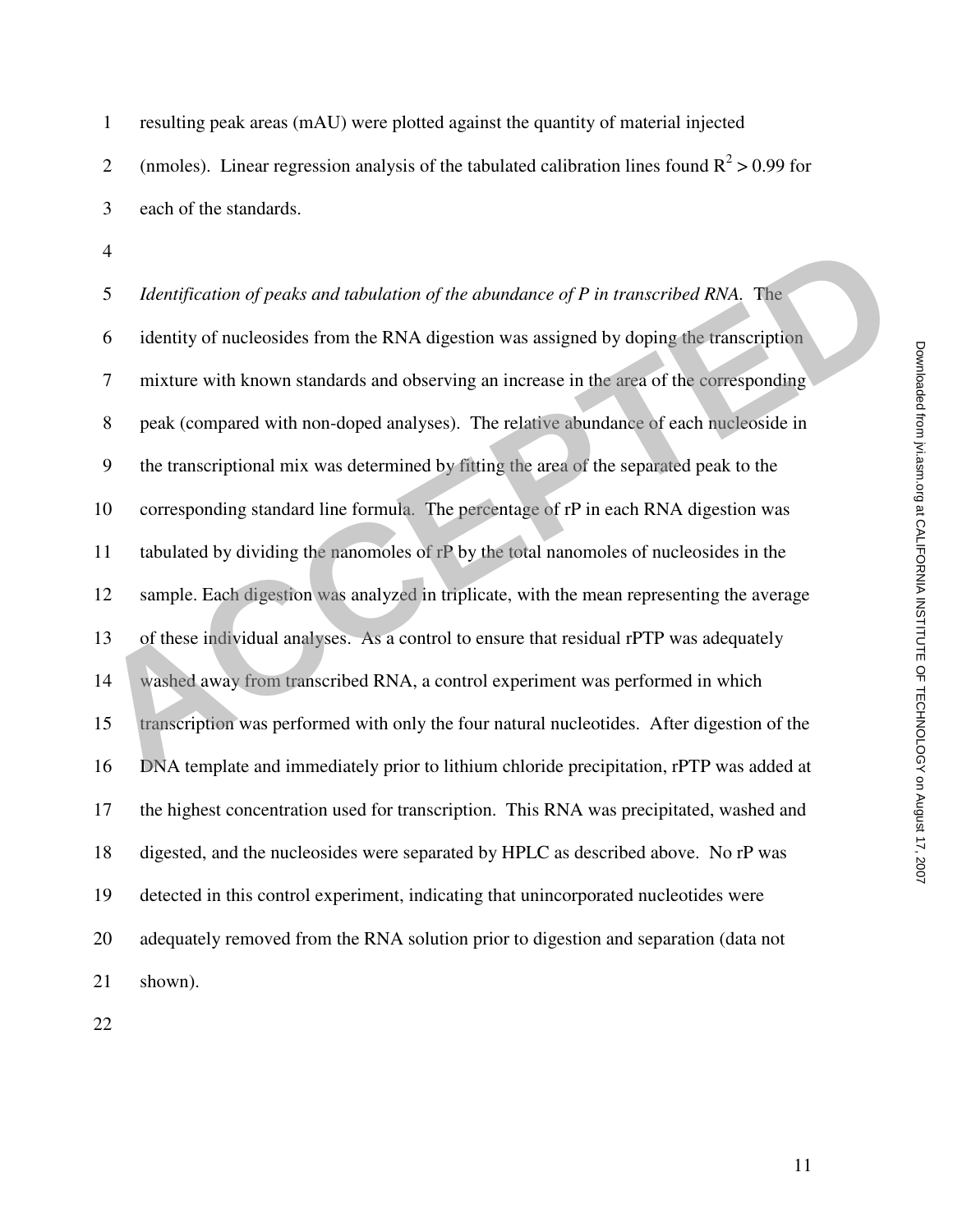| ׇ֠                                                                                                         |
|------------------------------------------------------------------------------------------------------------|
| ֚֘֝                                                                                                        |
|                                                                                                            |
|                                                                                                            |
|                                                                                                            |
| 1<br>֦                                                                                                     |
|                                                                                                            |
| ì                                                                                                          |
| ו<br>ג<br>1                                                                                                |
| <b>2010年 - 10月 - 10月 - 10月 - 10月 - 10月 - 10月 - 10月 - 10月 - 10月 - 10月 - 10月 - 10月 - 10月 - 10月 - 10月 - 1</b> |
|                                                                                                            |
|                                                                                                            |
|                                                                                                            |
| ;<br>;<br>;<br>ı                                                                                           |
|                                                                                                            |

| 1                | Transfection and infectious center assays. Infectious center assay to determine the             |
|------------------|-------------------------------------------------------------------------------------------------|
| 2                | specific infectivity of transcribed PV genomic RNA was performed as previously                  |
| 3                | described(6). HeLa S3 cells were detached via treatment with trypsin-EDTA                       |
| $\overline{4}$   | (Invitrogen), washed with 1X PBS, and resuspended in 1X PBS at $3 \times 10^6$ cells/ml. Cell   |
| 5                | suspension (0.4 ml) was mixed with 0-10 µg T7-transcribed RNA and transferred to an             |
| 6                | electroporation cuvette (0.2 mm gap; VWR international). Electroporation was                    |
| $\tau$           | performed using a Gene Pulser (Bio-Rad) set at 500 microfarads and 130 volts.                   |
| 8                | Electroporated cells were serially diluted in 10-fold increments in PBS, and 0.1 ml of          |
| $\boldsymbol{9}$ | each dilution and the undiluted electroporated cell suspension was plated onto                  |
| 10               | subconfluent HeLa S3 monolayers plated the previous day at $5 \times 10^5$ cells/well in 6-well |
| 11               | plates containing 1.5 ml growth media. Cells were incubated for 1 hour at 37 °C to allow        |
| 12               | for attachment. Wells were aspirated and the monolayers were covered with 3 ml of D-            |
| 13               | MEM/F-12 with 2% dialyzed fetal bovine serum and 1X penicillin-streptomycin                     |
| 14               | supplemented with 1% low melting point agarose (American Bioanalytical). Plates were            |
| 15               | incubated for 3 days at 37 °C before removal of the agar plug and staining with 0.1%            |
| 16               | crystal violet solution in 20% ethanol for visualization of plaques. For the experiments        |
| 17               | an Gr<br>shown in Figure 4B, data was normalized such that for each individual experiment the   |
| 18               | number of plaques resulting from RNA transcribed in the absence of rPTP was set to 100.         |
| 19               | For the experiment comparing wild type and G64S PV, RNA was transfected as                      |
| 20               | described above. Following electroporation, 0.2 ml cell suspension was added to 0.8 ml          |
| 21               | growth media and incubated in a 37 $\degree$ C waterbath for 6 hours. The cell suspension was   |
| 22               | then subjected to 3 freeze-thaw cycles for cell lysis and centrifugation for 2 minutes at       |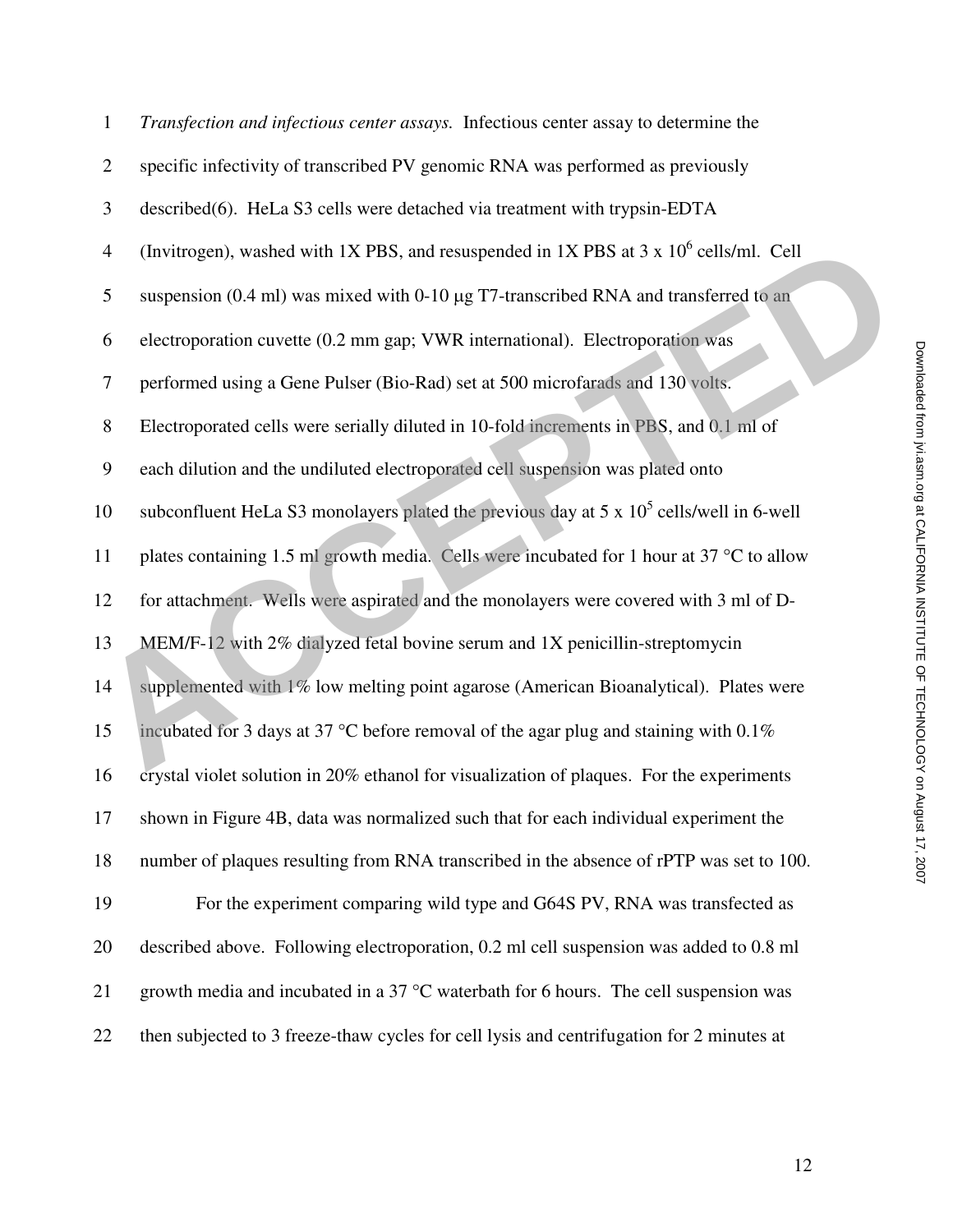# 1 14,000 x *g* to remove cellular debris. The supernatant was titered on HeLa cell

2 monolayers for 3 days followed by staining with crystal violet solution.

- 3
- 4

| $\overline{4}$   |                                                                                                                               |
|------------------|-------------------------------------------------------------------------------------------------------------------------------|
| 5                | <i>Nucleotide incorporation by PV 3D<sup>pol</sup> in vitro.</i> PV 3D <sup>pol</sup> was expressed and purified as           |
| 6                | previously described(13). Extension assays utilizing symmetrical primer-template                                              |
| $\boldsymbol{7}$ | substrates (s/s) were performed as described(2). s/s RNAs were synthesized by                                                 |
| $8\,$            | Dharmacon, Inc. and 5'-end labeled with $\gamma^{32}P$ -ATP by T4 polynucleotide kinase                                       |
| 9                | according to the manufacturer's protocol (New England BioLabs). Annealing of <sup>32</sup> P-end-                             |
| 10               | labeled RNA primer to form the duplex substrate was accomplished by heating to 90 °C                                          |
| 11               | for 1 min followed by cooling to 10 $\rm{^{\circ}C}$ at a rate of 5 $\rm{^{\circ}C}$ per min. 3D <sup>pol</sup> was incubated |
| 12               | with the appropriate s/s duplex for 90 s at 30 $^{\circ}$ C to allow formation of preinitiation                               |
| 13               | enzyme-RNA complexes. Extension reactions were initiated by the addition of                                                   |
| 14               | nucleotide and incubated at 30 °C for the indicated times. The initiated reaction                                             |
| 15               | contained 1 $\mu$ M 3D <sup>pol</sup> , 1 $\mu$ M s/s (0.5 $\mu$ M duplex), 50 mM HEPES (pH 7.5), 10 mM 2-                    |
| 16               | mercaptoethanol, 5 mM $MgCl_2$ , 60 µM $ZnCl_2$ , and nucleoside triphosphate (NTP) as                                        |
| 17               | indicated for each experiment. Reactions were quenched by addition of EDTA (pH 8.0)                                           |
| 18               | to 50 mM. Polymerase was diluted immediately prior to use in 50 mM HEPES (pH 7.5),                                            |
| 19               | 10 mM 2-mercaptoethanol, 60 $\mu$ M ZnCl <sub>2</sub> and 20% glycerol. For all experiments, 100 $\mu$ M                      |
| 20               | non-radiolabeled s/s "trap" was added along with initiating nucleotide to prevent                                             |
| 21               | reinitiation of dissociated enzyme. Product was added to an equal volume of loading                                           |
| 22               | buffer (90% formamide, 0.025% bromphenol blue, and 0.025% xylene cyanol) and                                                  |
| 23               | heated to 65 °C prior to loading on a denaturing polyacrylamide gel containing 23%                                            |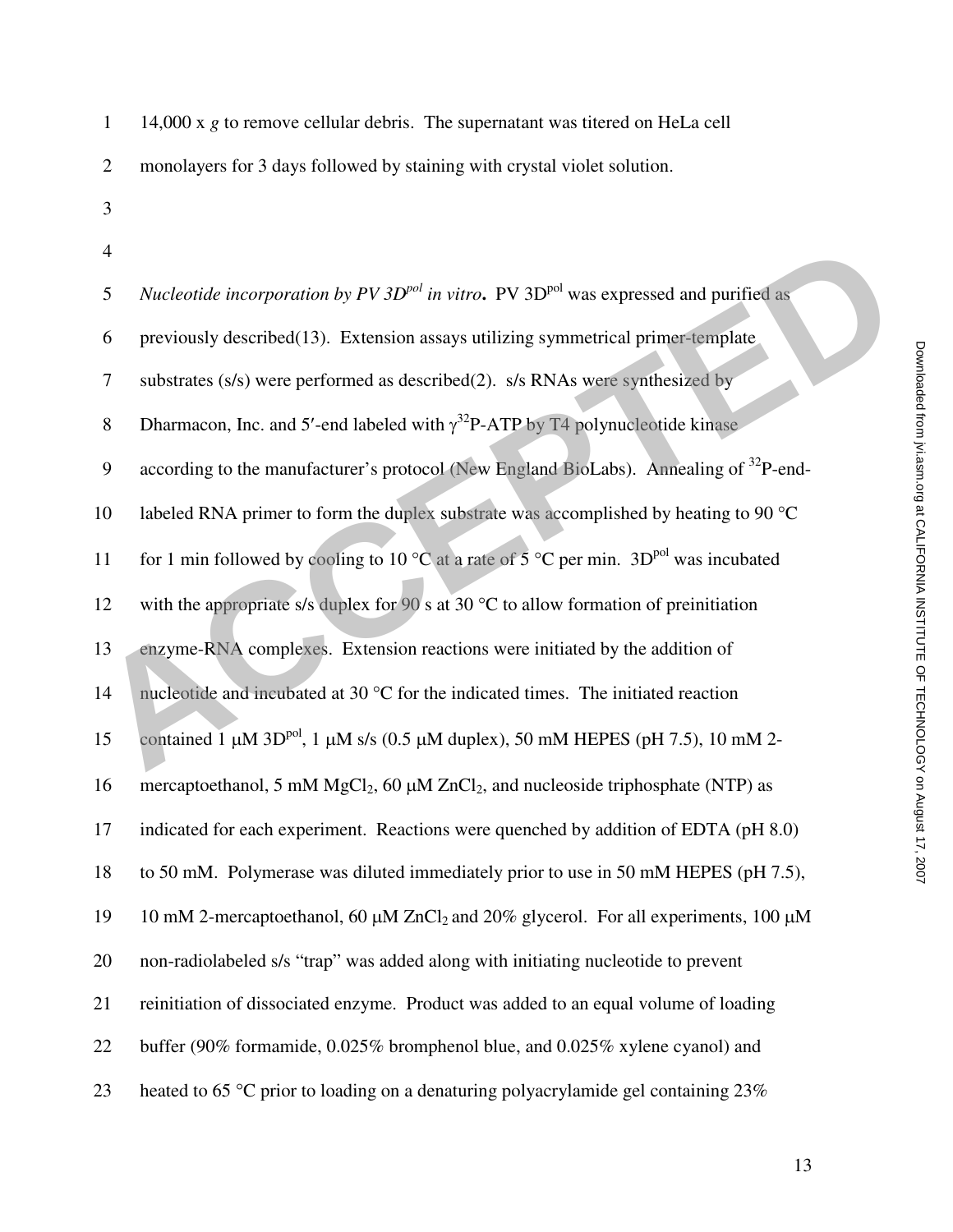|                | acrylamide, 1X TBE (89 mM Tris base, 89 mM boric acid, and 2 mM EDTA), and 6 M            |
|----------------|-------------------------------------------------------------------------------------------|
| 2              | urea. Electrophoresis was performed in $1X$ TBE at 80 W for $\sim$ 2 hours. Products were |
| 3              | visualized using a Typhoon 8600 Variable Mode Imager (Molecular Dynamics) as              |
| $\overline{4}$ | previously described (13). Quantitation was performed using ImageQuant software           |
| 5              | (Molecular Dynamics) and fit by non-linear regression using KaleidaGraph 3.5 software     |
| 6              | (Synergy Software, Reading, PA).                                                          |
|                |                                                                                           |

8 *Thymidine Kinase Assay*. Purified recombinant HSV-1 TK and ganciclovir were a gift of 9 Richard R. Drake (Eastern Virginia Medical School). Nucleoside substrates were 10 assayed as described previously(23). The reaction mixture consisted of 0.01 – 1 mM 11 nucleoside, 20 mM potassium phosphate (pH 7.6), 1mM DTT, 0.160 µM ATP, 0.106 µM 12  $\alpha^{32}$ P-ATP (MP Biochemicals), 5 mM MgCl<sub>2</sub>, 25 mM NaF, 40 mM KCl, and 0.5 mg/ml 13 bovine serum albumin. The mixture was incubated for 5 minutes at 37° C for 5 minutes 14 prior to addition of purified HSV-1 TK to a final concentration of 3.85 µg/ml. The 15 mixture was incubated at 37 °C for 5 minutes and then quenched by addition of EDTA 16 (pH 8.0) to 80 mM. One µl of the quenched reaction was spotted on PEI-cellulose F thin 17 layer chromatography (TLC) plates (EMD Chemicals) and resolved with 300 mM 18 potassium phosphate, pH 7.0. The TLC plate was exposed to a phosphor screen 19 (Molecular Dynamics) for 30 minutes and visualized using a Typhoon 8600 Variable 20 Mode Imager (Molecular Dynamics). Quantitation and curve fitting was performed using 21 ImageQuant 5.0 (Molecular Dynamics) and KaliedaGraph 3.5 (Synergy Software). 22 4 previously described (13). Quantitation was performed using ImageQuant software<br>
5 (Molecular Dynamics) and fit by non-linear regression using KaleidaGraph 3.5 software<br>
6 (Synergy Software, Reading, PA).<br>
7<br> **ACCEPTED**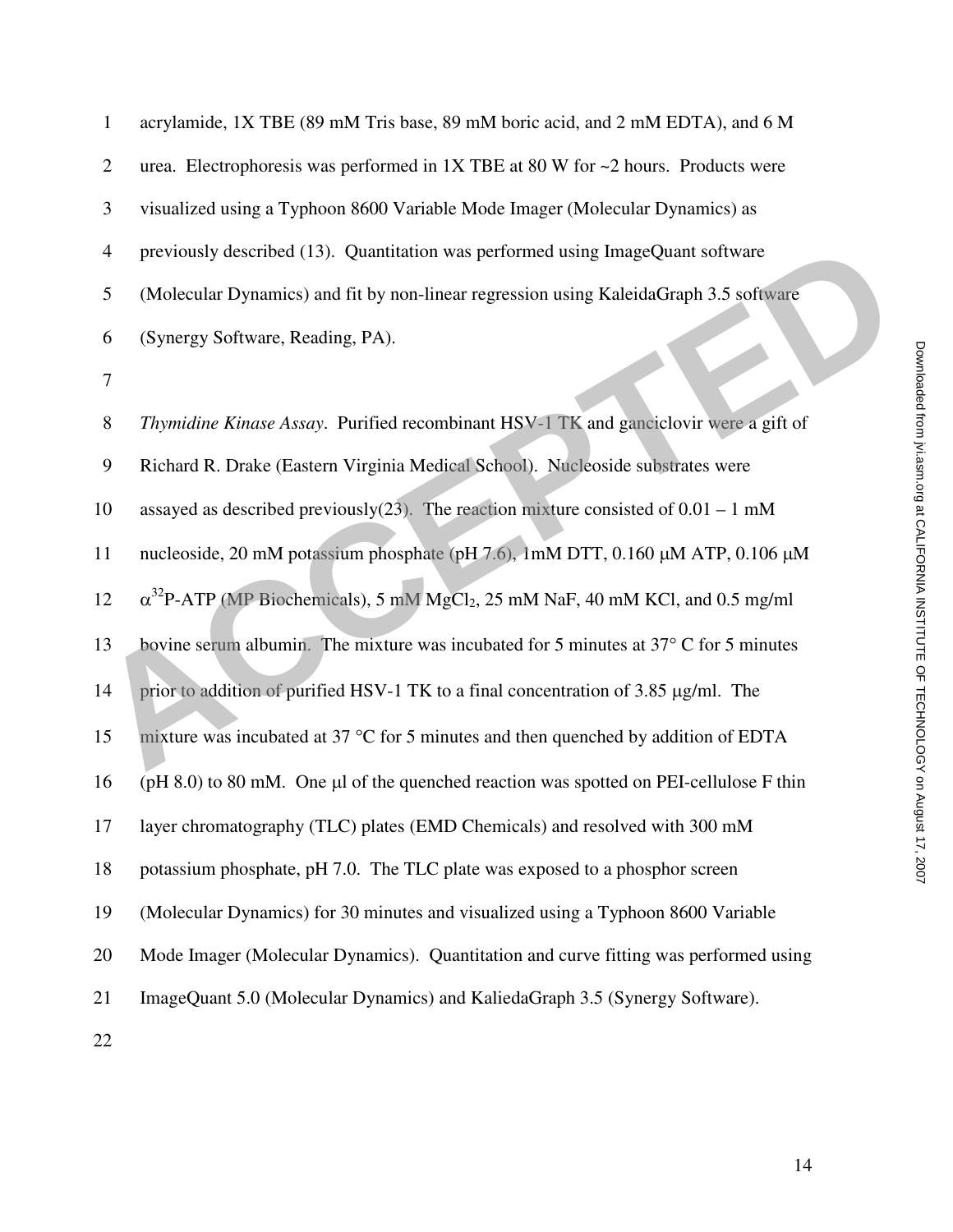| $\mathbf{1}$   | Selection of HeLa S3 cell line expressing HSV-1 TK. A mammalian expression plasmid                 |
|----------------|----------------------------------------------------------------------------------------------------|
| $\overline{2}$ | containing the HSV-1 TK gene (pLTKEN) was provided by Richard R. Drake (Eastern                    |
| 3              | Virginia Medical School)(32). HeLa S3 cells were transfected with pLTKEN via                       |
| 4              | lipofection with DMRIE-C reagent (Invitrogen) according to the manufacturer's protocol.            |
| 5              | Stably transfected cells were selected in the presence of 0.4 mg/ml G418 sulfate                   |
| 6              | (Invitrogen). After 2 weeks of selection, 12 colonies were isolated, expanded, and                 |
| $\tau$         | screened for sensitivity to 25 µM ganciclovir. Five clones demonstrating robust growth             |
| $8\,$          | and sensitivity to ganciclovir were then screened for HSV-1 TK expression by lysing                |
| 9              | cells $(4 \times 10^7 \text{ cells/ml})$ in 1X Cell Culture Lysis Reagent (Promega). Total protein |
| 10             | concentration was determined by Bradford assay (Bio-rad Laboratories), and 15 µg                   |
| 11             | protein from each sample was separated via SDS-PAGE using a 10% acrylamide gel                     |
| 12             | followed by transfer to nitrocellulose. HSV-1 TK was detected via Western blot using               |
| 13             | rabbit HSV-1 TK polyclonal antiserum (provided by Margaret E. Black, Washington                    |
| 14             | State University) and goat anti-rabbit IgG-HRP. The blot was developed using                       |
| 15             | Amersham ECL Western Blotting Detection Reagents and exposed to X-ray film. The                    |
| 16             | clone showing the highest expression of HSV-1 TK (hereafter referred to as HeLa-TK)                |
| 17             | e<br>Pe<br>was expanded and used exclusively for further experiments.                              |
|                |                                                                                                    |

18

19 *Nucleotide extraction from HeLa and HeLa-TK cells.* Nucleotide extraction was 20 modified from a previously published procedure(45).  $7.5 \times 10^6$  HeLa S3 or HeLa-TK 21 cells were plated in a 100-mm dish 15-18 hours before treatment. Cells were treated with 22 2.5  $\mu$ g/ml actinomycin D (Sigma) for 15 minutes at 37 °C, and then rP was added to the 23 media to a final concentration of 2 mM. Cells were incubated for 3 hours at 37 °C. After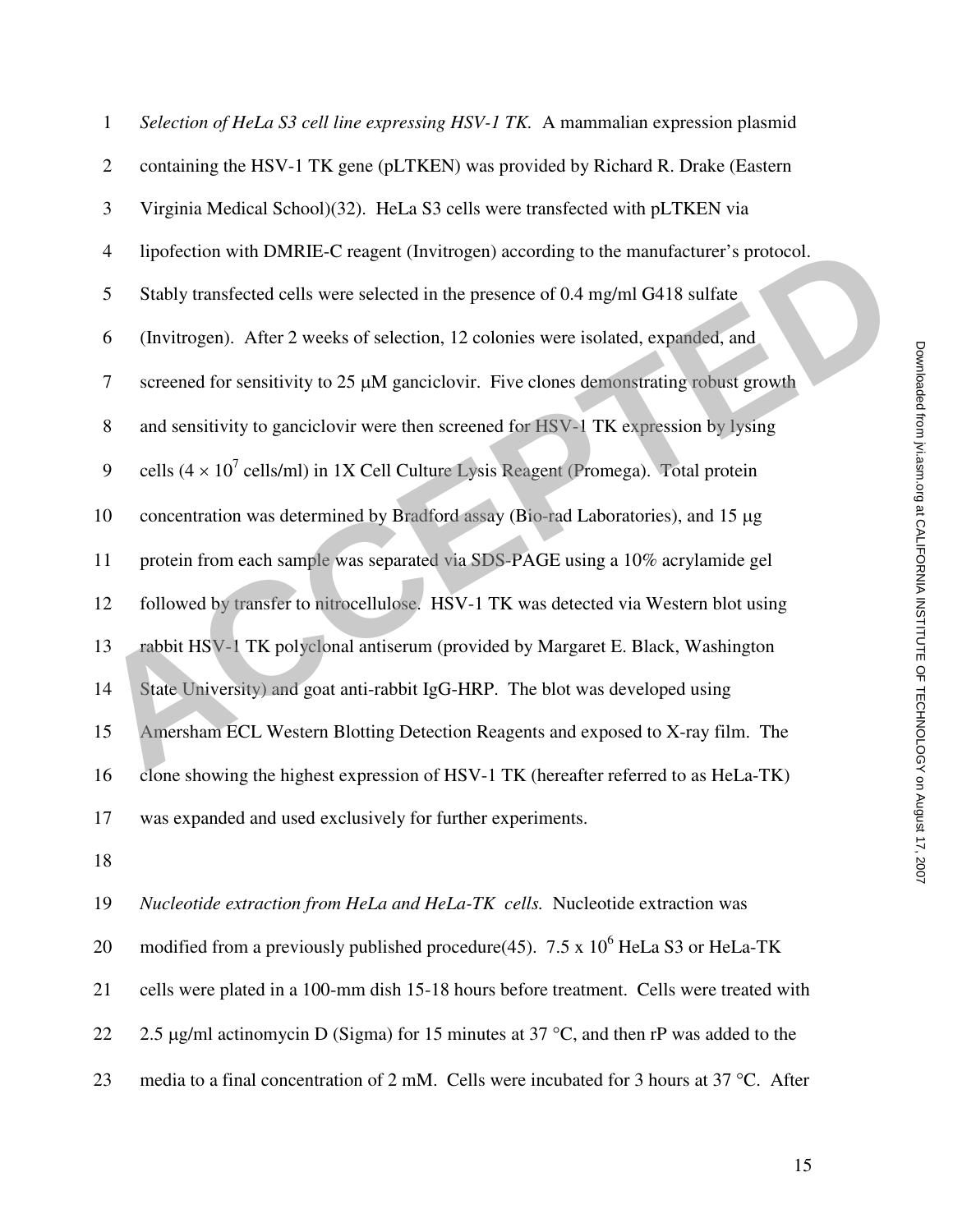| $\mathbf{1}$   | incubation, the media was aspirated, plates were washed with 5 ml phosphate-buffered                                                                                                                                                                                                                                                                                                                                                         |
|----------------|----------------------------------------------------------------------------------------------------------------------------------------------------------------------------------------------------------------------------------------------------------------------------------------------------------------------------------------------------------------------------------------------------------------------------------------------|
| $\overline{2}$ | saline (PBS), and 1 ml prewarmed trypsin-EDTA solution (Invitrogen) was added to each                                                                                                                                                                                                                                                                                                                                                        |
| 3              | plate. Cells were incubated for 5 minutes at 37 °C to facilitate detachment, after which                                                                                                                                                                                                                                                                                                                                                     |
| $\overline{4}$ | cells were collected, pelleted, and resuspended in 0.05 ml ice-cold 0.6 M trichloroacetic                                                                                                                                                                                                                                                                                                                                                    |
| 5              | acid (Sigma). Cell suspension was incubated on ice for 10 minutes and then centrifuged                                                                                                                                                                                                                                                                                                                                                       |
| 6              | at 14,000 x $g$ for 2 minutes at 4 °C. The supernantant was collected and extracted with                                                                                                                                                                                                                                                                                                                                                     |
| $\tau$         | an equal volume of ice-cold $0.5$ M trioctylamine in 1,1,2-trichlorotrifluoroethane                                                                                                                                                                                                                                                                                                                                                          |
| $8\,$          | (Sigma). Samples were then vortexed for 30 s and centrifuged for 30s at $14,000 \times g$ and                                                                                                                                                                                                                                                                                                                                                |
| 9              | 4 °C. The upper (aqueous) layer was removed and analyzed on a Hewlett Packard 1100                                                                                                                                                                                                                                                                                                                                                           |
| 10             | series instrument equipped with an Aquasil C18 analytical column $(4.6 \times 250 \text{ mm}, 5 \text{ µm})$ ;                                                                                                                                                                                                                                                                                                                               |
| 11             | Keystone Scientific Inc., [Thermo Electron Corp.]) running the following mobile phase                                                                                                                                                                                                                                                                                                                                                        |
| 12             | (flow rate 1 ml/min): gradient $1\%$ -15% CH <sub>3</sub> CN in 100 mM potassium phosphate buffer                                                                                                                                                                                                                                                                                                                                            |
| 13             | $(KH_2PO_4, pH = 6.0)$ over 20 mins, followed by 15-80% CH <sub>3</sub> CN in 100 mM KH <sub>2</sub> PO <sub>4</sub>                                                                                                                                                                                                                                                                                                                         |
| 14             | buffer over 10 mins.                                                                                                                                                                                                                                                                                                                                                                                                                         |
| 15             |                                                                                                                                                                                                                                                                                                                                                                                                                                              |
| $\sqrt{1}$     | $\mathcal{C}$ if $\mathcal{C}$ is a set of $\mathcal{C}$ if $\mathcal{C}$ if $\mathcal{C}$ if $\mathcal{C}$ if $\mathcal{C}$ if $\mathcal{C}$ if $\mathcal{C}$ if $\mathcal{C}$ if $\mathcal{C}$ if $\mathcal{C}$ if $\mathcal{C}$ if $\mathcal{C}$ if $\mathcal{C}$ if $\mathcal{C}$ if $\mathcal{C}$ if $\mathcal{C}$<br>$\sim$ 11<br>$\mathbf{I} \mathbf{I} \mathbf{I} \mathbf{I} \mathbf{I} \mathbf{I} \mathbf{I} \mathbf{I} \mathbf{I}$ |

16 *Cells and viruses for cell-free translation and replication.* HeLa R19 cell monolayers 17 and suspension cultures of HeLa S3 cells were maintained in DMEM supplemented with 18 10% fetal bovine calf serum. Poliovirus for vRNA preparation was amplified on HeLa 19 R19 cells as described previously (31). The infectivity of virus stocks was determined by 20 plaque assays on HeLa R19 monolayers, as described previously(31).

22 *Preparation of poliovirus vRNA.* Virus stocks were grown and purified by CsCl gradient 23 centrifugation(31). Viral RNA was isolated from the purified virus stocks with a 1:1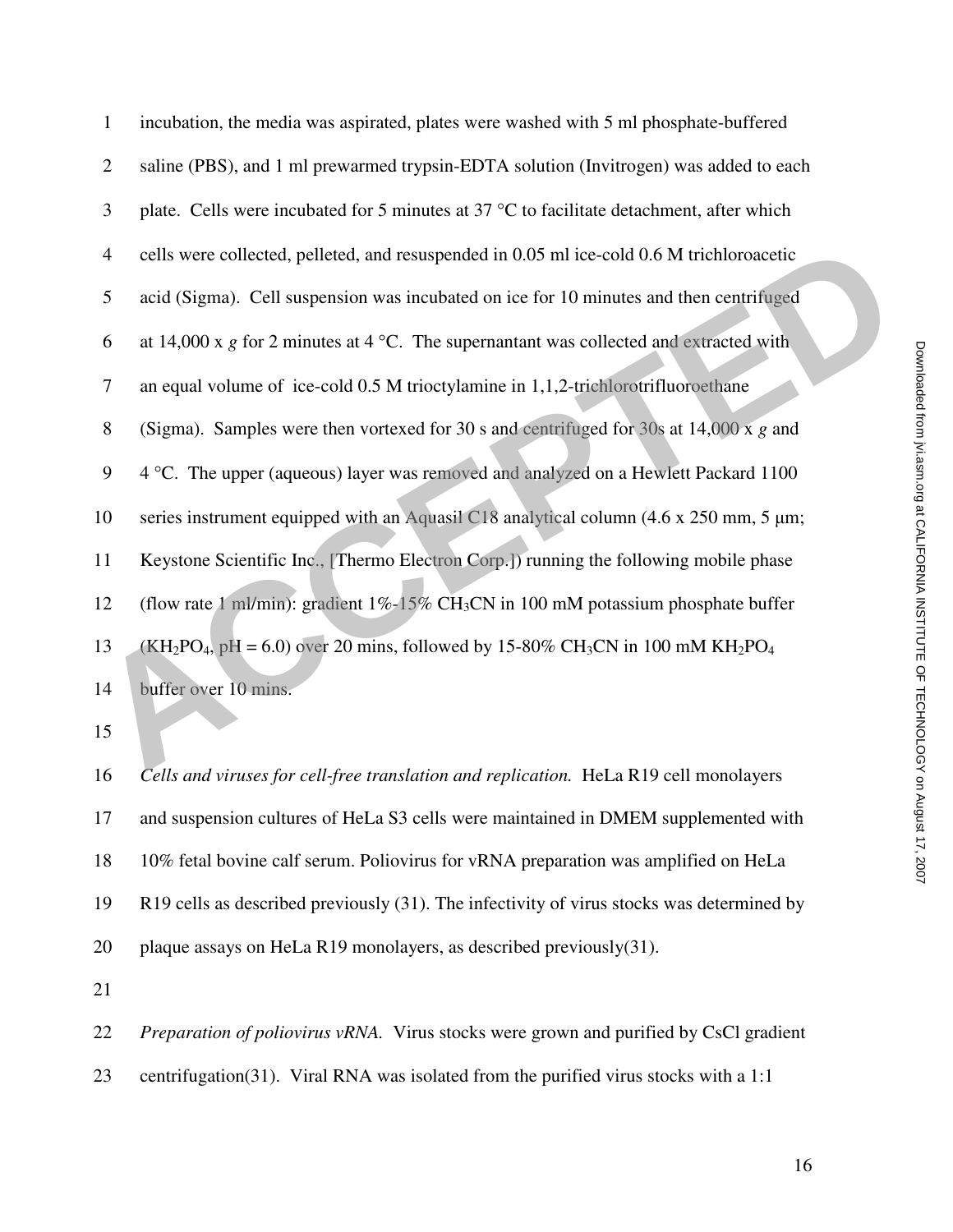| $\overline{2}$ | 2 volumes of ethanol.                                                                                                 |
|----------------|-----------------------------------------------------------------------------------------------------------------------|
| 3              |                                                                                                                       |
| $\overline{4}$ | Preparation of HeLa cytoplasmic extracts. HeLa S10 extracts were prepared as                                          |
| 5              | previously described(8, 33) except for the following modifications: (I) packed cells from                             |
| 6              | 2 liters of HeLa S10 were resuspended in 1.0 volumes (relative to packed cell volume) of                              |
| 7              | hypotonic buffer; (II) the final extracts were not dialyzed.                                                          |
| 8              |                                                                                                                       |
| 9              | Translation-RNA replication reactions with HeLa cell-free extracts and plaque assays.                                 |
| 10             | Viral RNA was translated at $34^{\circ}$ C in the presence of unlabeled methionine, 200 $\mu$ M each                  |
| 11             | CTP, GTP, UTP, and 1 mM ATP in a total volume of 25 $\mu$ l(8, 33). After incubation for                              |
| 12             | 12-15 hr the samples were diluted with phosphate-buffered saline and were added to                                    |
| 13             | HeLa cell monolayers. Virus titers were determined by plaque assay, as described                                      |
| 14             | previously(31). 1mM rPTP was added to the reaction as indicated.                                                      |
| 15             |                                                                                                                       |
| 16             | Translation-RNA replication reactions with HeLa cell-free extracts and in vitro                                       |
| 17             | <i>translation</i> . Translation reactions (25 $\Box$ ]) containing 8.8 $\mu$ Ci of Trans[ <sup>35</sup> S]Label (ICN |
| 18             | Biochemicals) and vRNA were incubated for 12 hr at 34 $^{\circ}$ C (8). 1mM rPTP was added to                         |
| 19             | the reaction as indicated. The samples were analyzed by electrophoresis on sodium                                     |
| 20             | deodecyl sulfate-12% polyacrylamide gels, followed by autoradiography.                                                |
| 21             |                                                                                                                       |
| 22             | Translation-RNA replication reactions with HeLa cell-free extracts and luciferase assay.                              |
| 23             | The P/L replicon $(wt)(29)$ was used to measure the luciferase activity in translation-RNA                            |

1 mixture of phenol and chloroform. The purified RNA was precipitated by the addition of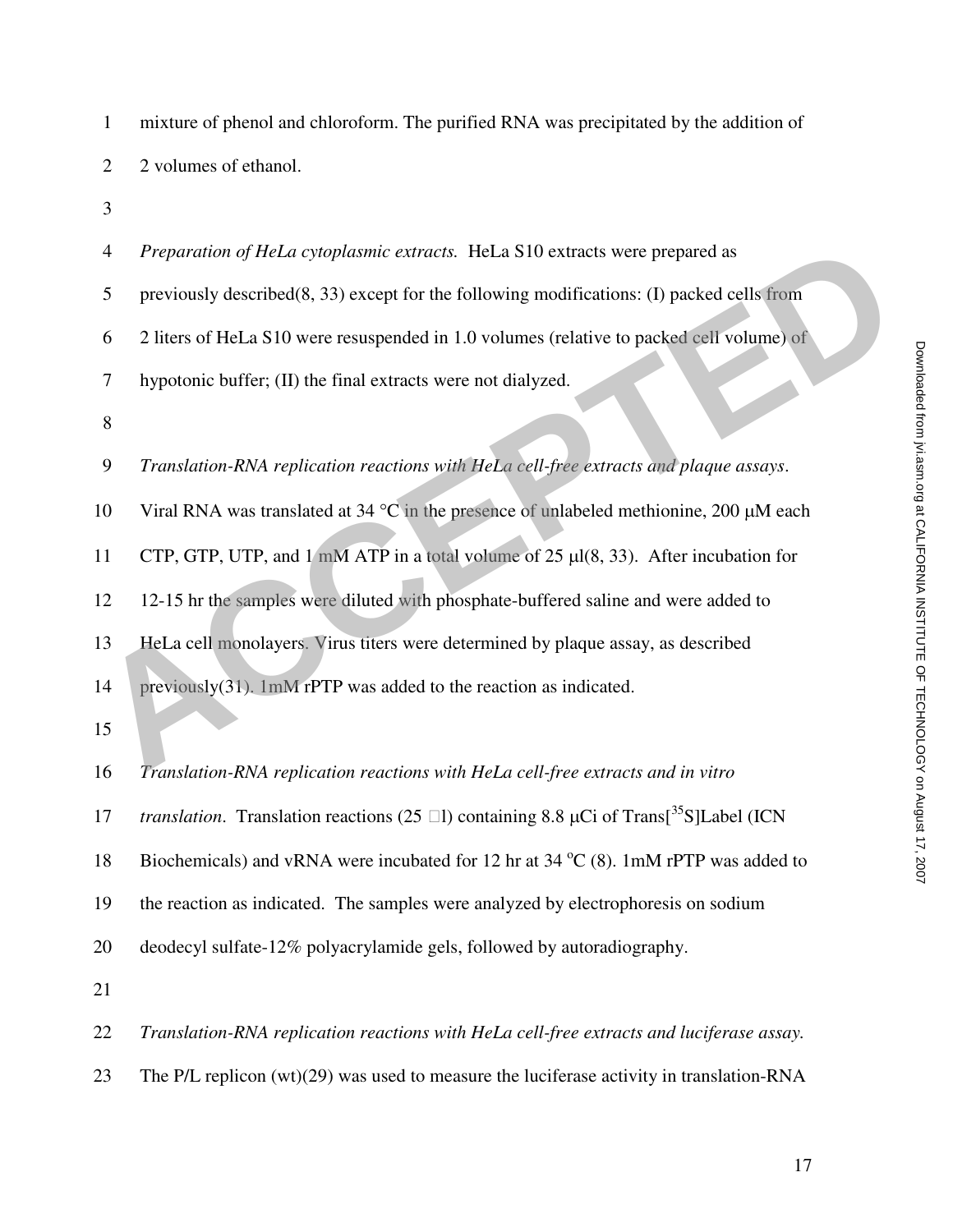| $\mathbf{1}$   | replication reactions. The P/L replicon was linearized with <i>Dral</i> prior to transcription by   |
|----------------|-----------------------------------------------------------------------------------------------------|
| $\overline{2}$ | T7 RNA polymerase. The transcript RNA was purified by phenol/chloroform extraction                  |
| 3              | and ethanol precipitation. After the P/L replicon was translated for 12 hr at 34 $\degree$ C in the |
| 4              | presence of unlabeled methionine, 200 µM each CTP, GTP, UTP, and 1 mM ATP in a                      |
| 5              | total volume of 25 $\mu$ 1(8, 33, 34), the total reaction was transferred to a tube. 100 $\mu$ 1 of |
| 6              | luciferase assay reagent (Promega) was mixed with 25 µl of lysate, and the firefly                  |
| 7              | luciferase activity was measured in an Optocomp I luminometer (MGM Instruments,                     |
| 8              | Inc.). Puromycin (Sigma) was added to the reaction as indicated.                                    |
|                |                                                                                                     |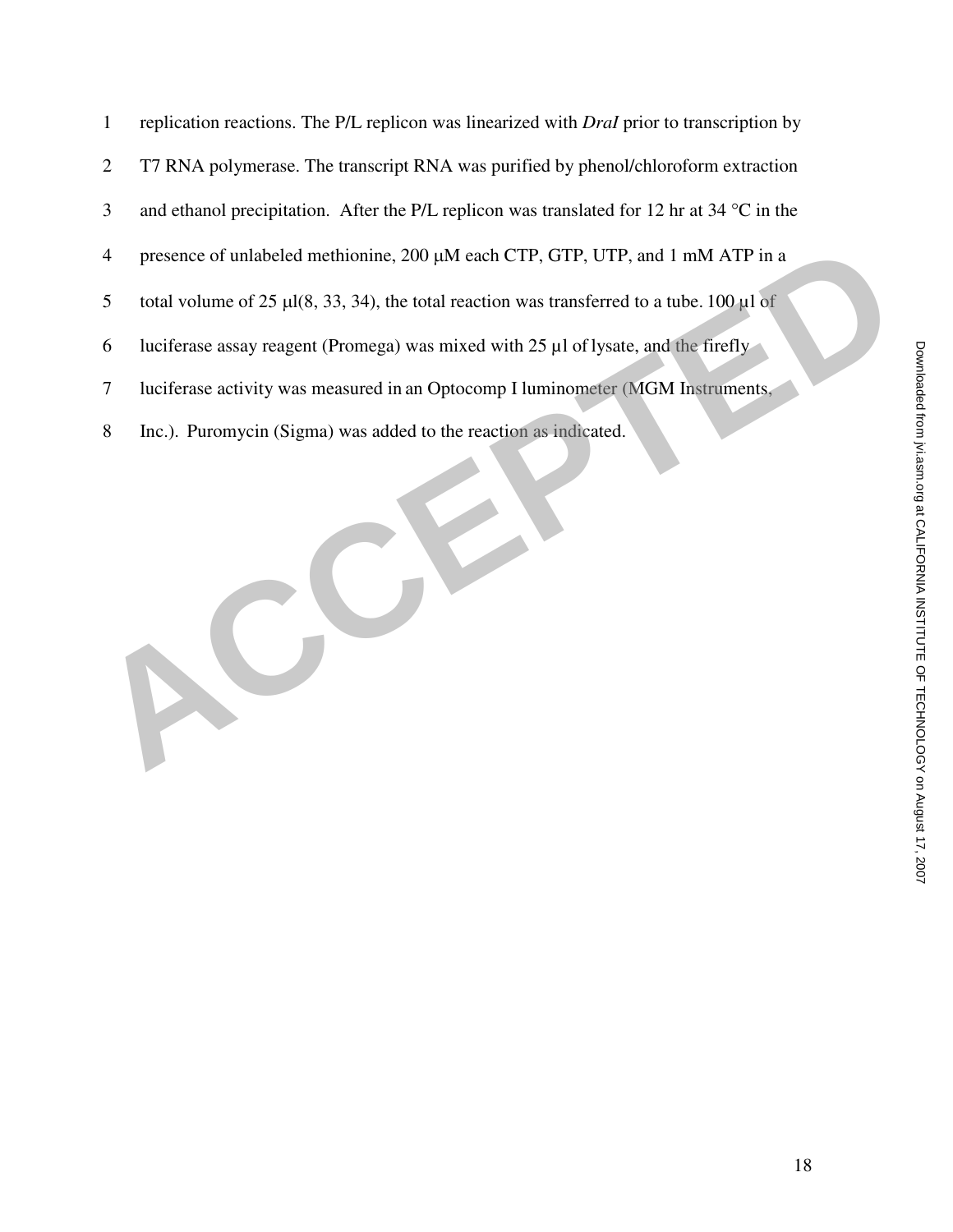2

| 3              | Incorporation of ribavirin triphosphate by T7 RNA polymerase. Lethal                     |
|----------------|------------------------------------------------------------------------------------------|
| $\overline{4}$ | mutagenesis as the mechanism of action of ribavirin could be supported by synthesizing   |
| 5              | poliovirus (PV) genomic RNA containing a known number of ribavirin monophosphate         |
| 6              | (RMP) substitutions and evaluating the phenotype of virus populations produced from      |
| 7              | these RNAs. We investigated the ability of T7 RNA polymerase (T7 RNAP) to utilize        |
| $8\,$          | ribavirin triphosphate (RTP) as a substrate by using a primer-extension assayAs shown in |
| 9              | Figure 2, RTP was a poor substrate of T7 RNAP as compared with the correct               |
| 10             | nucleotides when either C or T was used as the first templating base. Thus, poor         |
| 11             | incorporation of RTP by T7 RNA polymerase precludes its incorporation into PV            |
| 12             | genomic RNA in vitro at a frequency sufficient to reduce genome infectivity.             |
| 13             |                                                                                          |
| 14             | <b>Incorporation of rP into PV genomic RNA in vitro.</b> The nucleotide analogue         |
| 15             | rPTP has been established as an ambiguous substrate for T7 RNAP(35). To determine        |
| 16             | the effect of rP incorporation into PV genomic RNA, rPTP was added along with all four   |

16 the effect of rP incorporation into PV genomic RNA, rPTP was added along with all four

17 naturally-occurring nucleotides during *in vitro* transcription of the PV genome by T7

18 RNAP. No significant reduction in the RNA yield by T7 transcription was observed

19 when rPTP was added at up to 20% of the total nucleotide concentration, indicating that

20 rPTP does not cause inhibition of RNA synthesis or premature termination when utilized

21 as a substrate for T7 RNAP under these conditions (Figure 3C).

22 To demonstrate incorporation of rPMP into transcribed RNA, the RNA was 23 precipitated by lithium chloride followed by washing with 70% ethanol to remove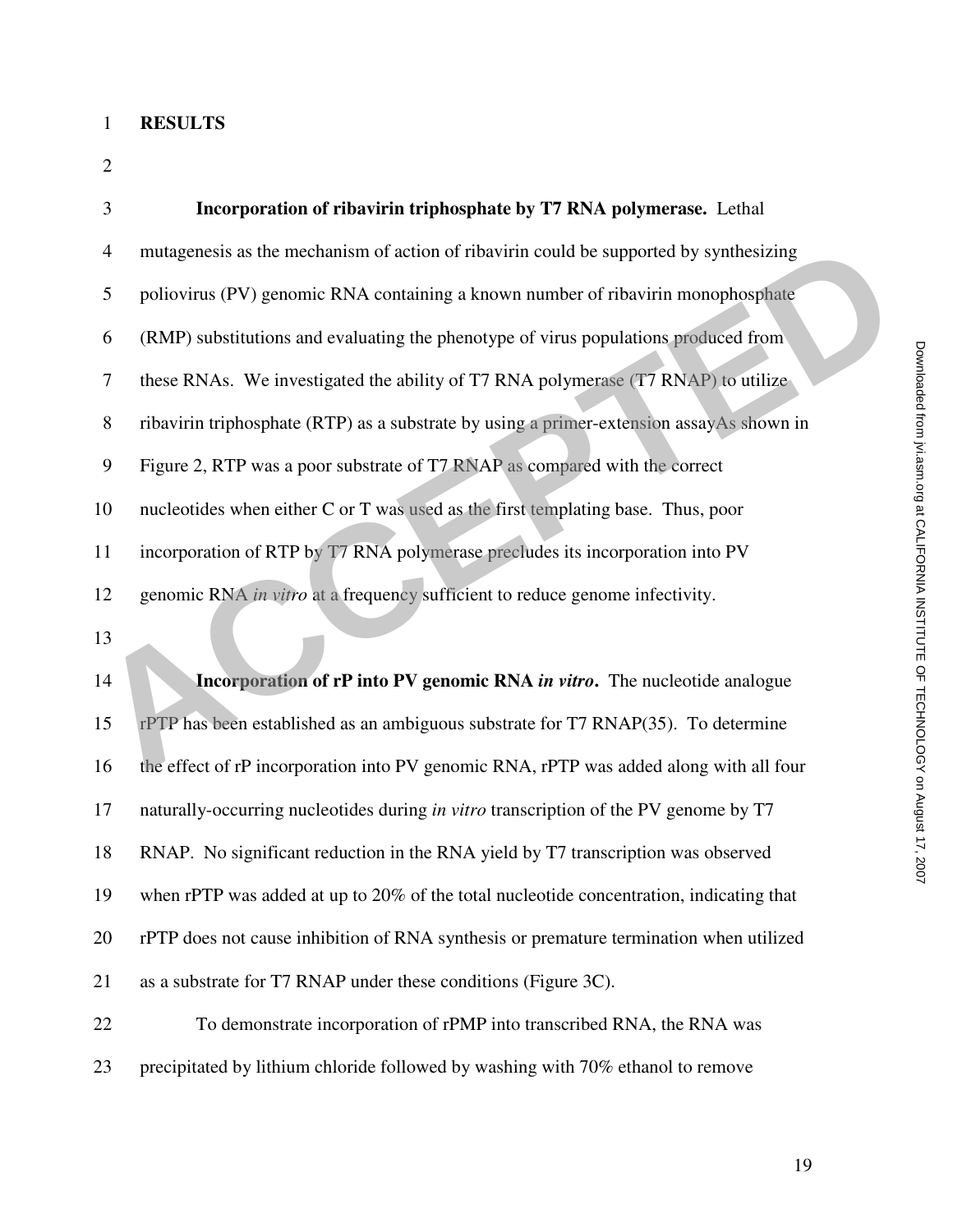1 residual nucleotides. The RNA was then digested to its nucleoside constituents using 2 nuclease P1 and shrimp alkaline phosphatase. Nucleoside products were separated via 3 reversed phase HPLC and detected by UV absorbance. A peak corresponding to rP could 4 be seen for RNA transcribed in the presence of PTP (Figure 3A). The identity of each 5 peak was verified by doping the RNA digest with standards of rP and all four naturally 6 occurring nucleosides (data not shown). 7 Quantitation of the rP peak in relation to the four naturally occuring nucleoside 8 peaks provided a measure of the incorporation of rPMP into RNA by T7 RNAP when 9 various concentrations of rPTP were added to the *in vitro* transcription reaction. rP 10 content of RNA increased linearly with increasing concentration of rPTP available during 11 transcription (Figure 3B). When rPTP was added equimolar to each of the 4 natural 12 nucleotides (7 mM), 15% of the digested RNA product consisted of rP. be seen for RNA transcribed in the presence of PTP (Figure 3A). The identity of each<br>
peak was verified by doping the RNA digest with standards of rP and all four naturally<br>
6 occurring nucleosides (data not shown).<br>
Quant

13

14 **Specific infectivity of PV genomic RNA containing rP.** The infectivity of PV 15 genomic RNA containing rP was measured by infectious center assay as previously 16 described(6). PV genomic RNA was transcribed as described above and transfected into 17 HeLa S3 cells by electroporation. Serial dilutions of transfected cells were then added to 18 subconfluent HeLa S3 monolayers and incubated under an agar overlay for 3 days. 19 Replication-competent RNA genomes launch an authentic PV infection upon 20 transfection, resulting in virus spread and a plaque in the cell monolayer. This allows for 21 quantitation of infectious RNA genomes. 22 To determine the concentrations of RNA that would result in a linear response for 23 plaque formation, varying amounts of T7 RNAP-transcribed PV genomic RNA were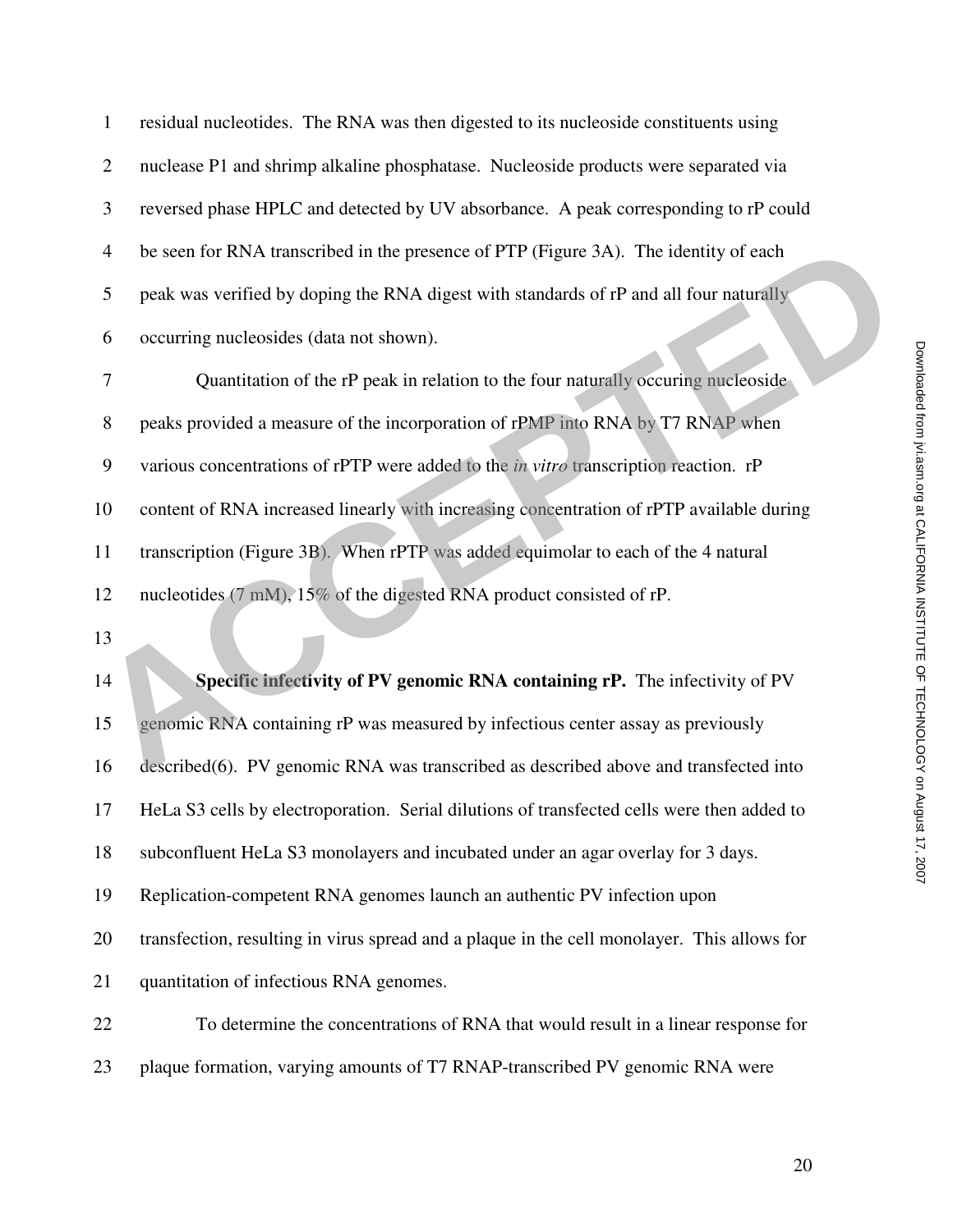1 transfected into HeLa cells (Figure 4A). The number of productively-infected cells (as 2 measured by subsequent plaque formation) was found to be linear when up to 5 µg of 3 RNA was transfected. Three µg was used for all subsequent experiments. 4 PV genomic RNA was transcribed by T7 RNAP in the presence of varying 5 concentration of rPTP. When this RNA was transfected into HeLa S3 cells, a rPTP-6 dependent decrease in RNA infectivity was observed (Figure 4B). Specific infectivity 7 was defined as the number of plaques observed per µg of RNA per ml of transfected 8 cells. Specific infectivity was normalized such that the number of plaques resulting from 9 transfection with RNA containing no rPMP was set to 100. Data described above for the 10 amount of rP in RNA based on transcription conditions (Figure 3B) was extrapolated to 11 estimate the number of rPMP incorporations per genome required to provide a given 12 reduction in genome specific activity. Approximately 20 molecules of rPTP incorporated 13 per genome (~0.3% nucleotide composition) were sufficient for a 10-fold reduction in 14 specific infectivity. Thus, the presence of rP in viral genomes has a dramatic effect on 15 the ability of those genomes to launch productive infections. **EXECUTE 12 THE SET ON A SET ONE INTERFERIT:** The presence of varying<br> **ACCEPTED** Concentration of rPTP. When this RNA was transfected into HeLa S3 cells, a rPTP-<br> **ACCEPTED dependent decrease in RNA** infectivity was obser

16

**Incorporation of rP into RNA by PV 3D<sup>pol</sup>.** To confirm that rP acts as an 18 ambiguous nucleoside during poliovirus replication, the ability of the PV RNA-19 dependent RNA polymerase  $(3D<sup>pol</sup>)$  to utilize rPTP as a substrate was determined using 20 an *in vitro* primer-extension assay. Symmetrical primer-template substrates (s/s) were 21 utilized as previously described(2). Purified PV  $3D^{pol}$  was mixed with RNA duplex 22 primer/template for 90 s to allow for the formation of stable elongation complexes, at 23 which time nucleotide substrate was added. The reaction was stopped at various times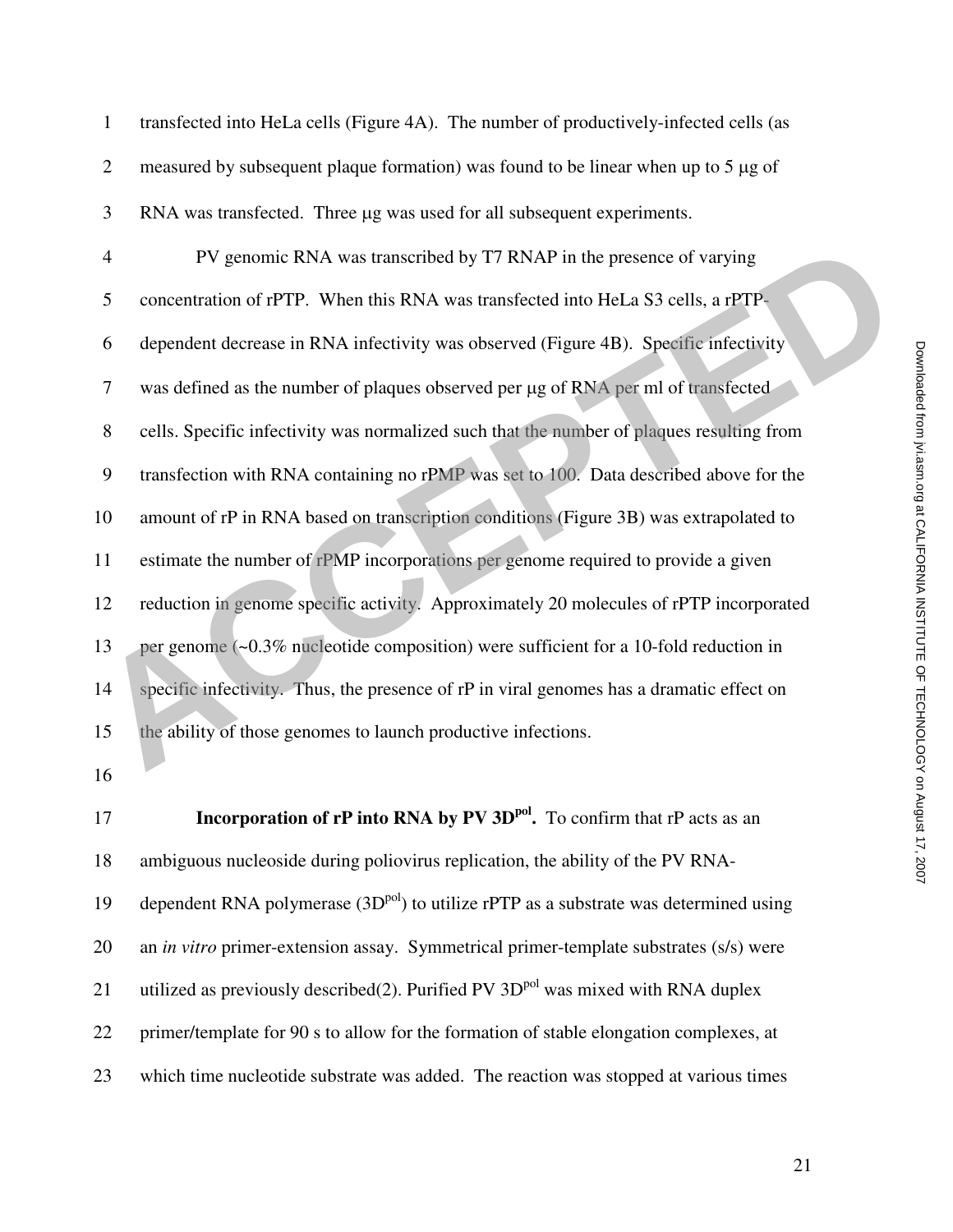| 1                | post nucleotide addition and product was separated by denaturing PAGE (Figure 5).              |
|------------------|------------------------------------------------------------------------------------------------|
| $\overline{2}$   | rPMP was efficiently incorporated into RNA by 3D <sup>pol</sup> when the templating base was   |
| 3                | either adenosine or guanosine. As indicated by the $k_{pol}/K_{d,app}$ , rPMP (from the rPTP   |
| $\overline{4}$   | substrate) was incorporated into RNA by PV 3D <sup>pol</sup> approximately 100-fold more       |
| 5                | efficiently than incorporation of the known mutagen, ribavirin (Table 1). Furthermore,         |
| 6                | incorporation was equally efficient opposite either adenosine or guanosine, confirming         |
| 7                | the promiscuous base pairing properties of rP (Figure 6A). Incorporation was not               |
| 8                | detected when cytidine or uridine was utilized as the templating base (data not shown).        |
| $\boldsymbol{9}$ | Next, the ability of PV 3D <sup>pol</sup> to further extend RNA having rPMP at the terminal    |
| 10               | 3' position was evaluated. An extension reaction using s/s-A was performed as described        |
| 11               | above, but with ATP added to the reaction along with rPTP. AMP should be                       |
| 12               | incorporated in the second templated position immediately after incorporation of rPMP,         |
| 13               | resulting in quantitative extension of the 10-mer s/s-A substrate to a 12-mer product          |
| 14               | (Figure 6B). AMP was found to be incorporated quantitatively as the +2 nucleotide,             |
| 15               | indicating that incorporation of rPMP does not result in "chain termination" by                |
| 16               | preventing further extension at the 3' end of the RNA. These experiments suggest that          |
| 17               | rPTP can be templated efficiently by either cytidine or uridine during poliovirus RNA<br>nonGi |
| 18               | replication and that incorporation of rPMP should not result in premature termination of       |
| 19               | the nascent RNA.                                                                               |
| 20               |                                                                                                |
| 21               | Treatment of HeLa S3 cells with rP during PV infection. In light of the                        |
| 22               | observation that rPMP incorporation causes a reduction in specific infectivity of PV           |
| 23               | genomic RNA, the antiviral properties of rP were evaluated against PV in cell culture.         |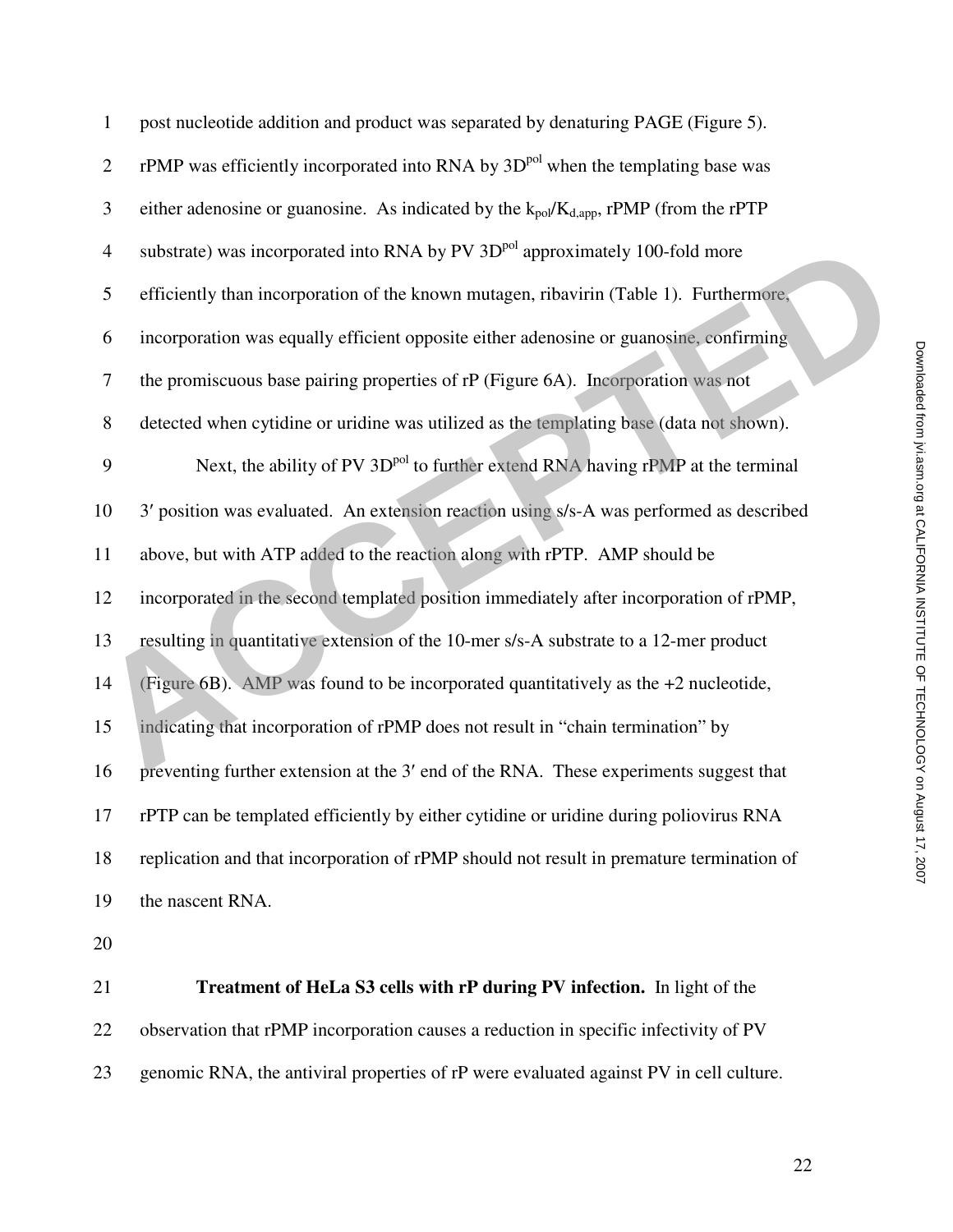| 1              | HeLa S3 cells were pretreated with rP for 1 hour and infected with PV at a multiplicity of                     |
|----------------|----------------------------------------------------------------------------------------------------------------|
| $\overline{2}$ | infection of 0.01 in order to maximize the cumulative effects of replication in the                            |
| 3              | presence of a mutagen. PV infection was allowed to proceed in the presence of rP until                         |
| $\overline{4}$ | all cells demonstrated cytopathic effect (CPE), at which time virus was collected from the                     |
| 5              | media and titered. Treatment of cells with up to 2 mM rP failed to reduce the time                             |
| 6              | required to reach CPE and did not cause a reduction in virus titer (data not shown).                           |
| 7              | Furthermore, analysis of cellular nucleotide pools (as described below) failed to detect                       |
| $8\,$          | any phosphorylated rP metabolites in extracts of HeLa cells treated with 2 mM rP for 3                         |
| 9              | hours (data not shown).                                                                                        |
| 10             |                                                                                                                |
| 11             | rP is a substrate for HSV-1 thymidine kinase. The failure of rP to exhibit                                     |
| 12             | antiviral activity could potentially be due to inefficient phosphorylation of the nucleoside                   |
| 13             | by cellular nucleoside and nucleotide kinases, which would prevent accumulation of the                         |
| 14             | nucleoside triphosphate necessary for incorporation into RNA. The rate-limiting step for                       |
| 15             | intracellular accumulation of a nucleoside triphosphate in cells is often the intital                          |
| 16             | phosphorylation that results in production of the nucleoside monophosphate(55).                                |
| 17             | Thymidine kinase (TK) from herpes simplex virus type 1 (HSV-1) is a nucleoside kinase<br><b>Sucre</b>          |
| 18             | $\sim$<br>with broad substrate specificity $(44)$ . We examined the ability of HSV-1 TK to                     |
| 19             | phosphorylate rP in vitro using purified HSV-1 TK. For comparison, the natural                                 |
| 20             | substrate thymidine (T) and the anti-herpesvirus nucleoside analogue ganciclovir (GCV)                         |
| 21             | were evaluated in parallel. Steady-state kinetics produced the kinetic constants in Table                      |
| 22             | 2. The $k_{cat}$ /K <sub>m</sub> for rP was reduced 10-fold relative to that for T and 3-fold relative to that |
| 23             | for GCV, primarily due to an increase in the $K_m$ . Nonetheless, HSV-1 TK is able to                          |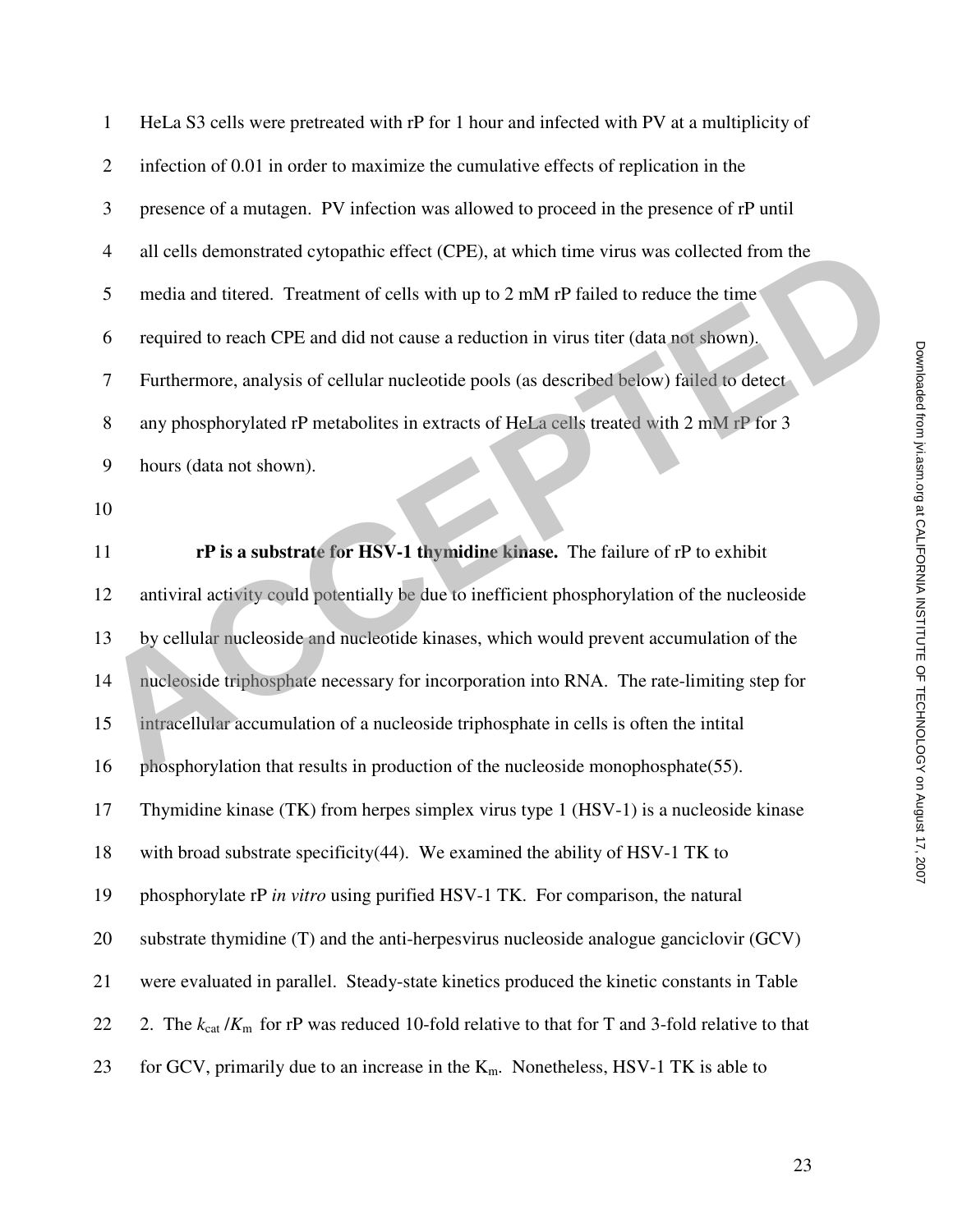1 phosphorylate rP *in vitro* with efficiency comparable to known *in vivo* nucleoside

2 substrates.

| 3              | We reasoned that expression of HSV-1 TK in HeLa cells may be sufficient for                  |
|----------------|----------------------------------------------------------------------------------------------|
| $\overline{4}$ | activation of rP, resulting in antiviral activity due to lethal mutagenesis. To this end, we |
| 5              | introduced an HSV-1 TK expression plasmid conferring neomycin resistance(32) into            |
| 6              | HeLa cells and selected stably-transfected cells by addition of 400 µg/ml G418 sulfate to    |
| $\tau$         | the culture media. Colonies were screened for sensitivity to GCV, and then a Western         |
| 8              | blot was performed to assess the degree of expression of HSV-1 TK (data not shown).          |
| 9              | The colony with the most favorable expression, hereafter referred to as HeLa-TK, was         |
| 10             | expanded and used for subsequent experiments.                                                |
| 11             |                                                                                              |
| 12             | Determination of intracellular phosphorylation states of rP in HeLa-TK cells.                |
| 13             | To investigate the intracellular metabolism of rP, HeLa-TK cells were treated with 2 mM      |
| 14             | rP for 3 hours, followed by nucleotide extraction and HPLC analysis of nucleotide pools      |
| 15             | as previously described (45). Cells were treated with actinomycin D for 15 minutes prior     |
| 16             | to addition of rP to the media in order to prevent incorporation of phosphorylated rP        |
| 17             | metabolites into cellular RNA. Phosphorylated forms of rP were not detected by this          |
| 18             | method (Figure 7). However, the unmodified nucleoside was readily detected, indicating       |
| 19             | that the absence of phosphorylated metabolites was not due solely to exclusion of the        |
| 20             | nucleoside from the cytoplasmic compartment. Furthermore, treatment with rP did not          |
| 21             | reduce the titer of PV produced by infected HeLa-TK cells (data not shown).                  |
| 22             |                                                                                              |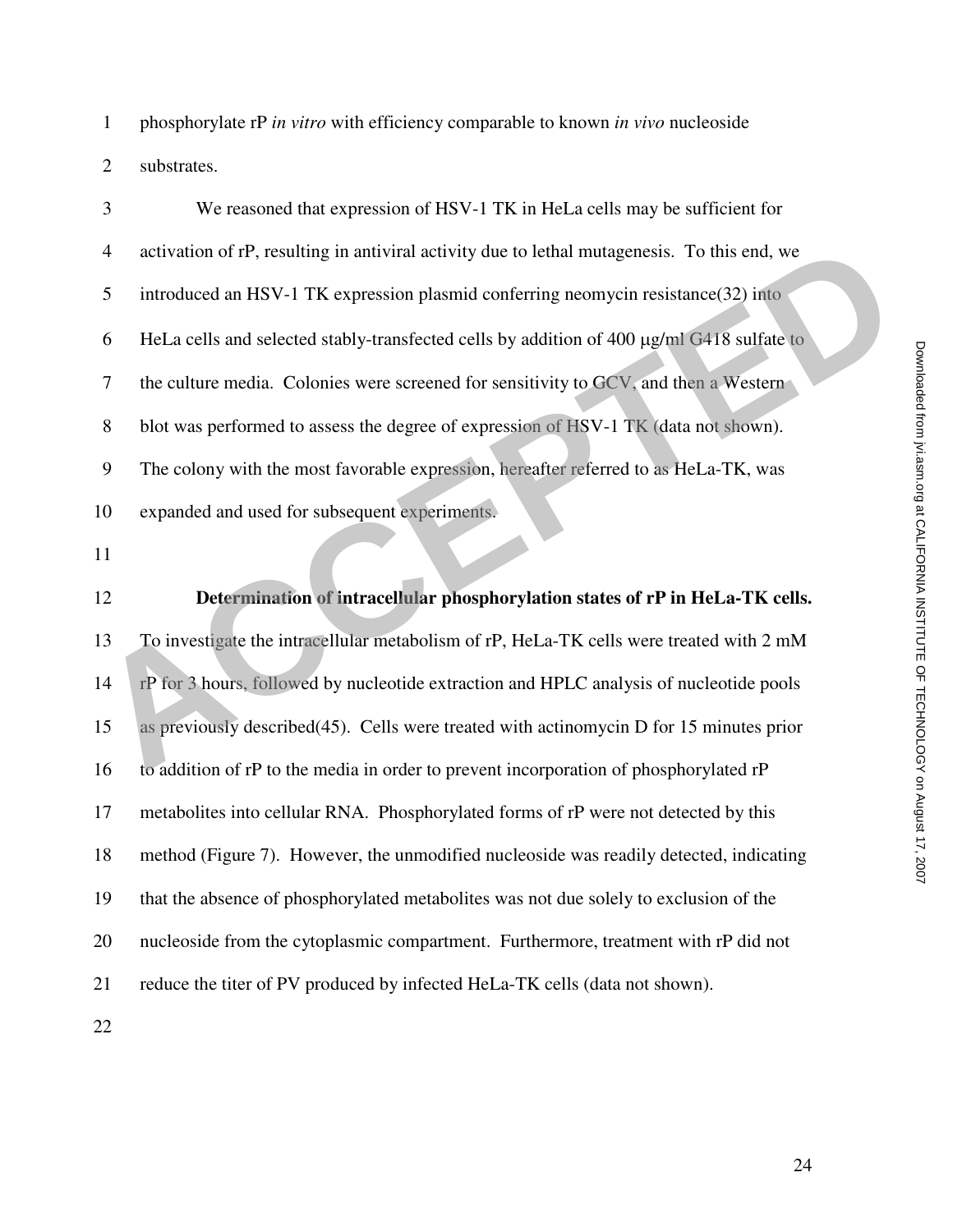| 1              | P exhibits mild antiviral activity and mutagenesis of PV. Treatment of HeLa                        |
|----------------|----------------------------------------------------------------------------------------------------|
| $\overline{2}$ | cells with rP did not result in detectable levels of rPTP in cells and did not exhibit any         |
| 3              | observable antiviral effect or increased mutagenesis of PV genomes. This may be due to             |
| $\overline{4}$ | the inability of rP to be phosphorylated through the cellular <i>de novo</i> nucleotide            |
| 5              | metabolism pathways. However, administration of the nucleobase (P) might allow                     |
| 6              | metabolism via the cellular nucleotide salvage enzymes, resulting in accumulation of the           |
| 7              | active triphosphate to sufficient intracellular levels. To explore this possibility, we            |
| 8              | treated HeLa S3 cells with P at concentrations of up to 2 mM. No overt cellular toxicity           |
| 9              | was observed by visual inspection through 3 days of continuous exposure to the                     |
| 10             | nucleobase at these concentrations (data not shown).                                               |
| 11             | P was tested for antiviral activity against PV under one step growth conditions.                   |
| 12             | HeLa S3 cells were pretreated with P for one hour prior to infection with PV ( $MOI = 5$ ).        |
| 13             | Fresh P in media was then added prior to incubation for 6 hours at $37^{\circ}$ C, followed by     |
| 14             | collection of cell-associated virus and determination of virus titer. A mild decrease in           |
| 15             | titer was observed, approximately 2-fold at treatment of 0.5 mM or higher (Figure 8A).             |
| 16             | To probe the mechanism responsible for this antiviral activity, mutation frequency                 |
| 17             | of the resulting virus populations was estimated using a previously established assay for<br>nonGi |
| 18             | guanidine resistance(7). Poliovirus replication is completely inhibited in the presence of         |
| 19             | 3 mM guanidine hydrochloride, but a single transition mutation is sufficient to restore            |
| 20             | viability. Hence, measurement of the frequency of guanidine-resistant PV variants can be           |
| 21             | used as an estimate of mutation frequency. When PV, grown in the presence of varying               |
| 22             | concentrations of P, was assayed in this manner, a mild increase (2-fold) in guanidine             |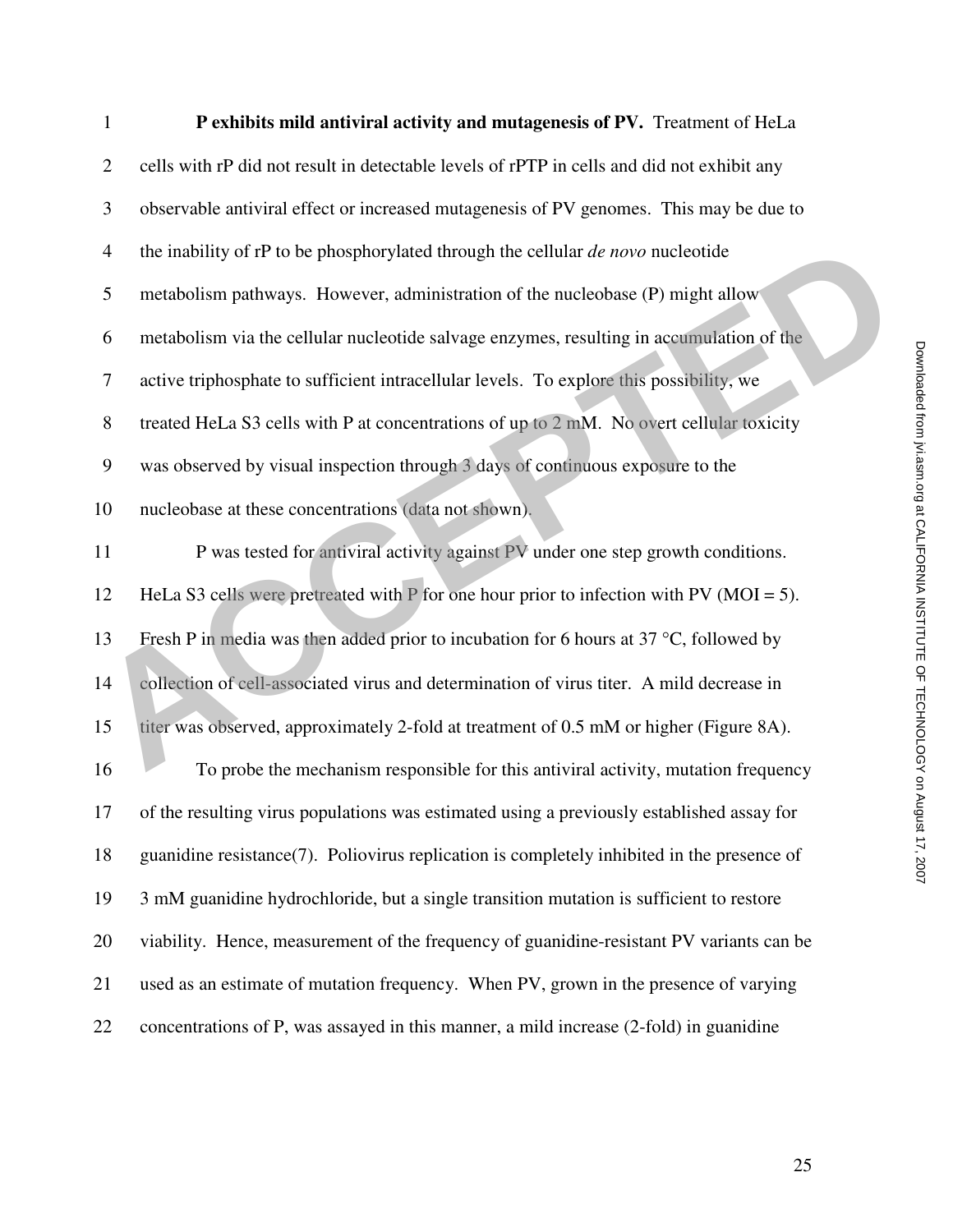1 resistant variants was detected (Figure 8B). However, this increase was not statistically 2 significant when analyzed by ANOVA (P value > 0.05)(37).

3

4 **Antiviral Activity of rPTP in PV cell-free replication system.** To examine the 5 effects of rPTP on poliovirus infection, we utilized a well-established cell-free replication 6 system utilizing HeLa cell extracts(33). When programmed with PV genomic RNA, 7 translation, replication, and production of infectious virus particles can be observed in 8 these extracts. Addition of 1 mM rPTP to the cell-free translation reaction resulted in no 9 reduction in translation of replicon RNA as monitored by luciferase production, whereas 10 addition of the translation inhibitor puromycin caused a complete block of luciferase 11 production (Figure 9A). Furthermore, no detectable effect on the processing of the PV 12 polyprotein was observed in the presence of rPTP (Figure 9B). However, infectious virus 13 production in the presence of rPTP was reduced approximately 80-fold (Figure 9C). 14 Because the presence of rPTP itself does not inhibit cell-free translation of the input 15 RNA, the decreased infectivity of virus synthesized in cell extracts containing rPTP 16 reflects a post-translational effect. **Antiviral Activity of rPTP in PV cell-free replication system. To examine the<br>
effects of rPTP on poliovirus infection, we utilized a well-established cell-free replication<br>
6 system utilizing HeLa cell extracts(33). When** 

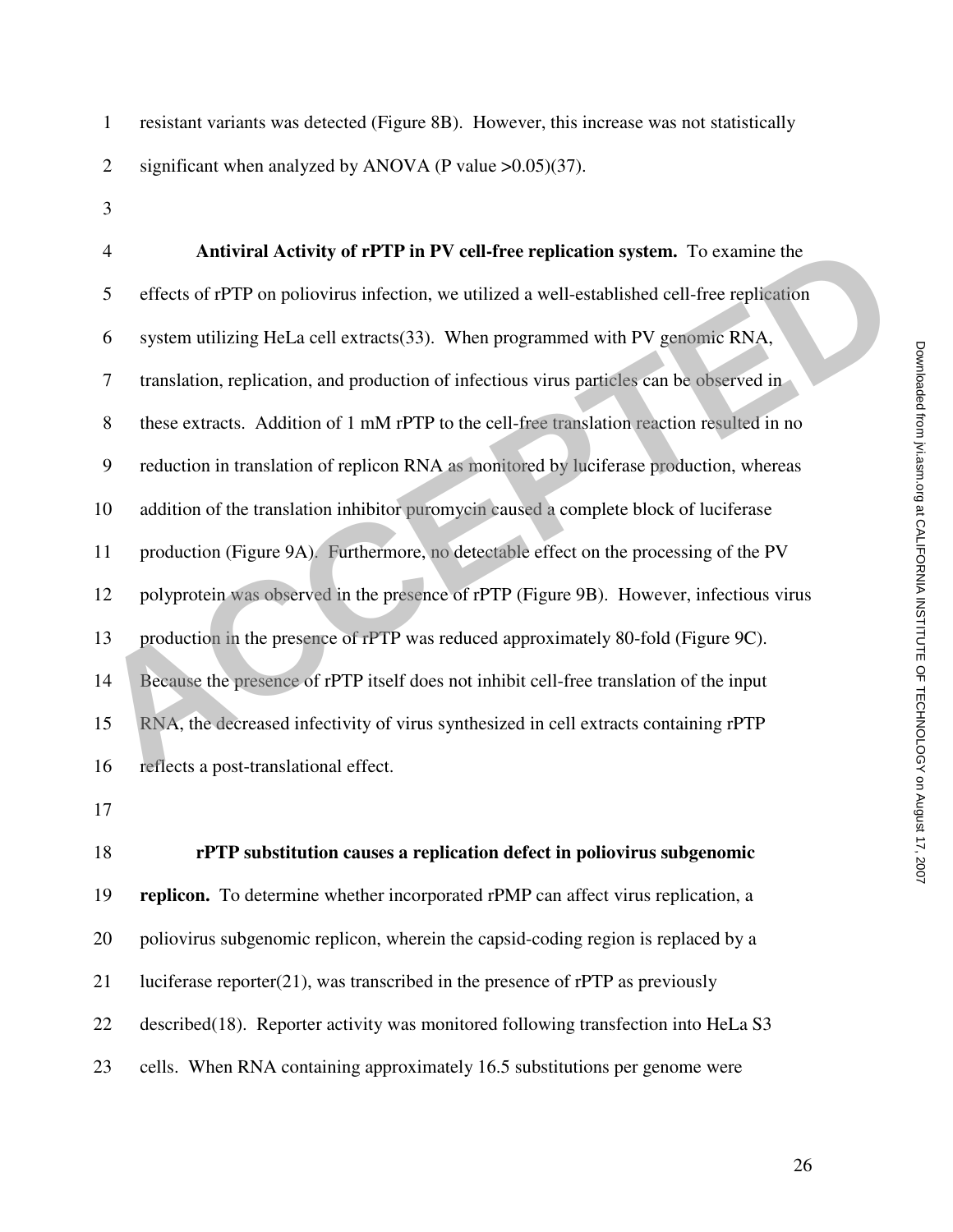1 transfected, translation of input RNA was reduced approximately 50% as determined by 2 incubation in the presence of 3 mM guanidine hydrochloride, a poliovirus replication 3 inhibitor (Figure 10A, open symbols). Translation was further diminished as additional 4 rPMP substitutions were made (Figure 10B). While this may reflect translational effects 5 due to erroneous codon recognition of rPMP-containing RNA, it also likely reflects at 6 least some loss of functionality due to mutation of the luciferase coding region induced 7 by rPMP incorporation. 8 rPMP-substituted RNA was transfected into HeLa cells and monitored for 9 reporter activity over 8 hours (Figure 10A). Genomes containing an average of 16.5 10 substitutions per genomes exhibited diminished replication kinetics and approximately 11 15-fold reduction in reporter activity at 8 hours. Genomes containing an average of 1155 12 substitutions per genomes exhibited no reporter activity in the presence or absence of 3 **EMP substitutions were made (Figure 10B). While this may reflect translational effects<br>
<b>ACCEPTED** due to cronocous codon recognition of rPMP-containing RNA, it also likely reflects at<br> **ACCEPTED** least some loss of funct

13 mM guanidine hydrochloride.

14

## 15 **A high-fidelity PV variant shows increased sensitivity to rPTP incorporation.**

16 The preceding experiments suggest that incorporation of rPMP is deleterious to the PV 17 genome through increased mutagenesis of the virus genomic sequence. A high-fidelity 18 PV (G64S) variant was previously identified as resistant to ribavirin treatment due to a 2- 19 fold increase in fidelity of the virus-encoded RNA-dependent RNA polymerase(4, 43). If 20 decreased infectivity of rPTP-containing genomes is due to increased mutagenesis, a 21 high-fidelity variant should be less likely to "correct" those mutations during subsequent 22 rounds of replication, resulting in an increased rate of fixation of deleterious mutations.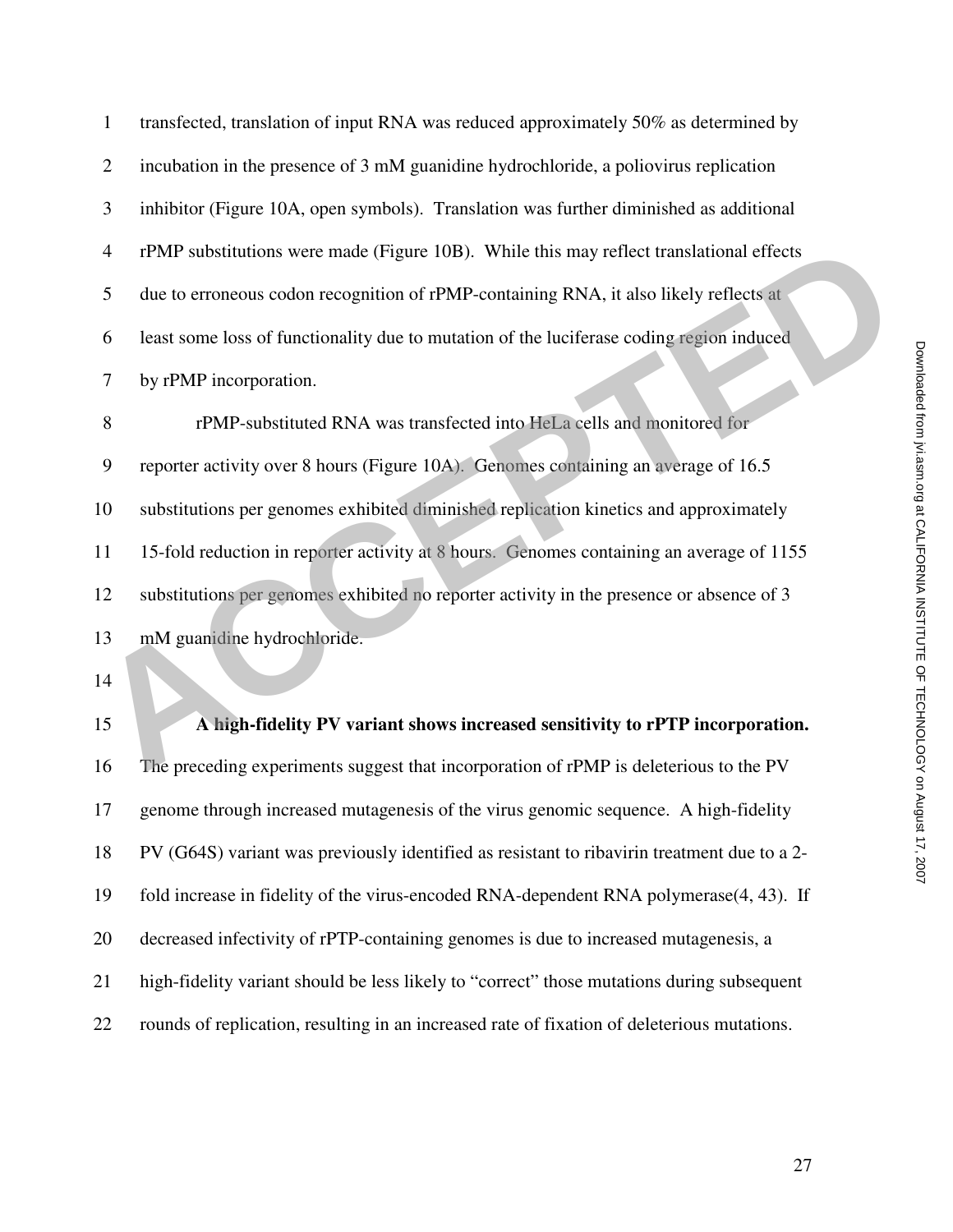1 Therefore, the high-fidelity G64S variant should be more sensitive to mutations

2 introduced into the genome by T7 RNAP-mediated transcription.

3 We tested this hypothesis by transcribing both wild type (WT) and high fidelity 4 (G64S) PV genomes in the presence of varying concentrations of rPTP. These RNA 5 genomes were transfected into HeLa cells via electroporation, and the transfected cells 6 were added to growth media and incubated for 6 hours at  $37 \degree C$  to allow for virus 7 amplification over one replicative cycle. Resultant virus populations were titered on 8 HeLa monolayers. The G64S variant showed increased sensitivity to rPTP genomic 9 substitution (Figure 11). At approximately 33 substitutions per genome, G64S virus titer 10 was reduced 20-fold compared to wild type virus under the same conditions. 1(G64S) PV genomes in the presence of varying concentrations of rPTP. These RNA<br>
5 genomes were transfected into HeLa cells via electroporation, and the transfected cells<br>
6 were added to growth media and incubated for 6 h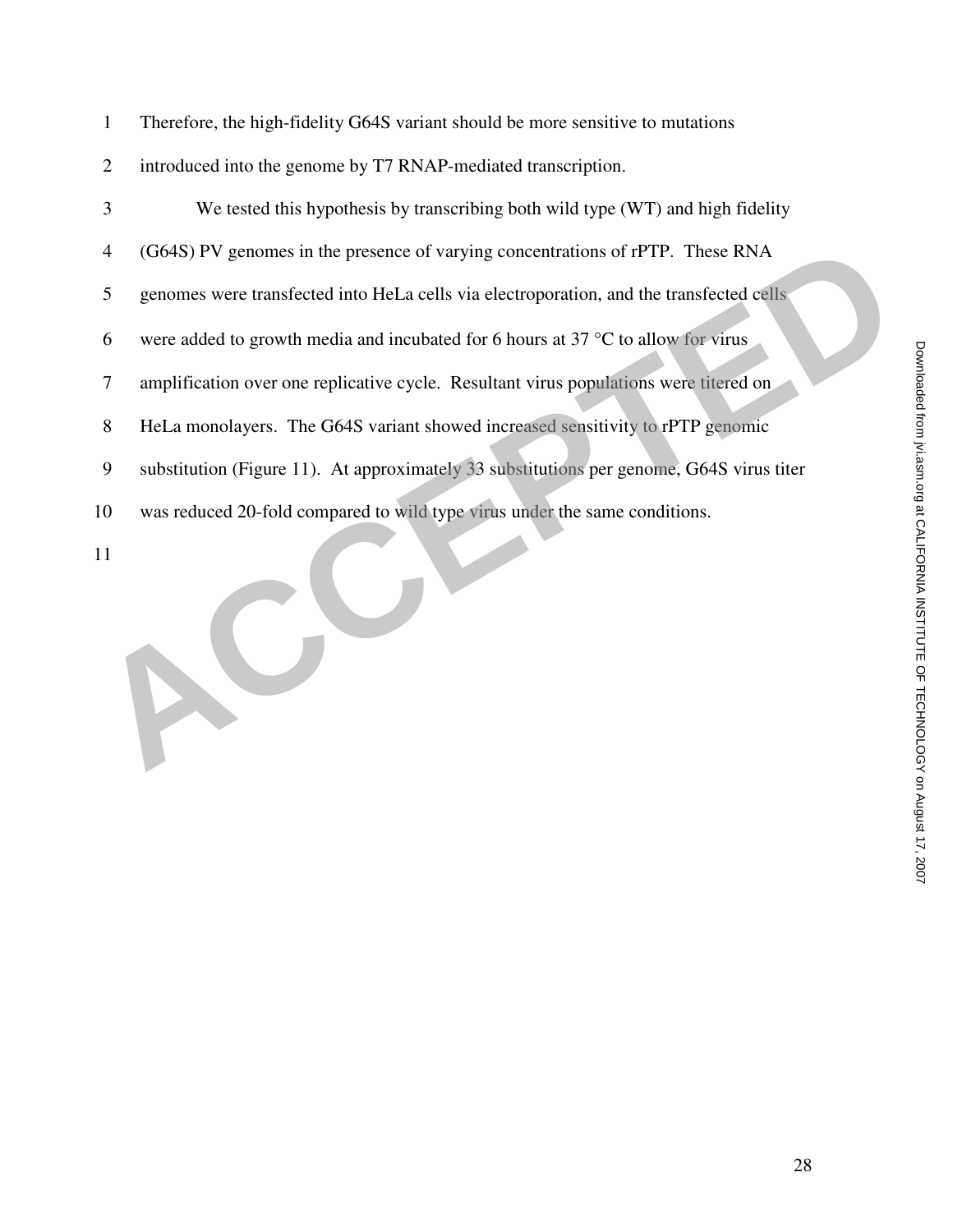#### 1 **DISCUSSION**

2

3 Lethal mutagenesis as an antiviral strategy remains controversial, primarily due to 4 the fact that mutagenesis alone has not been directly demonstrated to be sufficient for 5 antiviral activity *in vitro* or *in vivo*. Known nucleoside analogues, including ribavirin, 6 generally have multiple pathways through which they can exert antiviral activity, 7 including polymerase inhibition and perturbation of cellular nucleotide pools through 8 interaction with the enzymes of nucleotide metabolism. In addition, ribavirin and other 9 purine analogues must compete with relatively large intracellular purine pools to act as 10 effective mutagens. Here we have demonstrated that mutagenesis of viral genomic RNA 11 itself is sufficient for substantial reductions in virus infectivity. While the nucleoside 12 analogue evaluated herein did not exhibit antiviral activity in cell culture, we have 13 directly demonstrated the application of lethal mutagenesis as an antiviral strategy, as 14 well as the potential of nucleobase analogues with tautomeric constants near unity to act 15 as lethal mutagens when used as substrates for RdRPs. Further research in the area of 16 tautomeric nucleobases should lead to analogues that are effective *in vivo*. 17 Previous work has shown that rP and dP can be incorporated promiscuously by a 18 number of RNA and DNA polymerases, respectively. We demonstrate that rP is also 19 recognized as an ambiguous pyrimdine analogue by a virus-encoded RNA-dependent 20 RNA polymerase (PV  $3D^{pol}$ ). Crotty and colleagues observed a 3.2-fold reduction in 21 RNA specific infectivity when ribavirin-treated poliovirus genomic RNA was found to 22 have 1.9 mutations per genome through sequencing of capsid-coding regions(6). Here, 23 we show approximately 16 incorporations of rPMP are required for an equivalent The fact that mutagenesis alone has not been directly demonstrated to be sufficient for<br>
antiviral activity *in vitro* or *in vivo*. Known nucleoside analogues, including ribavirin,<br>
for generally have multiple pathways th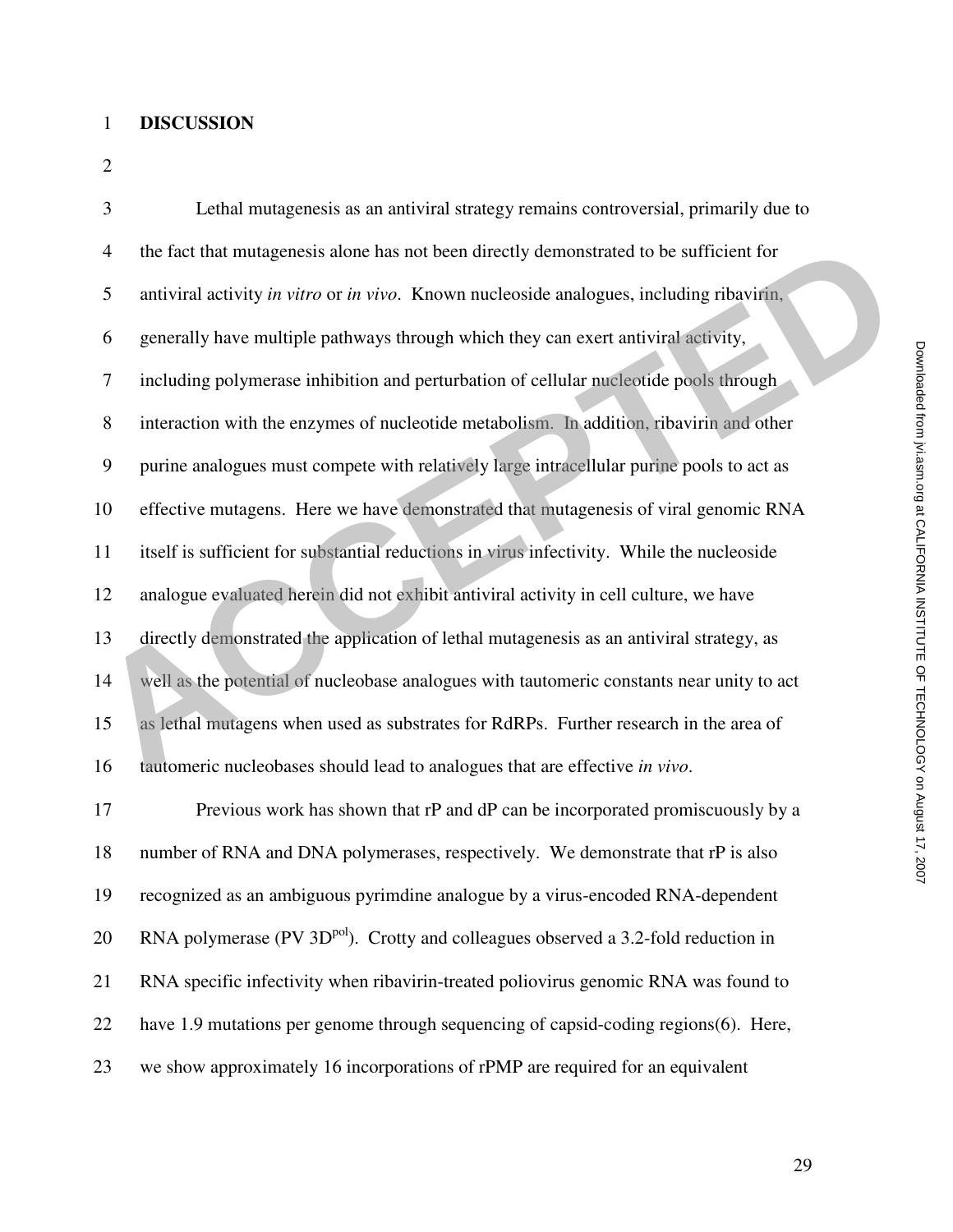| $\mathbf{1}$   | reduction in RNA specific infectivity. This apparent discrepancy may be reconciled by                |
|----------------|------------------------------------------------------------------------------------------------------|
| $\overline{2}$ | noting that every incorporation event will not result in a mutation. Furthermore, the                |
| 3              | tautomerization of P ( $K_T$ approximately 11) favors the imino form (mimicking                      |
| $\overline{4}$ | uridine)(20). Accordingly, T7 RNA polymerase demonstrates a marked preference for                    |
| 5              | recognition of rPTP as a uridine analogue $(35)$ . Mutational assays in E. coli $(40)$ and an in     |
| 6              | <i>vitro</i> retroviral replication model(36) both showed a bias towards $C \rightarrow U$ (or T)    |
| $\tau$         | mutations over U (or T) $\rightarrow$ C by nearly a factor of 2, consistent with the imino form of P |
| $8\,$          | as the most thermodynamically favorable conformation.                                                |
| 9              | The loss of RNA infectivity when rPMP is incorporated into RNA may be due to                         |
| 10             | a number of factors. P is an ambiguously hydrogen bonding base, and its incorporation                |
| 11             | into genomic RNA should result in transition mutations. Thus, increased mutation of the              |
| 12             | coding sequence caused by genomic incorporation of rPMP may elicit loss of protein                   |
| 13             | function, including the generation of dominant negative mutations. Secondly, the                     |
| 14             | unconventional structure of rP may preclude its recognition as part of a codon during                |
| 15             | RNA translation. The presence of unnatural bases may also affect the stability of the                |
| 16             | RNA genome, resulting in more rapid degradation of the RNA in the cellular milieu.                   |
| 17             | This can impact the infectivity of the genome if the effective lifetime of the molecule is<br>non    |
| 18             | こう<br>too short to allow a productive infection to be established. Finally, the presence of P may    |
| 19             | affect the ability of the RNA to form secondary and tertiary structures required for                 |
| 20             | translation and virus replication. Thus, mutation may affect not only the primary                    |
| 21             | (protein-coding) sequence of the virus, but also the higher-order structures that are known          |
| 22             | to play essential roles during the virus life cycle as well as in genome stability.                  |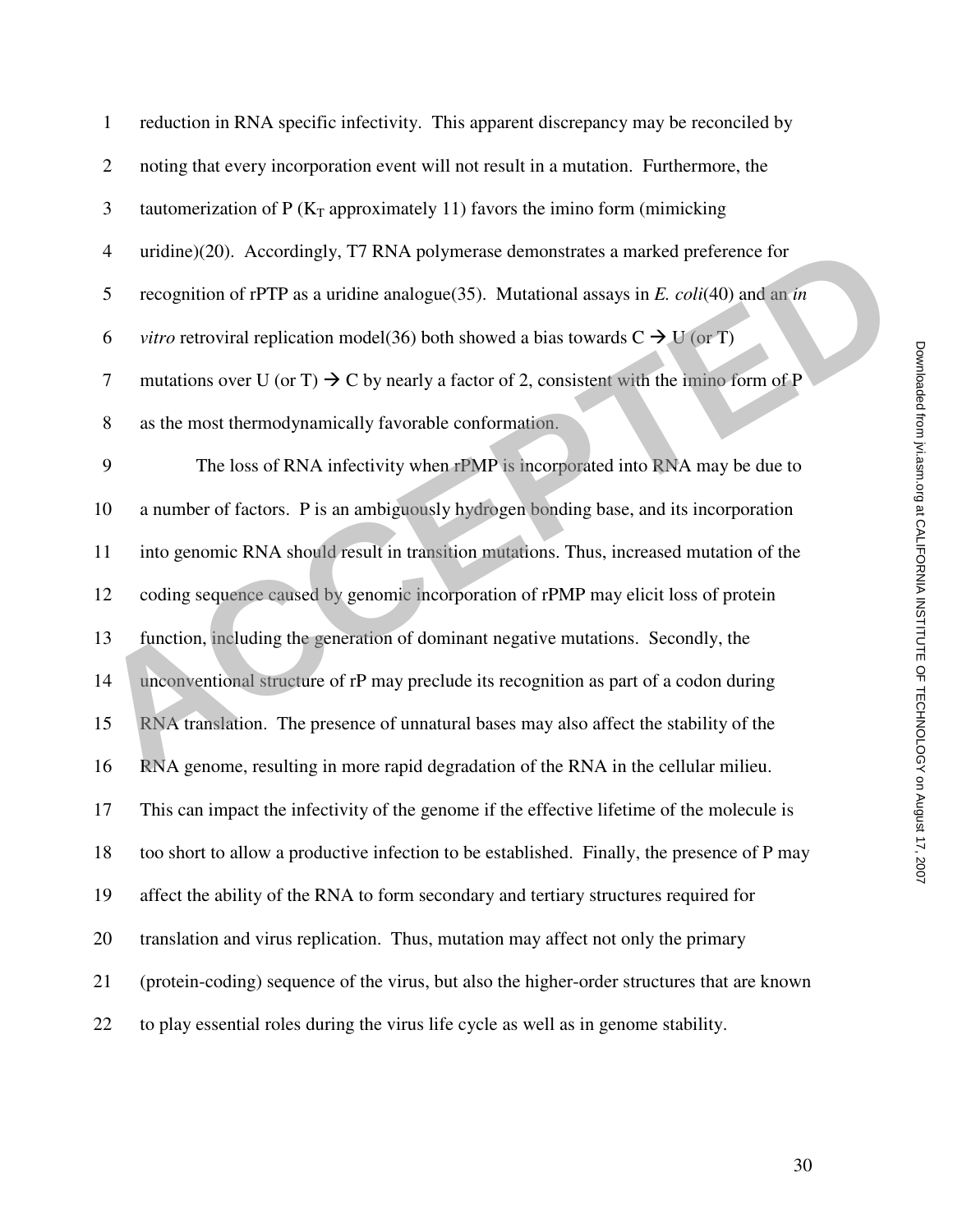| 1              | Inefficient phosphorylation of rP by cellular nucleotide and nucleoside kinases              |
|----------------|----------------------------------------------------------------------------------------------|
| $\overline{2}$ | likely explains the lack of antiviral activity of this nucleoside in cell culture.           |
| 3              | Experiments performed with standards of the nucleoside indicated a lower limit of            |
| $\overline{4}$ | detection of approximately 1 nmole under the HPLC conditions employed (data not              |
| 5              | shown). Based on the extraction conditions, this would allow detection of intracellular P    |
| 6              | metabolites present at approximately 20 $\mu$ M or higher. Our failure to detect any         |
| $\tau$         | metabolites other than the ribonucleoside indicate that, even if rP can be recognized as a   |
| $8\,$          | substrate for intracellular kinases, phosphorylated forms do not accumulate to high levels.  |
| 9              | Additionally, the ability to detect the nucleoside (rP) at substantial levels indicates that |
| 10             | the lack of activity is likely not due to degradation or metabolism of the nucleoside, or    |
| 11             | failure of the nucleoside to accumulate intracellularly. While our studies with the          |
| 12             | nucleobase (P) did exhibit demonstrate antiviral activity and mutagenesis (albeit            |
| 13             | statistically insignificant), this does not necessarily mean that rPTP accumulates           |
| 14             | intracellularly after treatment with the nucleobase. The nucleobase itself could have other  |
| 15             | activities which caused the observed mutagenic effect, such as perturbation of cellular      |
| 16             | nucleotide pools through interaction with the nucleotide biosynthetic enzymes of the cell.   |
| 17             | The failure to detect intracellular phosphorylated metabolites of rP highlights an<br>anna   |
| 18             | important complication of nucleoside-based antiviral therapy, as relatively high levels of   |
| 19             | metabolically downstream nucleotides may need to be achieved for sufficient antiviral        |
| 20             | activity. Mutagenic nucleoside analogues are prodrugs in that they must be activated by      |
| 21             | cellular enzymes (nucleoside and nucleotide kinases) in order for the active                 |
| 22             | (triphosphorylated) form to accumulate. The specificity of cellular nucleoside,              |
| 23             | nucleotidyl, and nucleoside diphosphate kinases is therefore a crucial factor in the         |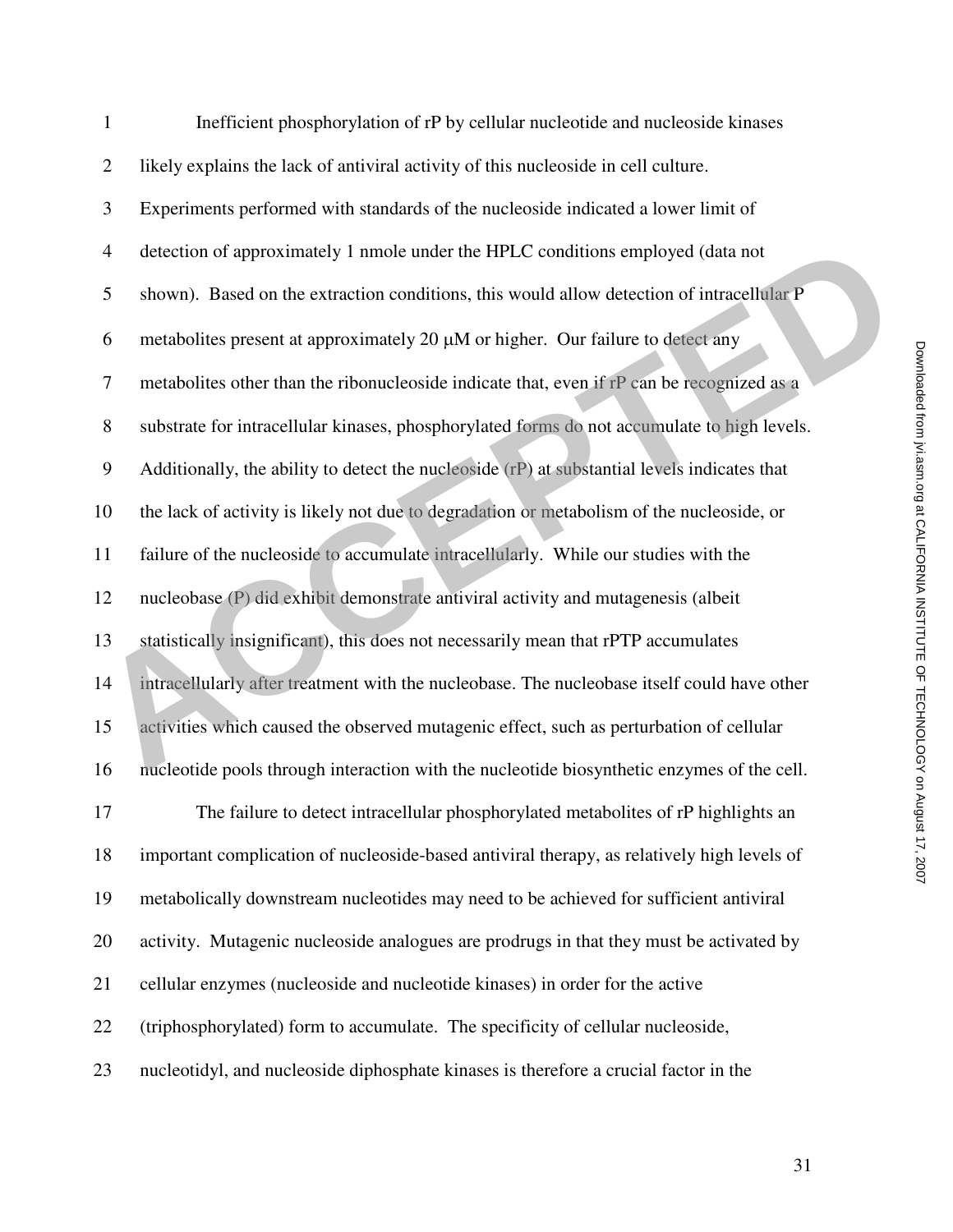| $\mathbf{1}$     | activity of nucleoside-based therapeutics. A pronucleotide approach could potentially be    |
|------------------|---------------------------------------------------------------------------------------------|
| $\overline{2}$   | utilized in delivering rPMP (or even rPTP) to cells, protecting the charged phosphates to   |
| 3                | allow cellular entry and liberation of the phosphorylated form in the cytoplasm by          |
| $\overline{4}$   | cellular metabolic enzymes (reviewed in $(57)$ ). However, it is still unknown if available |
| 5                | rPMP in the cytoplasm of mammalian cells will lead to accumulation of the                   |
| 6                | triphosphorylated form (rPTP) and observable antiviral activity. However, given the high    |
| $\tau$           | capacity for mutagenesis exhibited by P, a prodrug of rP containing masked 5'               |
| 8                | phosphates has the potential for significant antiviral activity.                            |
| $\boldsymbol{9}$ | Lethal mutagenesis was proposed as an antiviral strategy almost 15 years ago.               |
| 10               | Despite this, previous attempts to design novel mutagenic nucleotide analogues that are     |
| 11               | capable of inducing mutation in RNA viruses have had only limited success(17-19, 39).       |
| 12               | In this study, we have demonstrated that rPTP is an efficient and ambiguous substrate of    |
| 13               | a viral RNA-dependent RNA polymerase. rPTP was incorporated 100-fold more                   |
| 14               | efficiently than the known mutagenic nucleoside ribavirin in vitro. P therefore represents  |
| 15               | an important lead compound for the development of clinically useful antiviral therapies     |
| 16               | based on lethal mutagenesis of RNA virus genomes.                                           |
| 17               | nonfin<br>Direct mutagenesis of viral RNA through T7-mediated transcription as described    |
| 18               | herein also holds potential for unraveling the sensitivity of RNA viruses to mutagenesis    |
| 19               | outside of the context of the virus-encoded polymerase. A number of positive-sense          |
| 20               | RNA viruses have genomes that can be manipulated in vitro to examine the effects of         |
| 21               | mutational load on population fitness. As such, this study introduces a potential           |
| 22               | methodology to screen for viruses that may exhibit enhanced sensitivity to lethal           |
| 23               | mutagens due to low mutational robustness. It may also be used as a tool to understand      |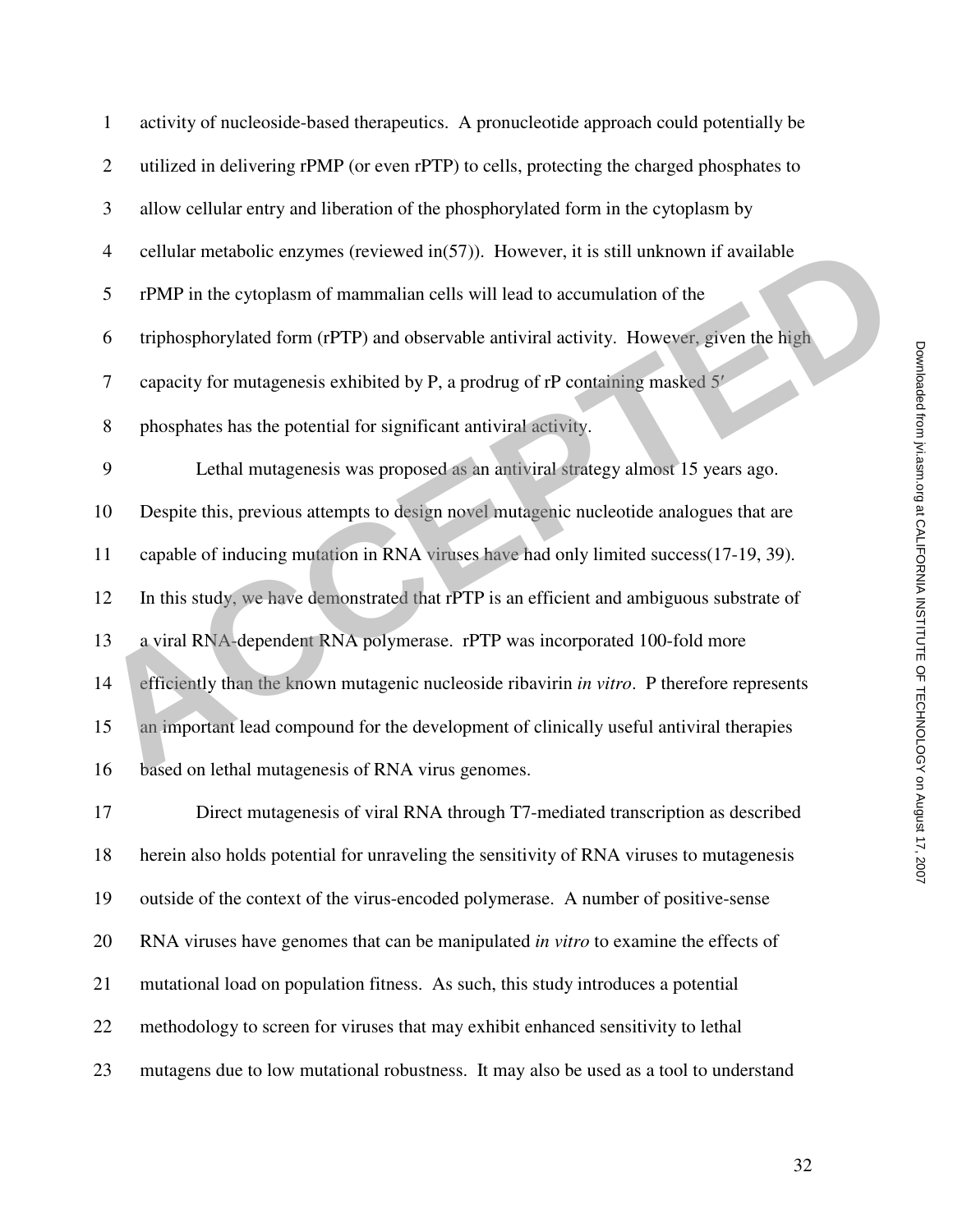| $\mathbf{1}$ | the interplay between polymerase fidelity, infectivity, genome conservation, and virus                                                                    |
|--------------|-----------------------------------------------------------------------------------------------------------------------------------------------------------|
| 2            | evolution.                                                                                                                                                |
| 3            |                                                                                                                                                           |
| 4            |                                                                                                                                                           |
| 5            | <b>ACKNOWLEDGMENTS</b>                                                                                                                                    |
| 6            |                                                                                                                                                           |
| 7            | Financial support was provided by the National Institutes of Health (AI054776 to C.E.C.                                                                   |
| $8\,$        | and B.R.P.; AI015122 to D. F. and A. V. P), the MRC Development Gap Fund (financial                                                                       |
| 9            | assistance to K.T.), and the American Heart Association (established investigator award                                                                   |
| 10           | 0340028N to C.E.C. and predoctoral fellowships to D.A.H. and J.P.E.). We thank                                                                            |
| 11           | Christian Castro (Penn State University) for purification of CVB3 3D <sup>pol</sup> and Jamie                                                             |
| 12           | Arnold (Penn State University) for expression and purification of T7 RNA polymerase.                                                                      |
| 13           | We thank Richard R. Drake (Eastern Virginia Medical School) for a gift of HSV-1 TK                                                                        |
| 14           | expression plasmids and purified enzyme. We thank Margaret E. Black (Washington                                                                           |
| 15           | State University) for rabbit HSV-1 TK polyclonal antiserum. We thank Kirk U.                                                                              |
| 16           | Knowlton (University of California, San Diego) for a gift of CVB3 cDNA.                                                                                   |
| 17           | <b>Pool</b>                                                                                                                                               |
| 18           | <b>REFERENCES</b>                                                                                                                                         |
| 19           |                                                                                                                                                           |
| 20           | Airaksinen, A., N. Pariente, L. Menendez-Arias, and E. Domingo. 2003.<br>1.                                                                               |
| 21<br>22     | Curing of foot-and-mouth disease virus from persistently infected cells by<br>ribavirin involves enhanced mutagenesis. Virology. 311:339-49.              |
| 23<br>24     | Arnold, J. J., and C. E. Cameron. 2000. Poliovirus RNA-dependent RNA<br>2.<br>polymerase (3D(pol)). Assembly of stable, elongation-competent complexes by |

25 using a symmetrical primer-template substrate (sym/sub). J Biol Chem. **275:**5329- 24 poly<br>
25 usin<br>
26 36.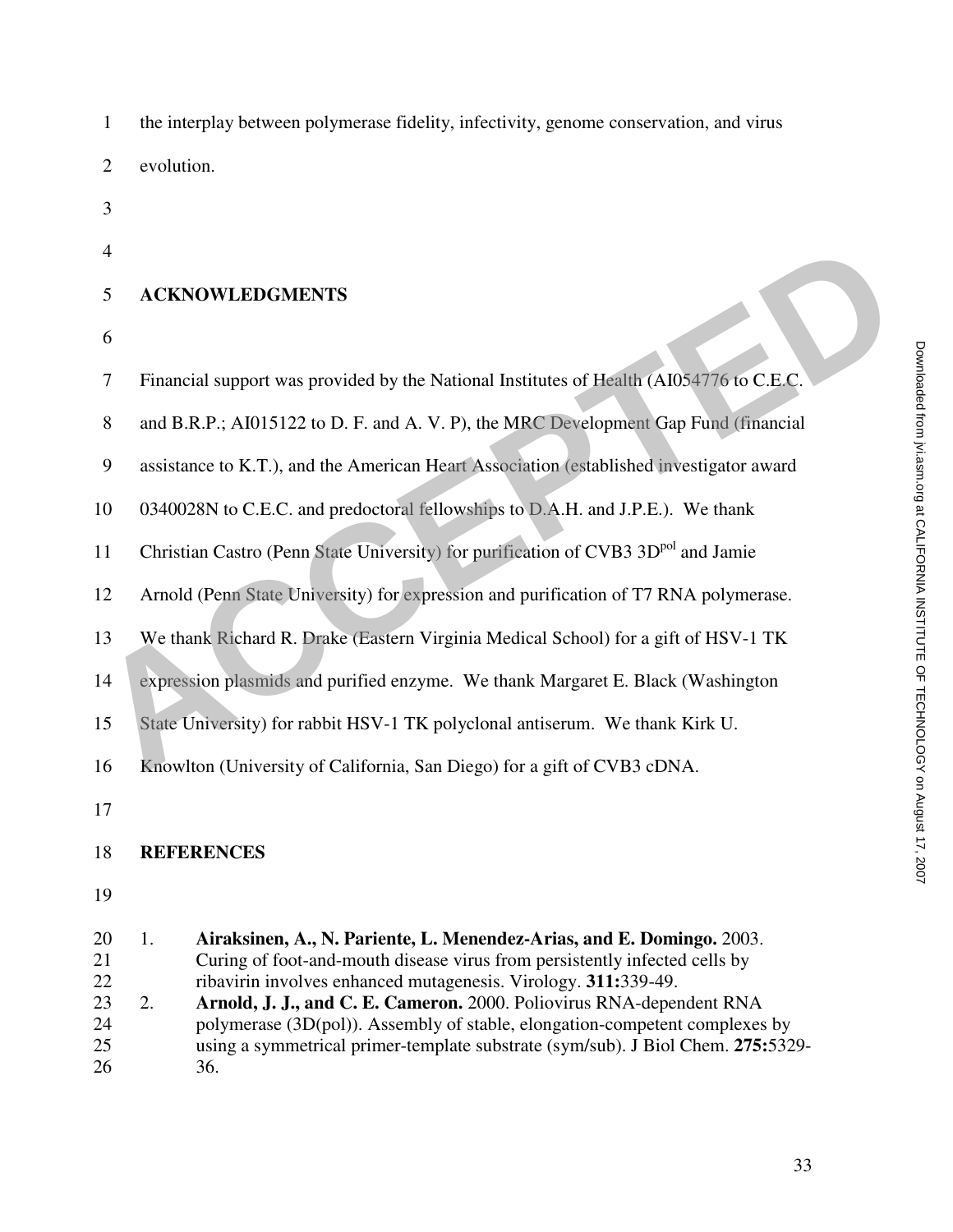| $\mathbf{1}$            | 3.  | Arnold, J. J., and C. E. Cameron. 2004. Poliovirus RNA-dependent RNA                    |
|-------------------------|-----|-----------------------------------------------------------------------------------------|
| $\sqrt{2}$              |     | polymerase (3Dpol): pre-steady-state kinetic analysis of ribonucleotide                 |
| $\overline{\mathbf{3}}$ |     | incorporation in the presence of Mg2+. Biochemistry. 43:5126-37.                        |
| $\overline{4}$          | 4.  | Arnold, J. J., M. Vignuzzi, J. K. Stone, R. Andino, and C. E. Cameron. 2005.            |
| 5                       |     | Remote site control of an active site fidelity checkpoint in a viral RNA-dependent      |
| 6                       |     | RNA polymerase. J Biol Chem. 280:25706-16. Epub 2005 May 5.                             |
| $\boldsymbol{7}$        | 5.  | Crain, P. F. 1990. Preparation and enzymatic hydrolysis of DNA and RNA for              |
| $8\,$                   |     | mass spectrometry. Methods Enzymol. 193:782-90.                                         |
| 9                       | 6.  | Crotty, S., C. E. Cameron, and R. Andino. 2001. RNA virus error catastrophe:            |
| 10                      |     | direct molecular test by using ribavirin. Proc Natl Acad Sci U S A. 98:6895-900.        |
| 11                      |     | Epub 2001 May 22.                                                                       |
| 12                      | 7.  | Crotty, S., D. Maag, J. J. Arnold, W. Zhong, J. Y. Lau, Z. Hong, R. Andino,             |
| 13                      |     | and C. E. Cameron. 2000. The broad-spectrum antiviral ribonucleoside ribavirin          |
| 14                      |     | is an RNA virus mutagen. Nat Med. 6:1375-9.                                             |
| 15                      | 8.  | Cuconati, A., A. Molla, and E. Wimmer. 1998. Brefeldin A inhibits cell-free, de         |
| 16                      |     | novo synthesis of poliovirus. J Virol. 72:6456-64.                                      |
| 17                      | 9.  | Day, C. W., D. F. Smee, J. G. Julander, V. F. Yamshchikov, R. W. Sidwell,               |
| 18                      |     | and J. D. Morrey. 2005. Error-prone replication of West Nile virus caused by            |
| 19                      |     | ribavirin. Antiviral Res. 67:38-45.                                                     |
| 20                      | 10. | <b>Domingo, E.</b> 2002. Quasispecies Theory in Virology. J Virol. <b>76:</b> 463-465.  |
| 21                      | 11. | Domingo, E., C. Escarmis, N. Sevilla, A. Moya, S. F. Elena, J. Quer, I. S.              |
| 22                      |     | Novella, and J. J. Holland. 1996. Basic concepts in RNA virus evolution. Faseb          |
| 23                      |     | J. 10:859-64.                                                                           |
| 24                      | 12. | Domingo, E., E. Martinez-Salas, F. Sobrino, J. C. de la Torre, A. Portela, J.           |
| 25                      |     | Ortin, C. Lopez-Galindez, P. Perez-Brena, N. Villanueva, R. Najera, and et              |
| 26                      |     | al. 1985. The quasispecies (extremely heterogeneous) nature of viral RNA                |
| 27                      |     | genome populations: biological relevance--a review. Gene. 40:1-8.                       |
| 28                      | 13. | Gohara, D. W., C. S. Ha, S. Kumar, B. Ghosh, J. J. Arnold, T. J. Wisniewski,            |
| 29                      |     | and C. E. Cameron. 1999. Production of "authentic" poliovirus RNA-dependent             |
| 30                      |     | RNA polymerase (3D(pol)) by ubiquitin-protease-mediated cleavage in                     |
| 31                      |     | Escherichia coli. Protein Expr Purif. 17:128-38.                                        |
| 32                      | 14. | Graci, J. D., and C. E. Cameron. 2004. Challenges for the development of                |
| 33                      |     | ribonucleoside analogues as inducers of error catastrophe. Antivir Chem                 |
| 34                      |     | Chemother. $15:1-13$ .                                                                  |
| 35                      | 15. | Graci, J. D., and C. E. Cameron. 2006. Mechanisms of action of ribavirin                |
| 36                      |     | against distinct viruses. Rev Med Virol. 16:37-48.                                      |
| 37                      | 16. | Grande-Perez, A., E. Lazaro, P. Lowenstein, E. Domingo, and S. C.                       |
| 38                      |     | Manrubia. 2005. Suppression of viral infectivity through lethal defection. Proc         |
| 39                      |     | Natl Acad Sci U S A. 102:4448-52. Epub 2005 Mar 14.                                     |
| 40                      | 17. | Harki, D. A., J. D. Graci, J. P. Edathil, C. Castro, C. E. Cameron, and B. R.           |
| 41                      |     |                                                                                         |
|                         |     | Peterson. 2007. Synthesis of a Universal 5-Nitroindole Ribonucleotide and               |
| 42                      |     | Incorporation into RNA by a Viral RNA-Dependent RNA Polymerase.<br>Chembiochem 28:28.   |
| 43                      |     |                                                                                         |
| 44                      | 18. | Harki, D. A., J. D. Graci, J. E. Galarraga, W. J. Chain, C. E. Cameron, and             |
| 45                      |     | <b>B. R. Peterson.</b> 2006. Synthesis and antiviral activity of 5-substituted cytidine |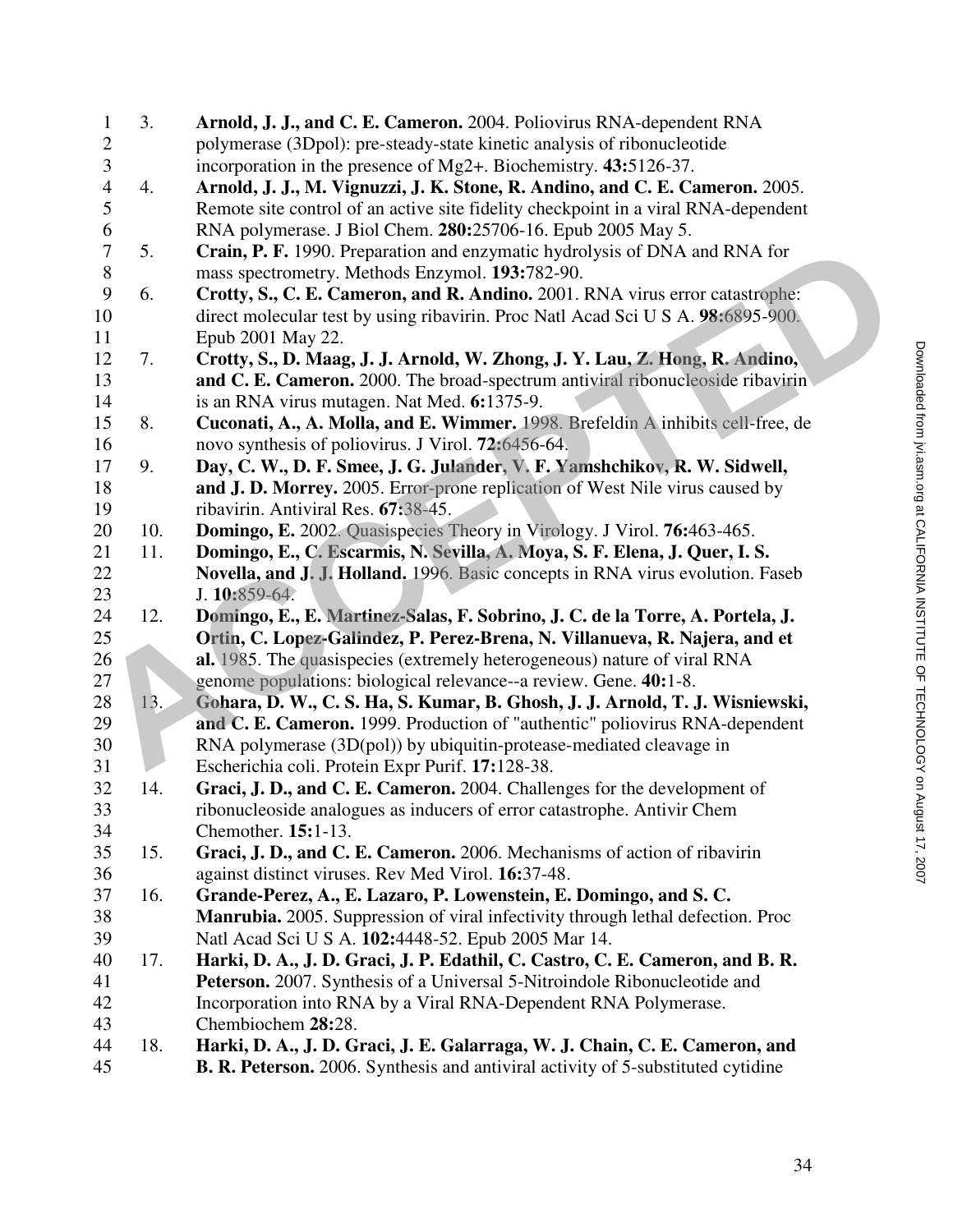| 1                |     | analogues: identification of a potent inhibitor of viral RNA-dependent RNA                  |
|------------------|-----|---------------------------------------------------------------------------------------------|
| $\mathbf{2}$     |     | polymerases. J Med Chem. 49:6166-9.                                                         |
| 3                | 19. | Harki, D. A., J. D. Graci, V. S. Korneeva, S. K. Ghosh, Z. Hong, C. E.                      |
| $\overline{4}$   |     | <b>Cameron, and B. R. Peterson.</b> 2002. Synthesis and antiviral evaluation of a           |
| $\mathfrak s$    |     | mutagenic and non-hydrogen bonding ribonucleoside analogue: 1-beta-D-                       |
| 6                |     | Ribofuranosyl-3-nitropyrrole. Biochemistry 41:9026-33.                                      |
| $\boldsymbol{7}$ | 20. | Harris, V. H., C. L. Smith, W. Jonathan Cummins, A. L. Hamilton, H.                         |
| 8                |     | Adams, M. Dickman, D. P. Hornby, and D. M. Williams. 2003. The effect of                    |
| 9                |     | tautomeric constant on the specificity of nucleotide incorporation during DNA               |
| 10               |     | replication: support for the rare tautomer hypothesis of substitution mutagenesis. J        |
| 11               |     | Mol Biol. 326:1389-401.                                                                     |
| 12               | 21. | Herold, J., and R. Andino. 2000. Poliovirus requires a precise 5' end for efficient         |
| 13               |     | positive-strand RNA synthesis. J Virol. 74:6394-400.                                        |
| 14               | 22. | Hill, F., D. Loakes, and D. M. Brown. 1998. Polymerase recognition of                       |
| 15               |     | synthetic oligodeoxyribonucleotides incorporating degenerate pyrimidine and                 |
| 16               |     | purine bases. Proc Natl Acad Sci U S A, 95:4258-63.                                         |
| 17               | 23. | Hinds, T. A., C. Compadre, B. K. Hurlburt, and R. R. Drake. 2000.                           |
| 18               |     | Conservative mutations of glutamine-125 in herpes simplex virus type 1                      |
| 19               |     | thymidine kinase result in a ganciclovir kinase with minimal deoxypyrimidine                |
| 20               |     | kinase activities. Biochemistry. 39:4105-11.                                                |
| 21               | 24. | Holland, J. J., E. Domingo, J. C. de la Torre, and D. A. Steinhauer. 1990.                  |
| 22               |     | Mutation frequencies at defined single codon sites in vesicular stomatitis virus            |
| 23               |     | and poliovirus can be increased only slightly by chemical mutagenesis. J Virol.             |
| 24               |     | 64:3960-2.                                                                                  |
| 25               | 25. | Holmes, E. C., and A. Moya. 2002. Is the quasispecies concept relevant to RNA               |
| 26               |     | viruses? J Virol. 76:460-5.                                                                 |
| 27               | 26. | Jenkins, G. M., M. Worobey, C. H. Woelk, and E. C. Holmes. 2001. Evidence                   |
| 28               |     | for the non-quasispecies evolution of RNA viruses [corrected]. Mol Biol Evol.               |
| 29               |     | 18:987-94.                                                                                  |
| 30               | 27. | Lanford, R. E., D. Chavez, B. Guerra, J. Y. Lau, Z. Hong, K. M. Brasky, and                 |
| 31               |     | B. Beames. 2001. Ribavirin induces error-prone replication of GB virus B in                 |
| 32               |     | primary tamarin hepatocytes. J Virol. 75:8074-81.                                           |
| 33               | 28. | Lanford, R. E., B. Guerra, H. Lee, D. R. Averett, B. Pfeiffer, D. Chavez, L.<br><b>Augr</b> |
| 34               |     | Notvall, and C. Bigger. 2003. Antiviral effect and virus-host interactions in               |
| 35               |     | response to alpha interferon, gamma interferon, poly(i)-poly(c), tumor necrosis             |
| 36               |     | factor alpha, and ribavirin in hepatitis C virus subgenomic replicons. J Virol.             |
| 37               |     | 77:1092-104.                                                                                |
| 38               | 29. | Li, X., H. H. Lu, S. Mueller, and E. Wimmer. 2001. The C-terminal residues of               |
| 39               |     | poliovirus proteinase 2A(pro) are critical for viral RNA replication but not for cis-       |
| 40               |     | or trans-proteolytic cleavage. J Gen Virol. 82:397-408.                                     |
| 41               | 30. | Loeb, L. A., J. M. Essigmann, F. Kazazi, J. Zhang, K. D. Rose, and J. I.                    |
| 42               |     | Mullins. 1999. Lethal mutagenesis of HIV with mutagenic nucleoside analogs.                 |
| 43               |     | Proc Natl Acad Sci U S A. 96:1492-7.                                                        |
| 44               | 31. | Lu, H. H., C. F. Yang, A. D. Murdin, M. H. Klein, J. J. Harber, O. M. Kew,                  |
| 45               |     | and E. Wimmer. 1994. Mouse neurovirulence determinants of poliovirus type 1                 |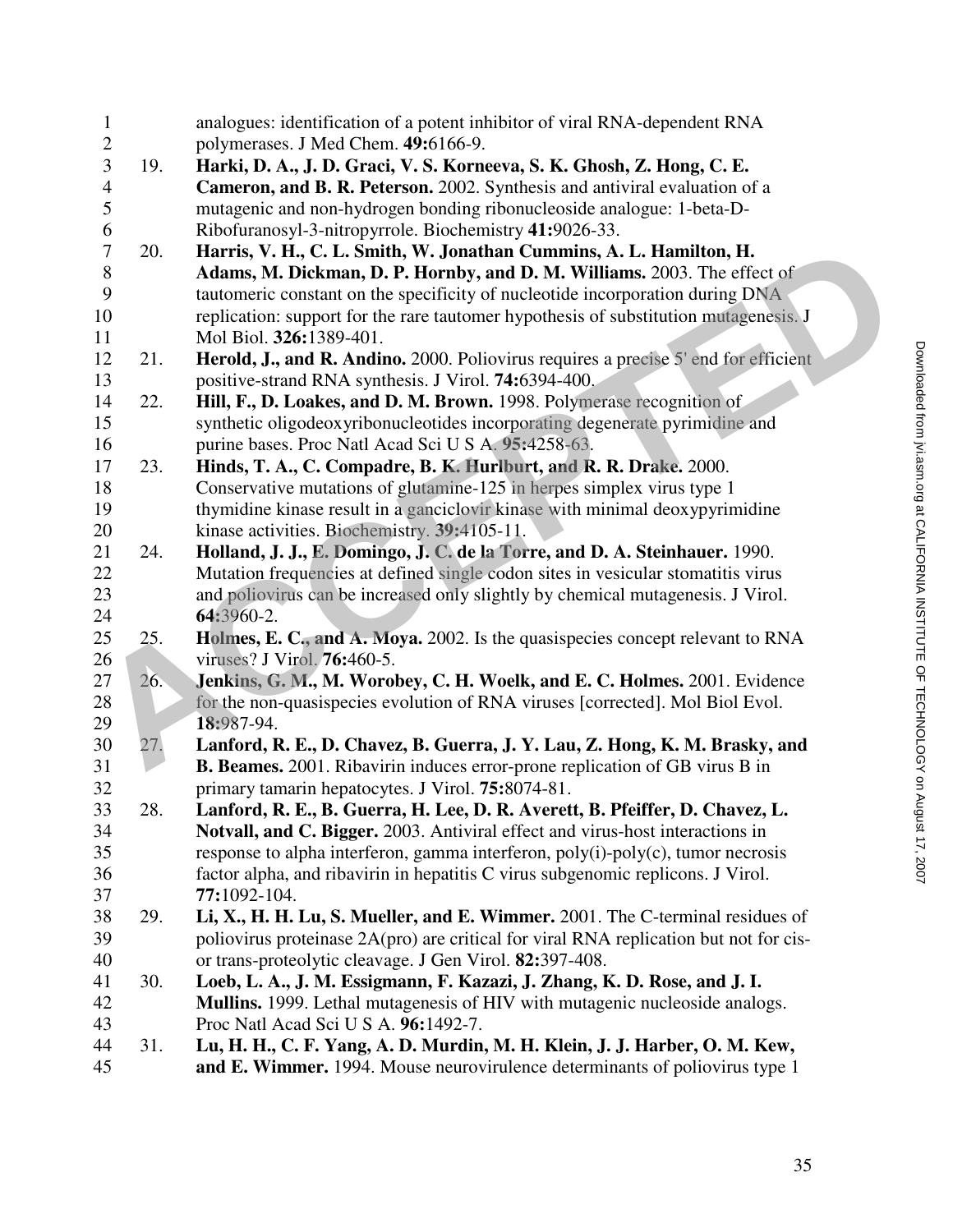| $\mathbf{2}$<br>2Apro. J Virol. 68:7507-15.<br>3<br>32.<br>McMasters, R. A., R. L. Saylors, K. E. Jones, M. E. Hendrix, M. P. Moyer,<br>$\overline{4}$<br>and R. R. Drake. 1998. Lack of bystander killing in herpes simplex virus<br>5<br>thymidine kinase-transduced colon cell lines due to deficient connexin43 gap<br>6<br>junction formation. Hum Gene Ther. 9:2253-61.<br>$\boldsymbol{7}$<br>Molla, A., A. V. Paul, and E. Wimmer. 1991. Cell-free, de novo synthesis of<br>33.<br>$8\,$<br>poliovirus. Science. 254:1647-51. |       |
|---------------------------------------------------------------------------------------------------------------------------------------------------------------------------------------------------------------------------------------------------------------------------------------------------------------------------------------------------------------------------------------------------------------------------------------------------------------------------------------------------------------------------------------|-------|
|                                                                                                                                                                                                                                                                                                                                                                                                                                                                                                                                       |       |
|                                                                                                                                                                                                                                                                                                                                                                                                                                                                                                                                       |       |
|                                                                                                                                                                                                                                                                                                                                                                                                                                                                                                                                       |       |
|                                                                                                                                                                                                                                                                                                                                                                                                                                                                                                                                       |       |
|                                                                                                                                                                                                                                                                                                                                                                                                                                                                                                                                       |       |
|                                                                                                                                                                                                                                                                                                                                                                                                                                                                                                                                       |       |
|                                                                                                                                                                                                                                                                                                                                                                                                                                                                                                                                       |       |
| $\boldsymbol{9}$<br>34.<br>Molla, A., A. V. Paul, and E. Wimmer. 1993. Effects of temperature and                                                                                                                                                                                                                                                                                                                                                                                                                                     |       |
| lipophilic agents on poliovirus formation and RNA synthesis in a cell-free system.<br>10                                                                                                                                                                                                                                                                                                                                                                                                                                              |       |
| J Virol. 67:5932-8.<br>11                                                                                                                                                                                                                                                                                                                                                                                                                                                                                                             |       |
| 12<br>35.<br>Moriyama, K., K. Negishi, M. S. Briggs, C. L. Smith, F. Hill, M. J. Churcher,                                                                                                                                                                                                                                                                                                                                                                                                                                            |       |
| 13<br>D. M. Brown, and D. Loakes. 1998. Synthesis and RNA polymerase.                                                                                                                                                                                                                                                                                                                                                                                                                                                                 |       |
| incorporation of the degenerate ribonucleotide analogue rPTP. Nucleic Acids Res.<br>14                                                                                                                                                                                                                                                                                                                                                                                                                                                |       |
| 15<br>26:2105-11.                                                                                                                                                                                                                                                                                                                                                                                                                                                                                                                     |       |
| Moriyama, K., C. Otsuka, D. Loakes, and K. Negishi. 2001. Highly efficient<br>16<br>36.                                                                                                                                                                                                                                                                                                                                                                                                                                               |       |
| random mutagenesis in transcription-reverse-transcription cycles by a hydrogen<br>17                                                                                                                                                                                                                                                                                                                                                                                                                                                  |       |
| bond ambivalent nucleoside 5'-triphosphate analogue: potential candidates for a<br>18                                                                                                                                                                                                                                                                                                                                                                                                                                                 |       |
| selective anti-retroviral therapy. Nucleosides Nucleotides Nucleic Acids.<br>19                                                                                                                                                                                                                                                                                                                                                                                                                                                       |       |
| 20<br>20:1473-83.                                                                                                                                                                                                                                                                                                                                                                                                                                                                                                                     |       |
| Motulsky, H. 1995. Intuitive Biostatistics. Oxford University Press, USA.<br>21<br>37.                                                                                                                                                                                                                                                                                                                                                                                                                                                |       |
| 22<br>38.<br>Moya, A., S. F. Elena, A. Bracho, R. Miralles, and E. Barrio. 2000. The                                                                                                                                                                                                                                                                                                                                                                                                                                                  |       |
| evolution of RNA viruses: A population genetics view. Proc Natl Acad Sci U S A.<br>23                                                                                                                                                                                                                                                                                                                                                                                                                                                 |       |
| 24<br>97:6967-73.                                                                                                                                                                                                                                                                                                                                                                                                                                                                                                                     |       |
| 25<br>Murakami, E., A. Basavapathruni, W. D. Bradley, and K. S. Anderson. 2005.<br>39.                                                                                                                                                                                                                                                                                                                                                                                                                                                |       |
| 26<br>Mechanism of action of a novel viral mutagenic covert nucleotide: molecular                                                                                                                                                                                                                                                                                                                                                                                                                                                     |       |
| interactions with HIV-1 reverse transcriptase and host cell DNA polymerases.<br>27                                                                                                                                                                                                                                                                                                                                                                                                                                                    |       |
| 28<br>Antiviral Res. 67:10-7. Epub 2005 Jan 26.                                                                                                                                                                                                                                                                                                                                                                                                                                                                                       |       |
| 29<br>Negishi, K., D. M. Williams, Y. Inoue, K. Moriyama, D. M. Brown, and H.<br>40.                                                                                                                                                                                                                                                                                                                                                                                                                                                  |       |
| Hayatsu. 1997. The mechanism of mutation induction by a hydrogen bond<br>30                                                                                                                                                                                                                                                                                                                                                                                                                                                           |       |
| 31<br>ambivalent, bicyclic N4-oxy-2'-deoxycytidine in Escherichia coli. Nucleic Acids                                                                                                                                                                                                                                                                                                                                                                                                                                                 |       |
| 32<br>Res. 25:1548-52.                                                                                                                                                                                                                                                                                                                                                                                                                                                                                                                |       |
| 33<br>Pariente, N., A. Airaksinen, and E. Domingo. 2003. Mutagenesis versus<br>41.                                                                                                                                                                                                                                                                                                                                                                                                                                                    |       |
| inhibition in the efficiency of extinction of foot-and-mouth disease virus. J Virol.<br>34                                                                                                                                                                                                                                                                                                                                                                                                                                            | annor |
| 35<br>77:7131-8.                                                                                                                                                                                                                                                                                                                                                                                                                                                                                                                      |       |
| Pariente, N., S. Sierra, P. R. Lowenstein, and E. Domingo. 2001. Efficient<br>36<br>42.                                                                                                                                                                                                                                                                                                                                                                                                                                               |       |
| virus extinction by combinations of a mutagen and antiviral inhibitors. J Virol.<br>37                                                                                                                                                                                                                                                                                                                                                                                                                                                |       |
| 38<br>75:9723-30.                                                                                                                                                                                                                                                                                                                                                                                                                                                                                                                     |       |
| 39<br>43.<br><b>Pfeiffer, J. K., and K. Kirkegaard.</b> 2003. A single mutation in poliovirus RNA-                                                                                                                                                                                                                                                                                                                                                                                                                                    |       |
| dependent RNA polymerase confers resistance to mutagenic nucleotide analogs<br>40                                                                                                                                                                                                                                                                                                                                                                                                                                                     |       |
| via increased fidelity. Proc Natl Acad Sci U S A. 100:7289-94. Epub 2003 May<br>41                                                                                                                                                                                                                                                                                                                                                                                                                                                    |       |
| 42<br>16.                                                                                                                                                                                                                                                                                                                                                                                                                                                                                                                             |       |
| Pilger, B. D., R. Perozzo, F. Alber, C. Wurth, G. Folkers, and L. Scapozza.<br>44.<br>43                                                                                                                                                                                                                                                                                                                                                                                                                                              |       |
| 1999. Substrate diversity of herpes simplex virus thymidine kinase. Impact Of the<br>44                                                                                                                                                                                                                                                                                                                                                                                                                                               |       |
| kinematics of the enzyme. J Biol Chem. 274:31967-73.<br>45                                                                                                                                                                                                                                                                                                                                                                                                                                                                            |       |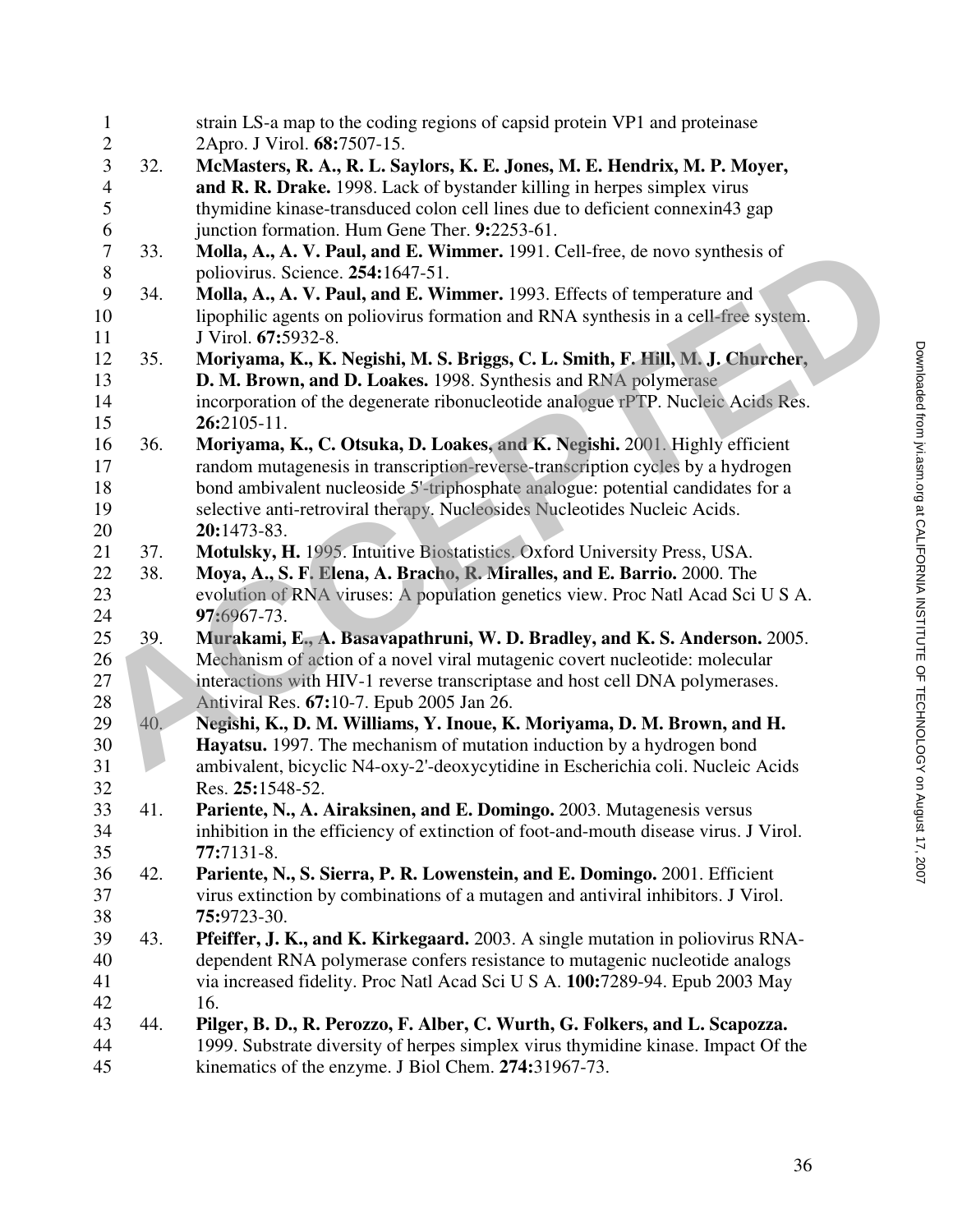| $\mathbf 1$              | 45. | Pogolotti, A. L., Jr., and D. V. Santi. 1982. High-pressure liquid                     |
|--------------------------|-----|----------------------------------------------------------------------------------------|
| $\overline{2}$           |     | chromatography--ultraviolet analysis of intracellular nucleotides. Anal Biochem.       |
| 3                        |     | 126:335-45.                                                                            |
| $\overline{\mathcal{L}}$ | 46. | Ruiz-Jarabo, C. M., C. Ly, E. Domingo, and J. C. de la Torre. 2003. Lethal             |
| 5                        |     | mutagenesis of the prototypic arenavirus lymphocytic choriomeningitis virus            |
| 6                        |     | (LCMV). Virology. 308:37-47.                                                           |
| $\boldsymbol{7}$         | 47. | Schuster, P., and J. Swetina. 1988. Stationary mutant distributions and                |
| $8\,$                    |     | evolutionary optimization. Bull Math Biol. 50:635-60.                                  |
| $\boldsymbol{9}$         | 48. | Severson, W. E., C. S. Schmaljohn, A. Javadian, and C. B. Jonsson. 2003.               |
| 10                       |     | Ribavirin causes error catastrophe during Hantaan virus replication. J Virol.          |
| 11                       |     | $77:481-8.$                                                                            |
| 12                       | 49. | Sierra, S., M. Davila, P. R. Lowenstein, and E. Domingo. 2000. Response of             |
| 13                       |     | foot-and-mouth disease virus to increased mutagenesis: influence of viral load and     |
| 14                       |     | fitness in loss of infectivity. J Virol. 74:8316-23.                                   |
| 15                       | 50. | Steinhauer, D. A., E. Domingo, and J. J. Holland. 1992. Lack of evidence for           |
| 16                       |     | proofreading mechanisms associated with an RNA virus polymerase. Gene.                 |
| 17                       |     | 122:281-8.                                                                             |
| 18                       | 51. | Stone, M. J., A. N. Nedderman, D. H. Williams, P. K. Lin, and D. M. Brown.<br>ءِ<br>ته |
| 19                       |     | 1991. Molecular basis for methoxyamine initiated mutagenesis. 1H nuclear               |
| 20                       |     | magnetic resonance studies of base-modified oligodeoxynucleotides. J Mol Biol.         |
| 21                       |     | 222:711-23.                                                                            |
| 22                       | 52. | Suzuki, T., K. Moriyama, C. Otsuka, D. Loakes, and K. Negishi. 2006.                   |
| 23                       |     | Template properties of mutagenic cytosine analogues in reverse transcription.          |
| 24                       |     | Nucleic Acids Res. 34:6438-49. Epub 2006 Nov 27.                                       |
| 25                       | 53. | Temiakov, D., M. Anikin, and W. T. McAllister. 2002. Characterization of T7            |
| 26                       |     | RNA polymerase transcription complexes assembled on nucleic acid scaffolds. J          |
| 27                       |     | Biol Chem. 277:47035-43. Epub 2002 Sep 25.                                             |
| 28                       | 54. | van Nimwegen, E., J. P. Crutchfield, and M. Huynen. 1999. Neutral evolution            |
| 29                       |     | of mutational robustness. Proc Natl Acad Sci U S A. 96:9716-20.                        |
| 30                       | 55. | Van Rompay, A. R., M. Johansson, and A. Karlsson. 2003. Substrate                      |
| 31                       |     | specificity and phosphorylation of antiviral and anticancer nucleoside analogues       |
| 32                       |     | by human deoxyribonucleoside kinases and ribonucleoside kinases. Pharmacol             |
| 33                       |     | Ther. 100:119-39.<br>annor                                                             |
| 34                       | 56. | Vignuzzi, M., J. K. Stone, J. J. Arnold, C. E. Cameron, and R. Andino. 2006.           |
| 35                       |     | Quasispecies diversity determines pathogenesis through cooperative interactions        |
| 36                       |     | in a viral population. Nature. 439:344-8. Epub 2005 Dec 4.                             |
| 37                       | 57. | Wagner, C. R., V. V. Iyer, and E. J. McIntee. 2000. Pronucleotides: toward the         |
| 38                       |     | in vivo delivery of antiviral and anticancer nucleotides. Med Res Rev. 20:417-51.      |
| 39                       | 58. | Wilke, C. O. 2005. Quasispecies theory in the context of population genetics.          |
| 40                       |     | BMC Evol Biol. 5:44.                                                                   |
| 41                       | 59. | Wilke, C. O., J. L. Wang, C. Ofria, R. E. Lenski, and C. Adami. 2001.                  |
| 42                       |     | Evolution of digital organisms at high mutation rates leads to survival of the         |
| 43                       |     | flattest. Nature. 412:331-3.                                                           |
| 44                       | 60. | Zhou, S., R. Liu, B. M. Baroudy, B. A. Malcolm, and G. R. Reyes. 2003. The             |
| 45                       |     | effect of ribavirin and IMPDH inhibitors on hepatitis C virus subgenomic replicon      |
| 46                       |     | RNA. Virology. 310:333-42.                                                             |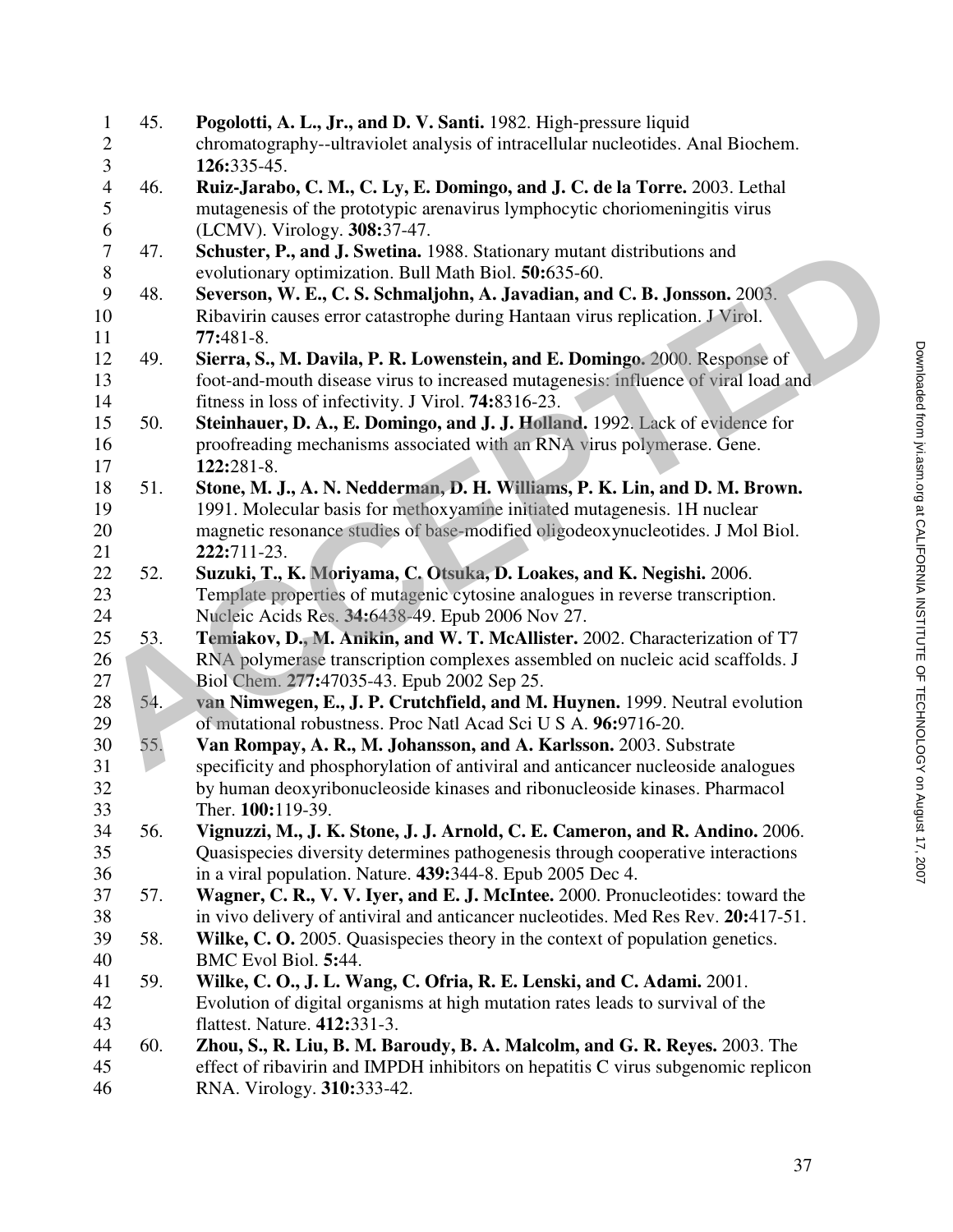## 1 **FIGURE LEGENDS**

2

3 **Figure 1. P basepairs with adenine and guanine.** P exists as two tautomers: imino-P 4 and amino-P. The former hydrogen bonds with adenine; the latter hydrogen bonds with 5 guanine. The imino-P to amino-P ratio is approximately 11:1(20).

6

7 **Figure 2. RTP is not an efficient substrate for T7 RNAP.** (A) Substrates used for T7 8 RNAP extension assay are illustrated with DNA template (top strand) and RNA primer 9 (bottom strand). Templating nucleotide is indicated in bold. (B) Primer extension by T7 10 RNAP is shown after 30 and 180 seconds when either RTP or the correct nucleotide was 11 provided as substrate. RMP was incorporated inefficiently when compared to the correct 12 (natural) substrate. Asterisk indicates 11-mer extended RNA substrate. Figure 2. RTP is not an efficient substrate for T7 RNAP. (A) Substrates used for T7<br>
Tigure 2. RTP is not an efficient substrate for T7 RNAP. (A) Substrates used for T7<br>
RNAP extension assay are illustrated with DNA templa

13

14 **Figure 3. rPMP is incorporated into genomic RNA during transcription with T7**  15 **RNAP.** (A) HPLC separation of RNA transcribed in the presence of rPTP. RNA was 16 digested to component nucleosides as described in the text. rP was observed along with 17 the four natural nucleosides. (B) rPMP composition of RNA (as determined by HPLC of 18 digested RNA) is plotted against concentration of rPTP present in the *in vitro* 19 transcription reaction. PV genome is 7.5 kb in length. (C) RNA transcribed in the 20 presence of increasing concentrations of rPTP was run on 1% agarose gel and stained 21 with ethidium bromide. Differences in RNA quality or length were not observed when 22 rPTP was added to the transcription reaction at up to 20% of the total nucleotide pool. L, 23 DNA ladder.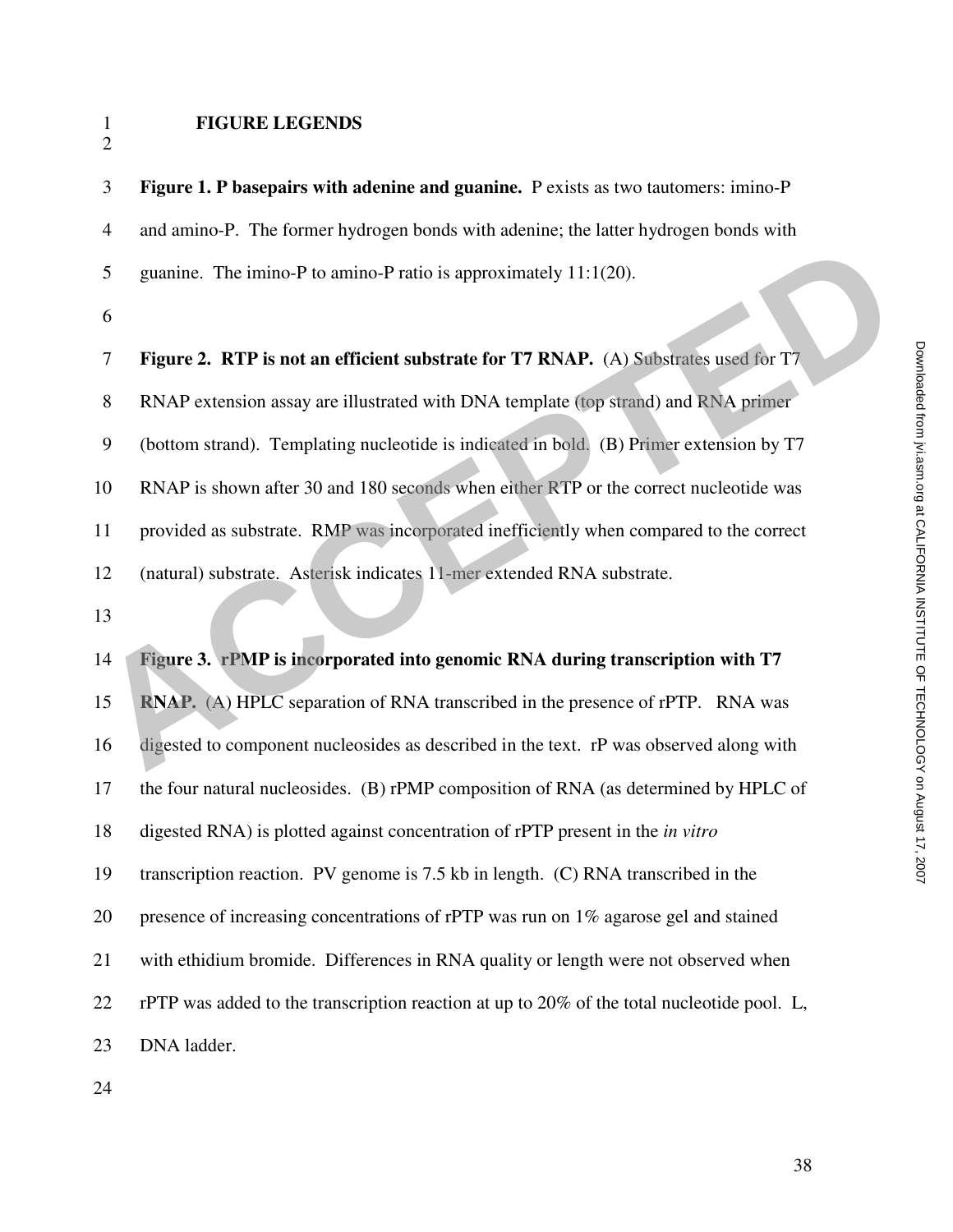| 1              | Figure 4. rPMP incorporation into PV genomic RNA results in a dose-dependent                              |
|----------------|-----------------------------------------------------------------------------------------------------------|
| $\overline{2}$ | decrease in specific infectivity. (A) HeLa S3 cells were transfected with varying                         |
| 3              | concentrations of in vitro transcribed RNA and serially diluted on HeLa S3 monolayers.                    |
| $\overline{4}$ | Resulting plaques increased linearly up to $\sim$ 5 µg. (B) PV genomic RNA was transcribed                |
| 5              | in vitro in the presence of varying concentrations of rPTP and infectivity was determined                 |
| 6              | by infectious center assay. The number of rPMP incorporations per genome is plotted on                    |
| $\tau$         | the x-axis, as determined by extrapolating the data in Figure 3B for transcription in the                 |
| $8\,$          | presence of varying amounts of rPTP. Specific infectivity was normalized such that for                    |
| 9              | each experiment the number of plaques resulting from RNA transcribed in the absence of                    |
| 10             | rPTP was set to 100. The mean and standard deviation of at least 3 independent samples                    |
| 11             | are shown for each data point.                                                                            |
| 12             |                                                                                                           |
| 13             | Figure 5. PV polymerase incorporates rPMP opposite both adenine and guanine in                            |
| 14             | RNA. Either s/s-A [A] or s/s-G [B] was employed. Utilization of rPTP was compared                         |
| 15             | directly to utilization of the correct nucleotide: UTP [A]; or CTP [B]. Polymerase-s/s                    |
| 16             | complexes were assembled and nucleotide added to a final concentration of 500 µM.                         |
| 17             | <b>LanGnu</b><br>Product formed after 15, 30, 45, 60, 120, 300, and 600 s was separated from substrate by |
| 18             | denaturing PAGE and visualized by phosphorimaging. Extended RNA product is                                |
| 19             | indicated by the asterisks.                                                                               |
| 20             |                                                                                                           |
| 21             | Figure 6. PV 3D <sup>pol</sup> utilized rPTP more efficiently than ribavirin triphosphate. (A)            |
| 22             | Poliovirus polymerase 3D <sup>pol</sup> was incubated with s/s for 120 sec prior to initiating reaction   |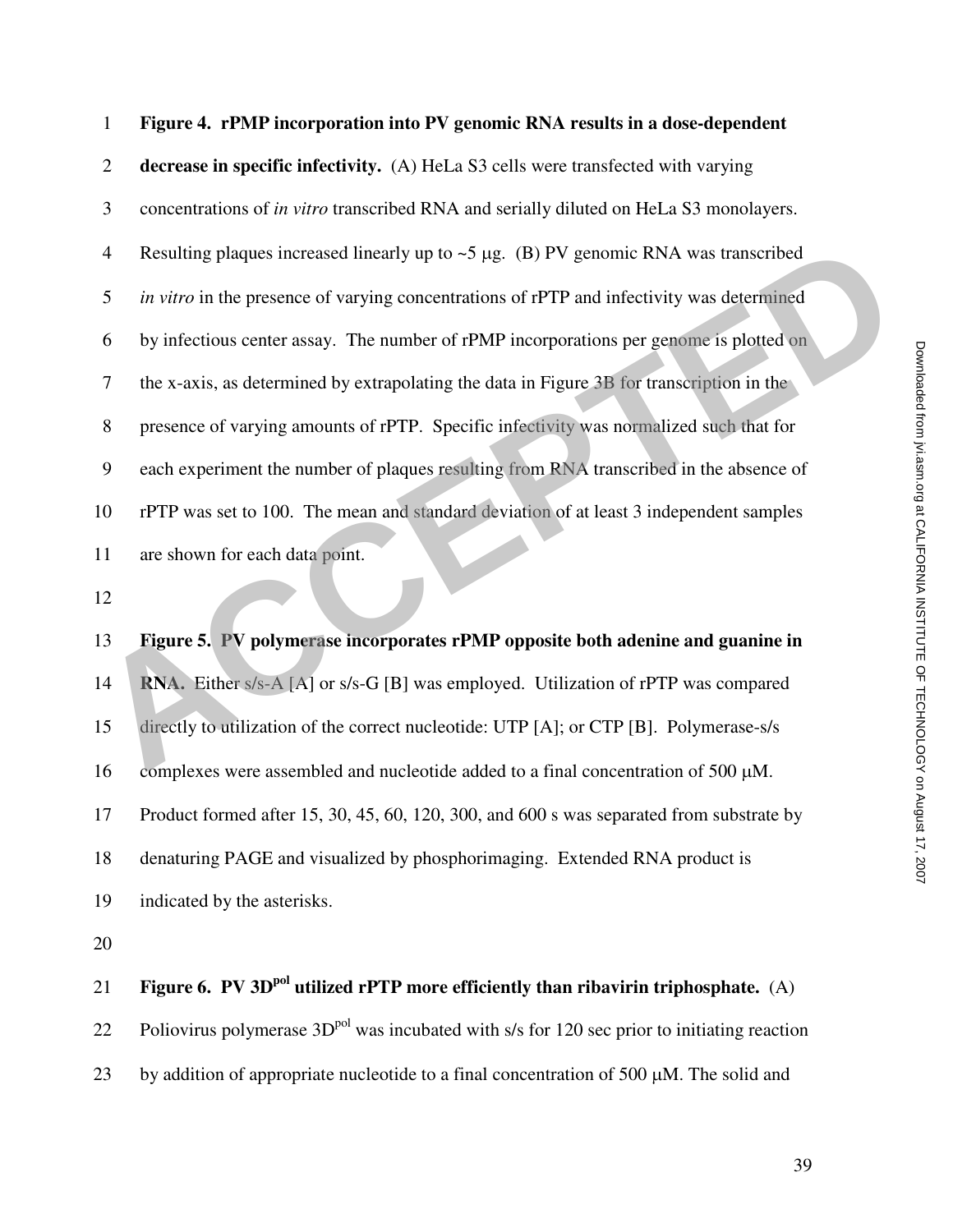| $\mathbf{1}$     | dashed lines represent fits of the data to a single exponential with $k_{obs}$ of $0.30 \pm 0.02$ s                                                     |
|------------------|---------------------------------------------------------------------------------------------------------------------------------------------------------|
| $\overline{2}$   | <sup>1</sup> and 0.44 $\pm$ 0.05 s <sup>-1</sup> for rPMP incorporation opposite A ( $\bullet$ ) and G ( $\blacksquare$ ), and $k_{obs}$ of 0.008 $\pm$ |
| 3                | 0.001 s <sup>-1</sup> and 0.009 $\pm$ 0.004 s <sup>-1</sup> for rRMP incorporation across U ( $\circ$ ) and C ( $\Box$ ),                               |
| $\overline{4}$   | respectively. (B) Chain termination experiment was performed with s/s-A as described in                                                                 |
| 5                | Figure 6A. Incorporation was monitored in the presence of rPTP alone (left panel) or in                                                                 |
| 6                | the presence of rPTP and ATP, the next correct nucleotide (right panel). Quantitative                                                                   |
| $\tau$           | incorporation of AMP was observed (n+2 product is indicated by the asterisk).                                                                           |
| 8                |                                                                                                                                                         |
| $\boldsymbol{9}$ | Figure 7: rPTP is not detected in HeLa-TK cells treated with rP. (A) Separation of                                                                      |
| 10               | extracts from untreated HeLa-TK cells (100 µl injection). (B) Separation of extracts from                                                               |
| 11               | HeLa-TK cells that were treated with 2 mM rP for 3 hours (100 $\mu$ l injection). rP ( $t_R$ =11.8                                                      |
| 12               | min) is clearly observed in treated extracts. No new peaks with rPTP retention $(t_R = 2.2$                                                             |
| 13               | min) or characteristic UV trace are observed. The absorbance wavelength for all traces is                                                               |
| 14               | 295 nm.                                                                                                                                                 |
| 15               |                                                                                                                                                         |
| 16               | Figure 8. P exhibits mild antiviral and mutagenic properties. (A) HeLa cells were                                                                       |
| 17               | nenfir<br>pretreated for one hour with P and the infected with PV ( $MOI = 5$ ) followed by 6 hours of                                                  |
| 18               | incubation at 37 ° C. Cell associated virus was recovered by freeze-thaw and titered.                                                                   |
| 19               | Experiments were performed in triplicate. (B) Guanidine resistance assay was performed                                                                  |
| 20               | in triplicate as described in the text.                                                                                                                 |
| 21               |                                                                                                                                                         |
| 22               | Figure 9. Cell-free translation of PV genomic RNA is unaffected by the presence of                                                                      |
| 23               | rPTP. (A) Cell-free reactions were programmed with PV replicon RNA containing                                                                           |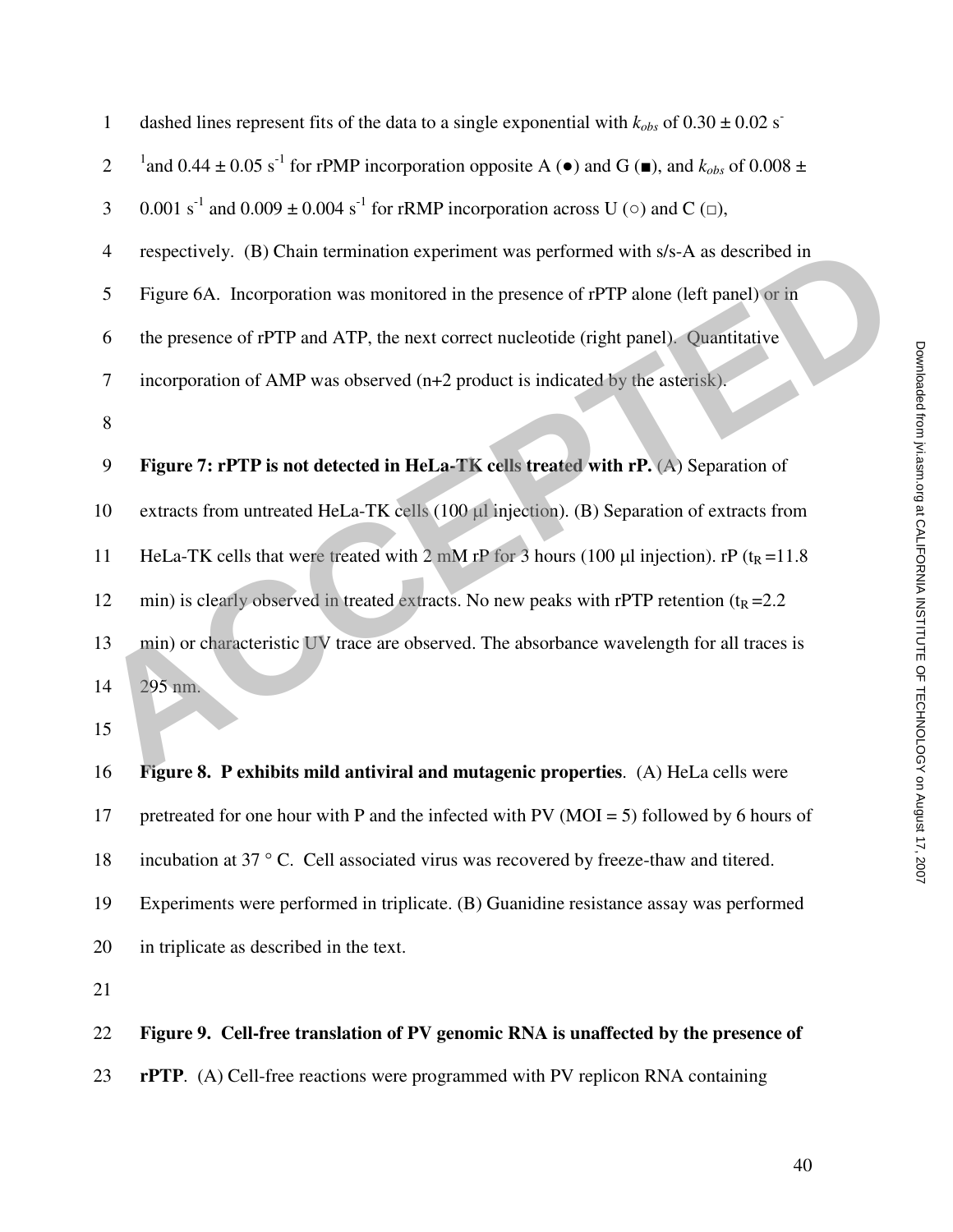1 luciferase in place of the capsid-coding sequence. Translation was measured after 12 2 hours via luciferase activity assay. (B) Cell-free reactions were programmed with PV 3 viral RNA (vRNA). After 12 hours of translation, products were separated via SDS-4 PAGE. (C) Extracts were programmed with PV vRNA and viable virus produced was 5 quantitated by plaque assay.

6

7 **Figure 10. PV replicon containing rPMP shows a reduction in active luciferase**  8 **reporter activity.** PV replicon contains luciferase reporter in place of the capsid-coding 9 sequence. Replicons were transcribed under conditions previously shown to result in 0, 10 16.5, 33, or 82.5 rPMP substitutions per RNA molecule. (A) Replicon-transfected cells 11 were incubated in the presence or absence of 3 mM guanidine hydrochloride for 8 hours. 12 (B) Replicon-transfected cells were incubated for up to 3 hours in the presence of 3 mM 13 guanidine hydrochloride. Activity of the luciferase reporter was reduced by a maximum 14 of 10-fold. PAGE. (C) Extracts were programmed with PV vRNA and viable virus produced was<br>
5 quantitated by plaque assay.<br>
6<br> **ACCEPTED FOR THE PEAT CONTAINS A** reduction in active luciferase<br> **ACCEPTED FOR THE PEAT CONTAINS A** reduct

15

16 **Figure 11. rPMP substitution in genomic RNA is more deleterious to a high-fidelity**  17 **PV variant (G64S).** Cells were transfected by T7 RNAP-transcribed RNA containing a 18 known number of rPMP substitutions, followed by incubation at 37 °C for 6 hours. Cell-19 associated virus was collected by freeze-thaw and titered. Titers were normalized such 20 that the titer of virus produced by RNA with no rPMP substitutions was set to 100. The 21 titer resulting from transfection of WT genomes containing no PTP was  $2.3 \times 10^6$  PFU/ml; 22 for G64S,  $6.6 \times 10^6$  PFU/ml.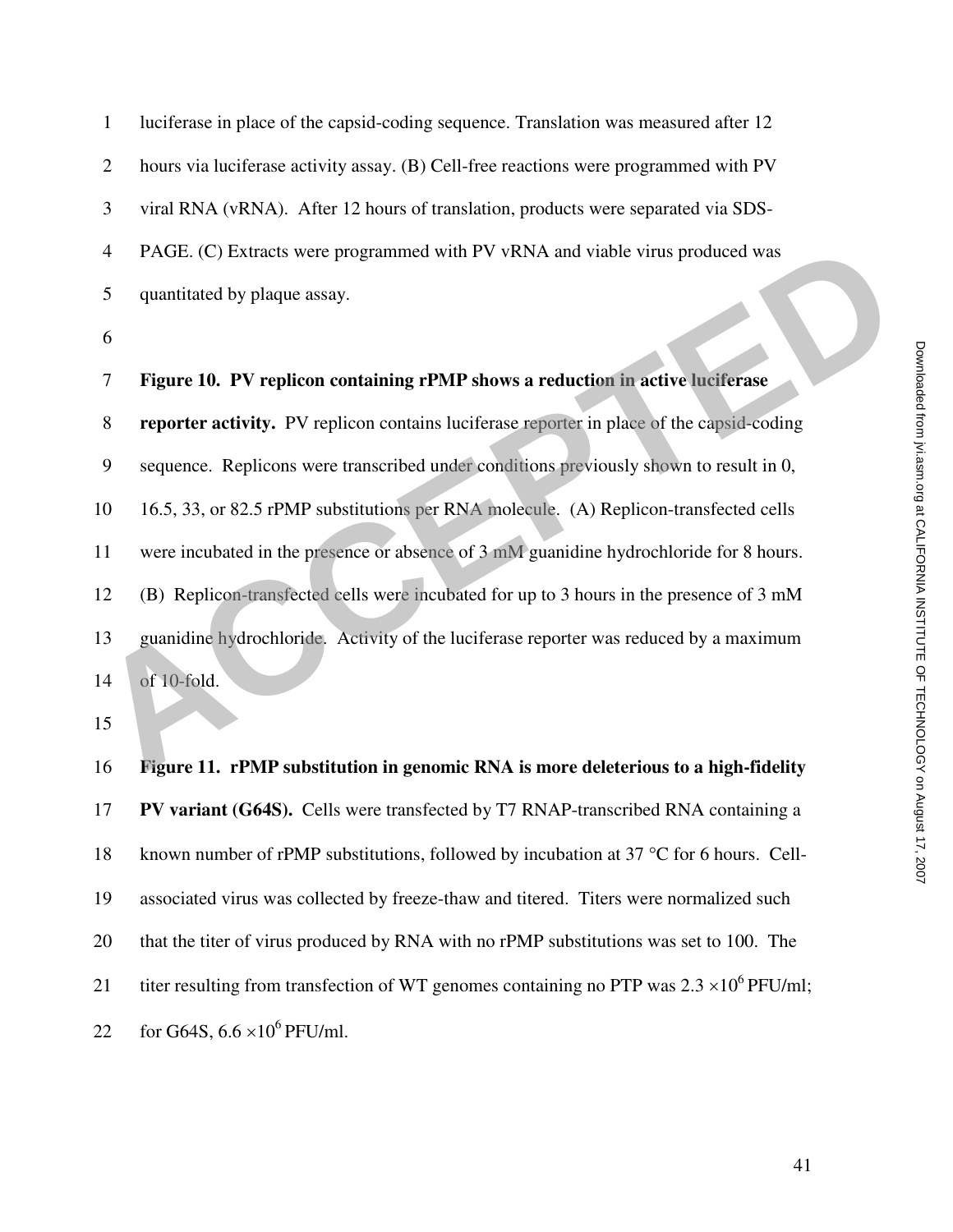| Substrates                   |                  |                  |                              |                         |
|------------------------------|------------------|------------------|------------------------------|-------------------------|
| Primer/template <sup>a</sup> | Nucleotide       | $K_{d,app}$ (µM) | $k_{pol}$ (s <sup>-1</sup> ) | $k_{pol}$ / $K_{d,app}$ |
| $s/s - A$                    |                  |                  |                              |                         |
| <b>GCUAGGGCCC</b>            | $\mathrm{UTP}^b$ | $98 \pm 2$       | $266 \pm 2$                  | 2.7                     |
| <b>CCCGGGAUCG</b>            | rPTP             | $134 \pm 48$     | $0.47 \pm 0.05$              | 0.0035                  |
| $s/s - C$                    |                  |                  |                              |                         |
| GAUCGGGCCC                   | $GTP^b$          |                  |                              | 15                      |
| <b>CCCGGGCUAG</b>            | $RTP^c$          | $3.8 \pm 0.7$    | $57 \pm 3$                   | 0.000044                |
| $s/s-G$                      |                  |                  |                              |                         |
| CAUGCCCGGG                   | CTP <sup>b</sup> | $19 \pm 3$       | $157 \pm 8$                  | 8.2                     |
| <b>GGGCCCGUAC</b>            | rPTP             | $132 \pm 29$     | $0.59 \pm 0.05$              | 0.0045                  |
| $s/s - U$                    |                  |                  |                              |                         |
| <b>CGAUGGGCCC</b>            | $ATP^b$          | $134 \pm 18$     | $86.7 \pm 3.7$               | 0.86                    |
| <b>CCCGGGUACG</b>            | RTP <sup>c</sup> | $496 \pm 21$     | $0.014 \pm 0.001$            | 0.000028                |

|  | Table 1. Kinetic and Thermodynamic Constants for PV 3D <sup>pol</sup> -Catalyzed Nucleotide |  |  |
|--|---------------------------------------------------------------------------------------------|--|--|
|--|---------------------------------------------------------------------------------------------|--|--|

**Incorporation**

from $(7)$ .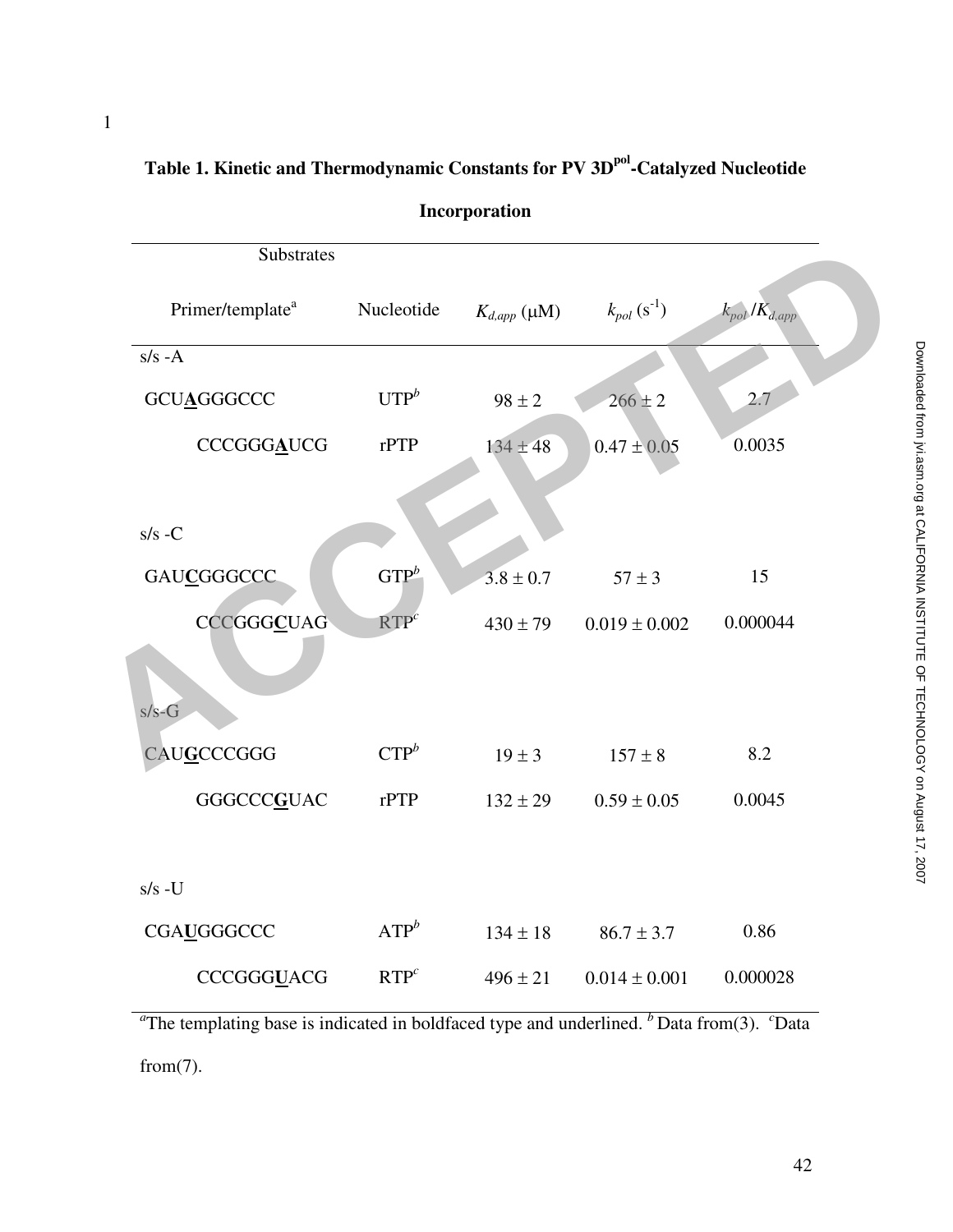|              | Nucleoside                 | $K_{\rm m}(\mu\rm{M})$ | $k_{\text{cat}} (\times 10^{-3} \text{ s}^{-1})$ | $k_{\text{cat}}/K_{\text{m}}(\text{M}^{-1}\text{s}^{-1})$ |  |  |  |
|--------------|----------------------------|------------------------|--------------------------------------------------|-----------------------------------------------------------|--|--|--|
|              | $\mathbf T$                | $1.7\pm1.1$            | $3.5\pm0.3$                                      | 2100                                                      |  |  |  |
|              | $\operatorname{GCV}$       | $7.8 \pm 2.9$          | $4.0\pm0.3$                                      | 510                                                       |  |  |  |
|              | $\ensuremath{\mathrm{rP}}$ | $29\pm9.1$             | $5.5\pm0.6$                                      | 190<br><b>DOWNING</b>                                     |  |  |  |
| $\mathbf{2}$ |                            |                        |                                                  |                                                           |  |  |  |
|              |                            |                        |                                                  |                                                           |  |  |  |
|              |                            |                        |                                                  | ا<br>ما                                                   |  |  |  |
|              |                            |                        |                                                  |                                                           |  |  |  |
|              |                            |                        |                                                  |                                                           |  |  |  |
|              |                            |                        |                                                  |                                                           |  |  |  |
|              |                            |                        |                                                  |                                                           |  |  |  |
|              |                            |                        |                                                  |                                                           |  |  |  |

**Table 2: Steady-state kinetic constants of HSV-1 thymidine kinase**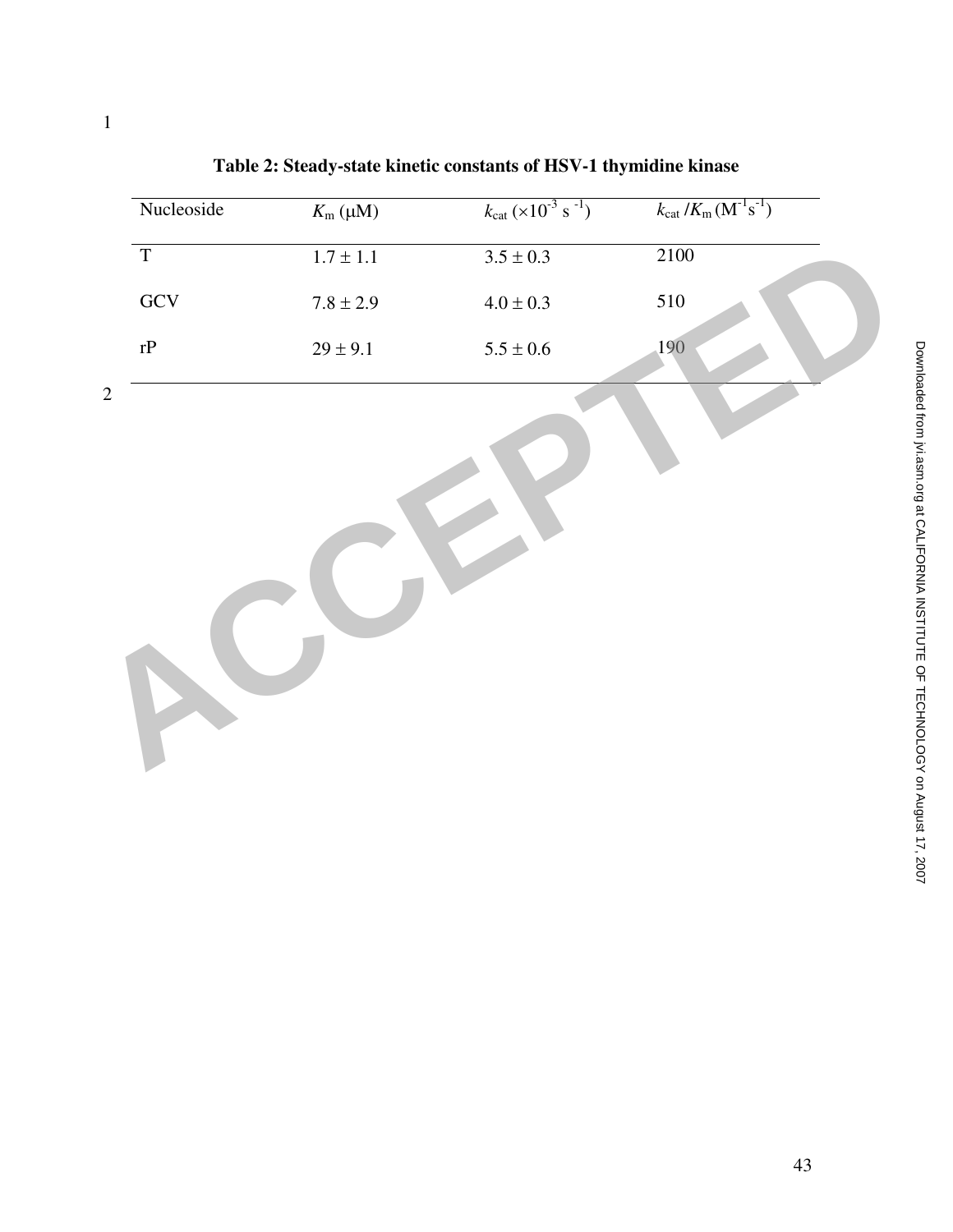



**Imino-P Adenine Amino-P Guanine**

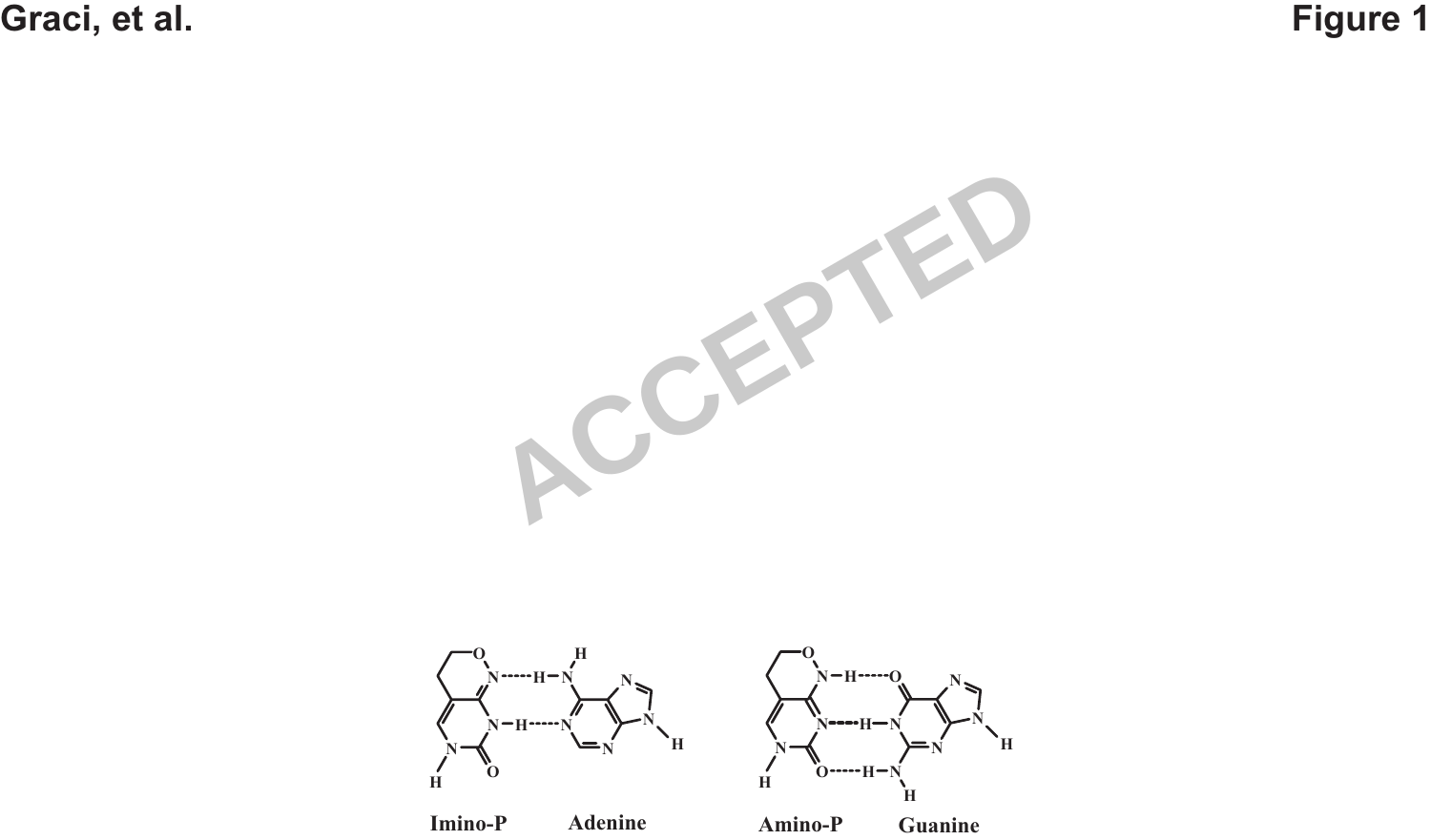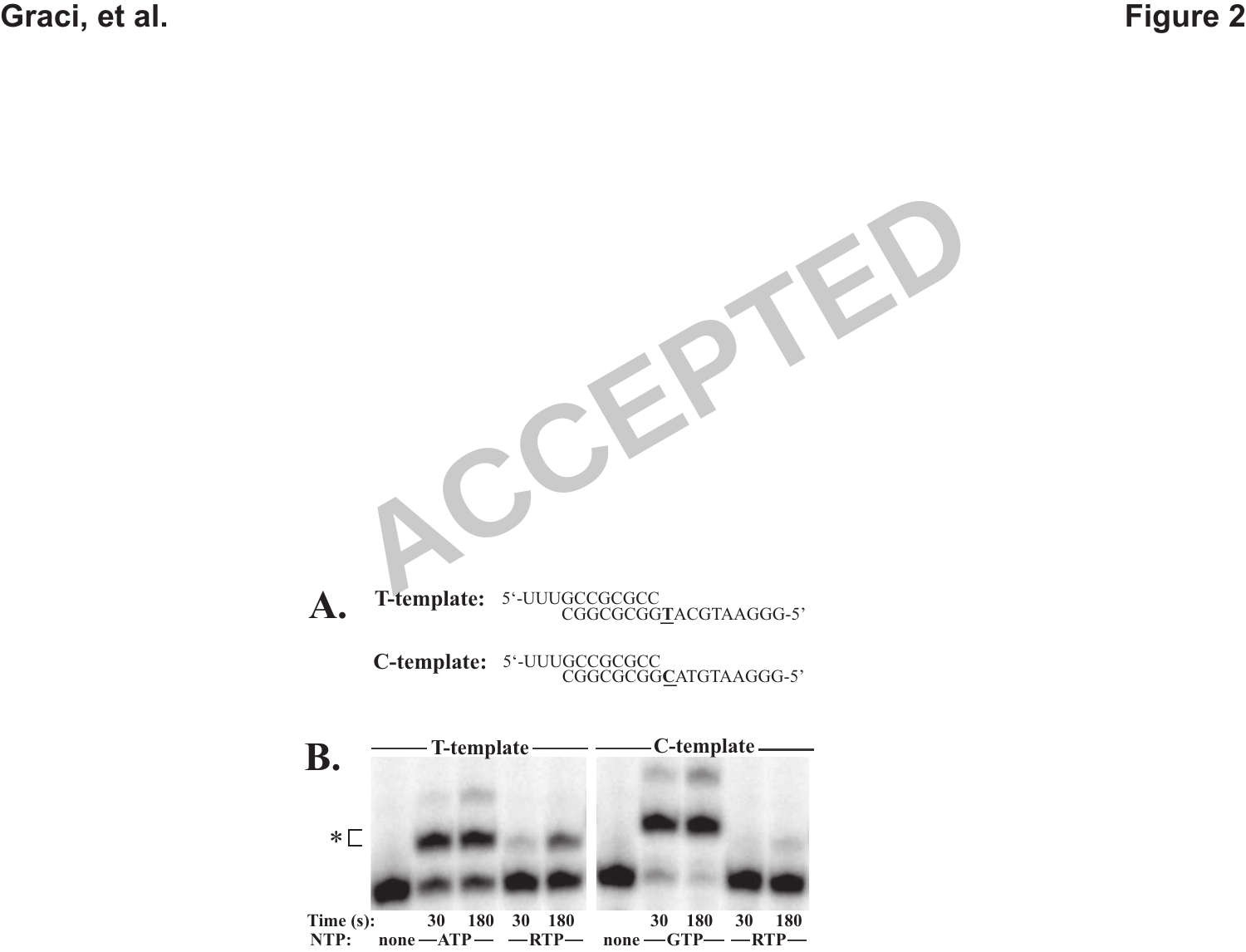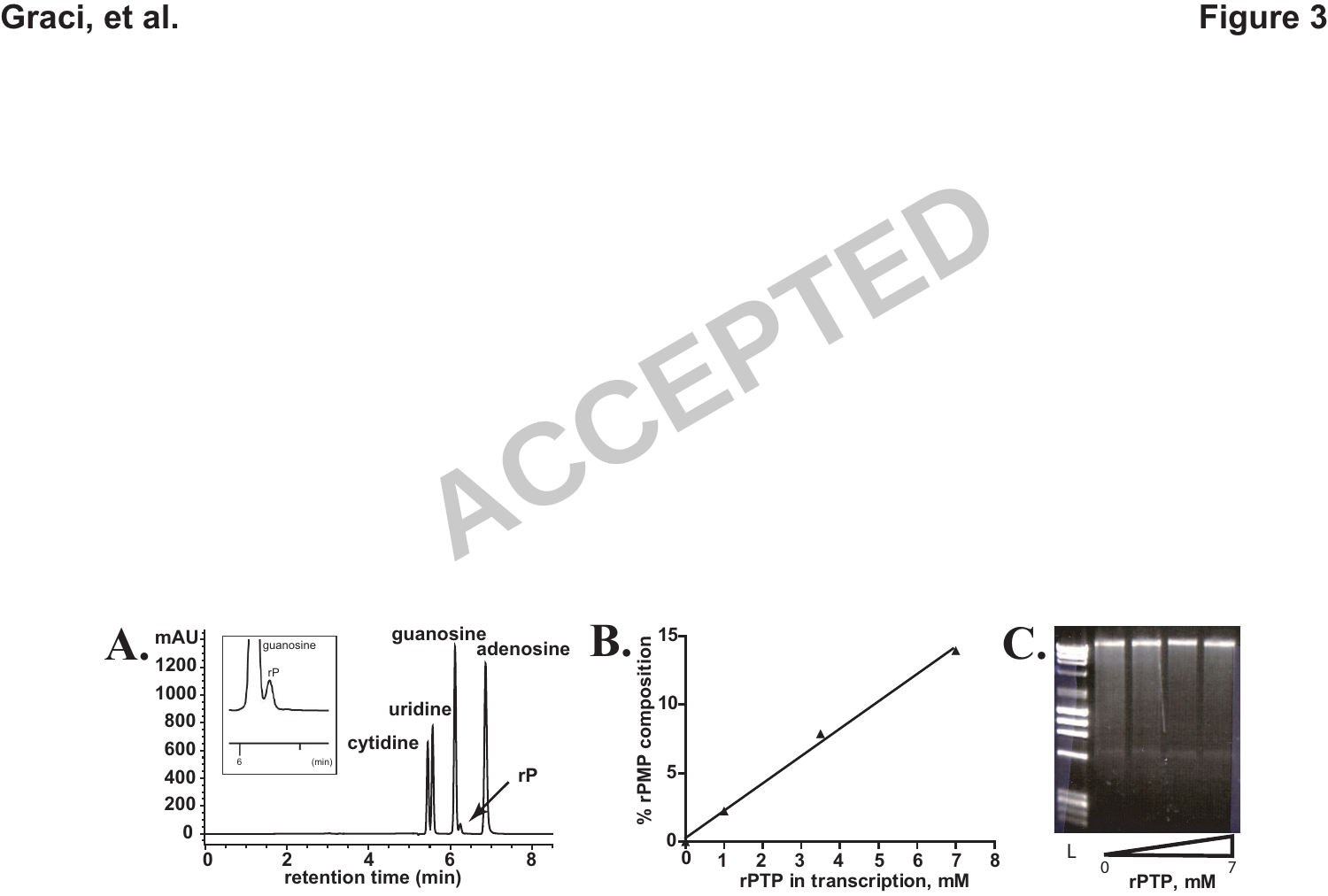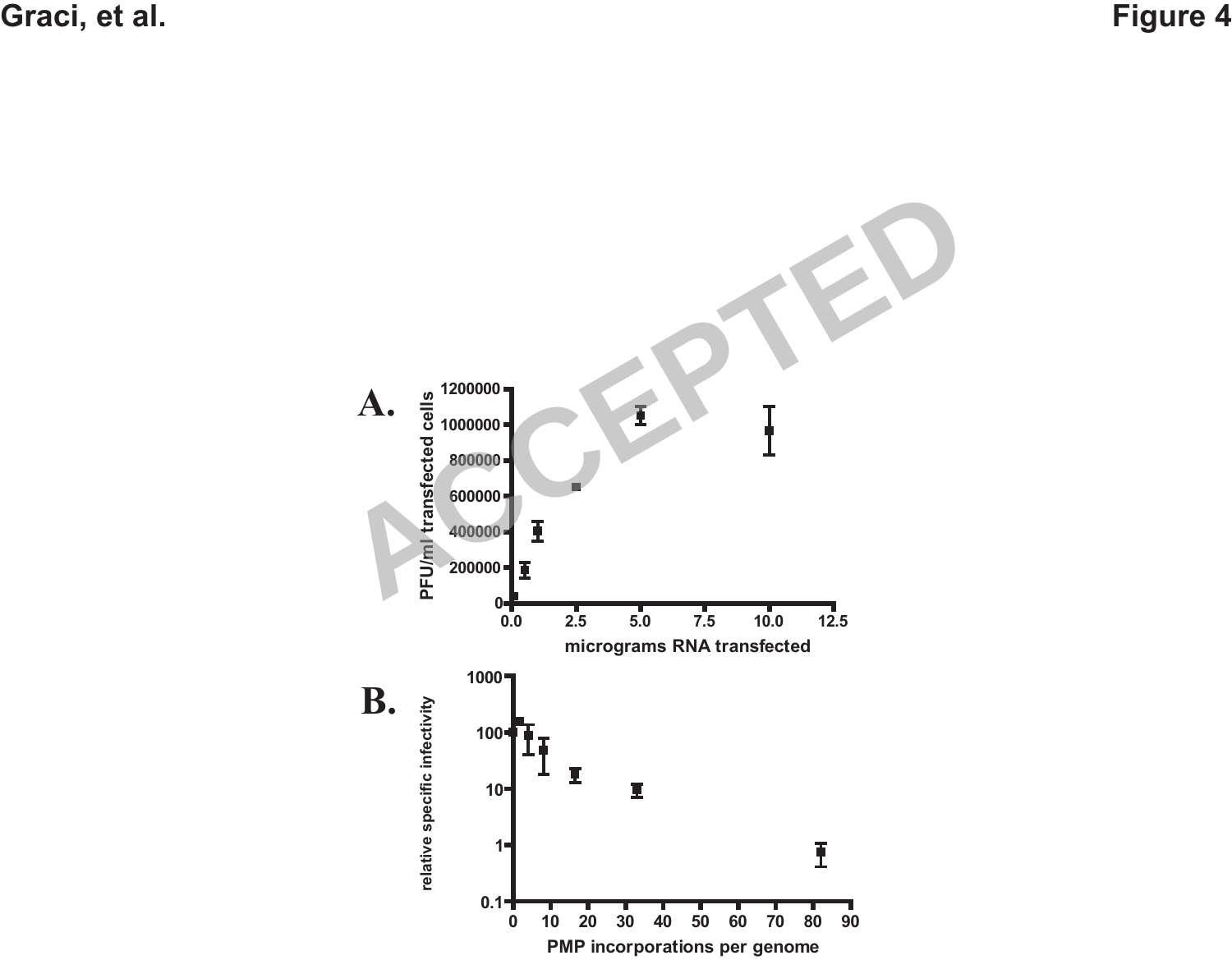

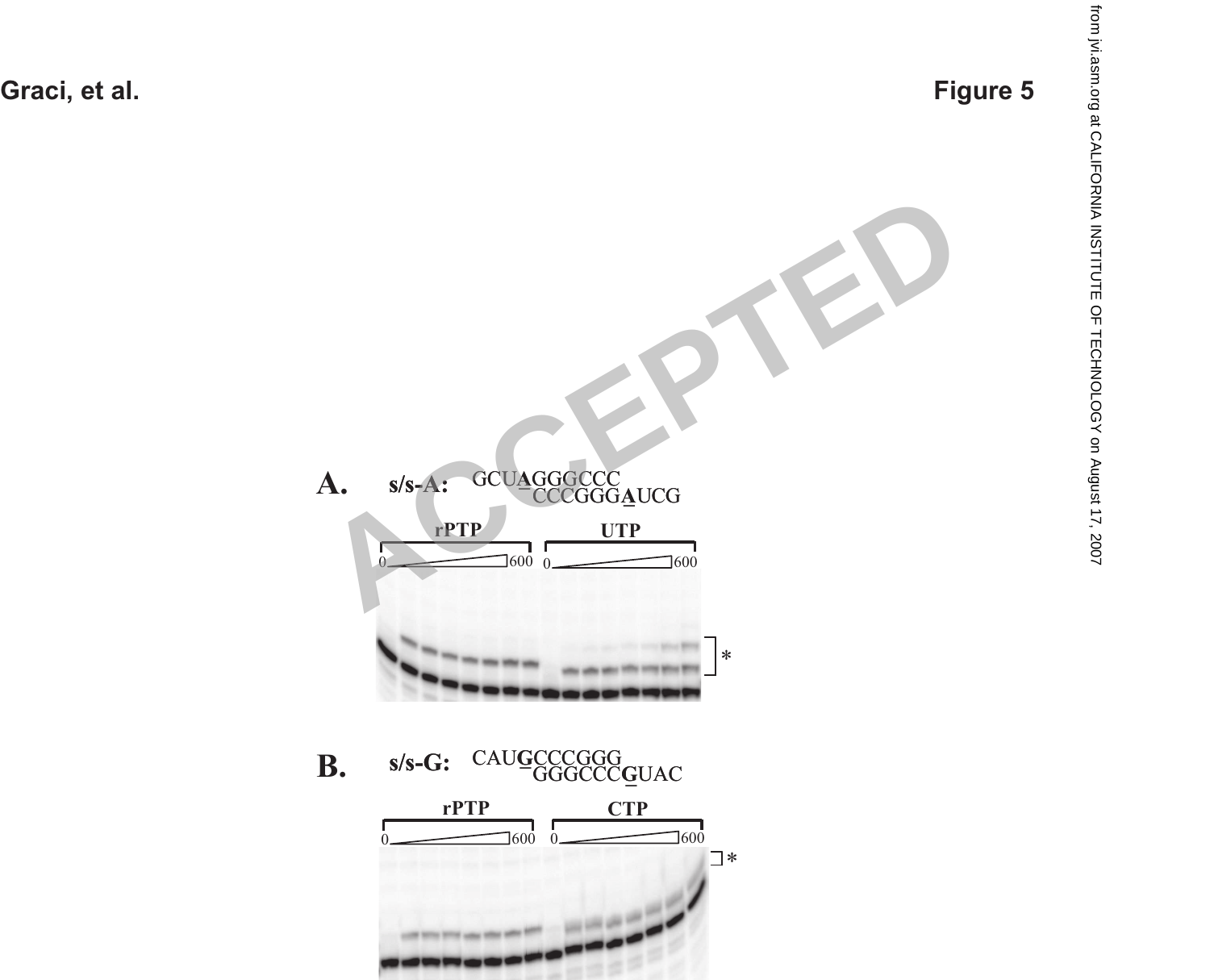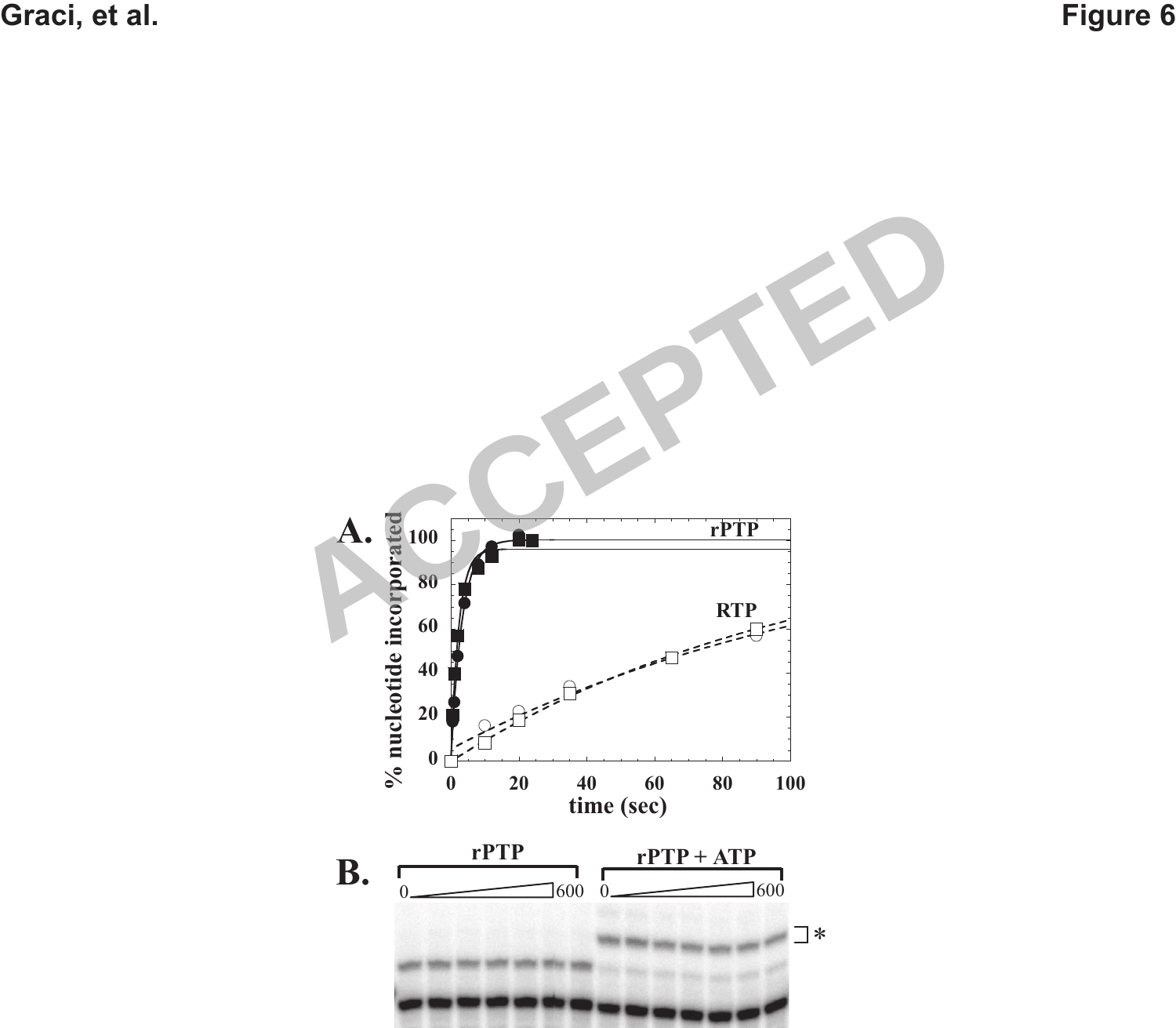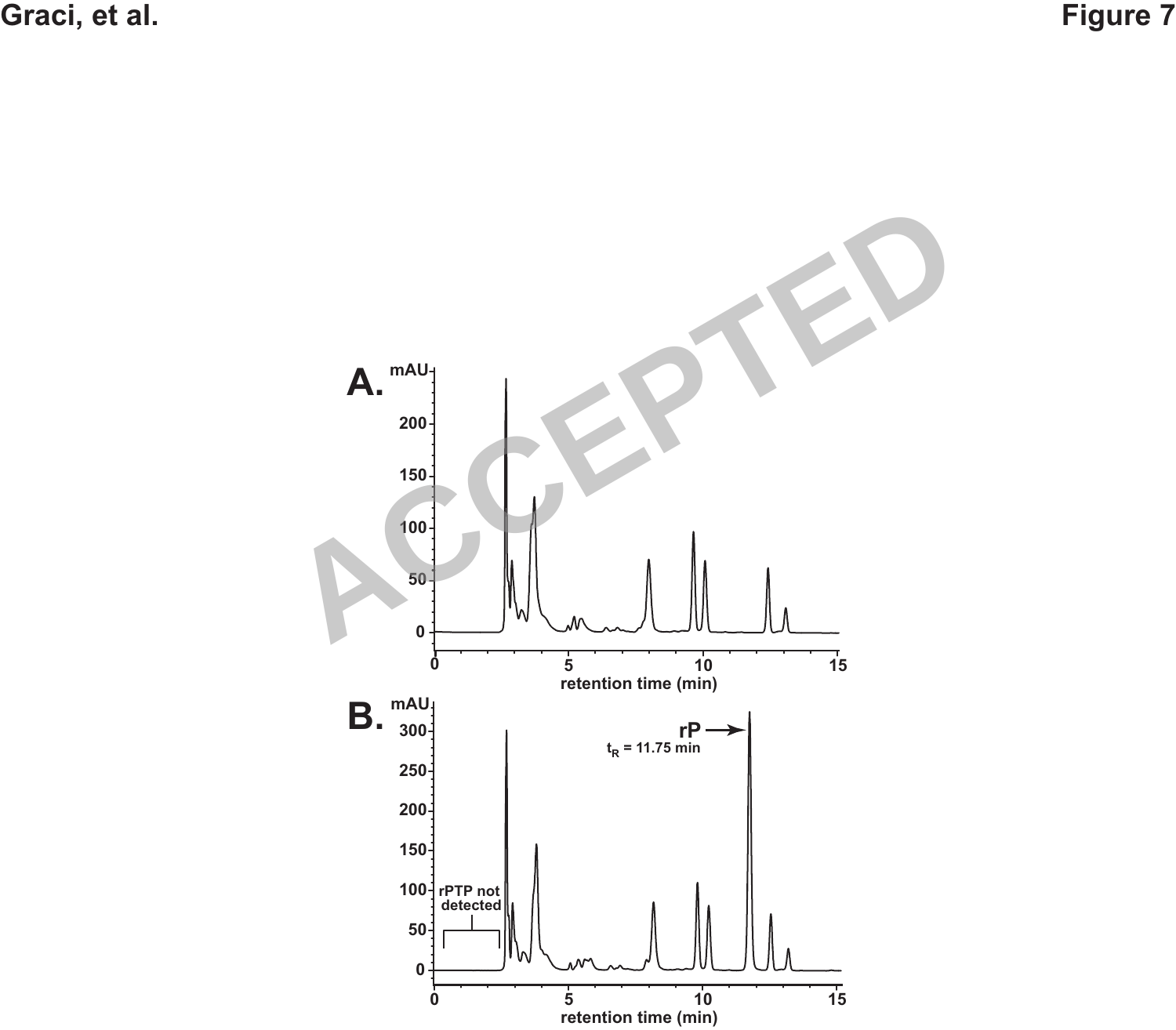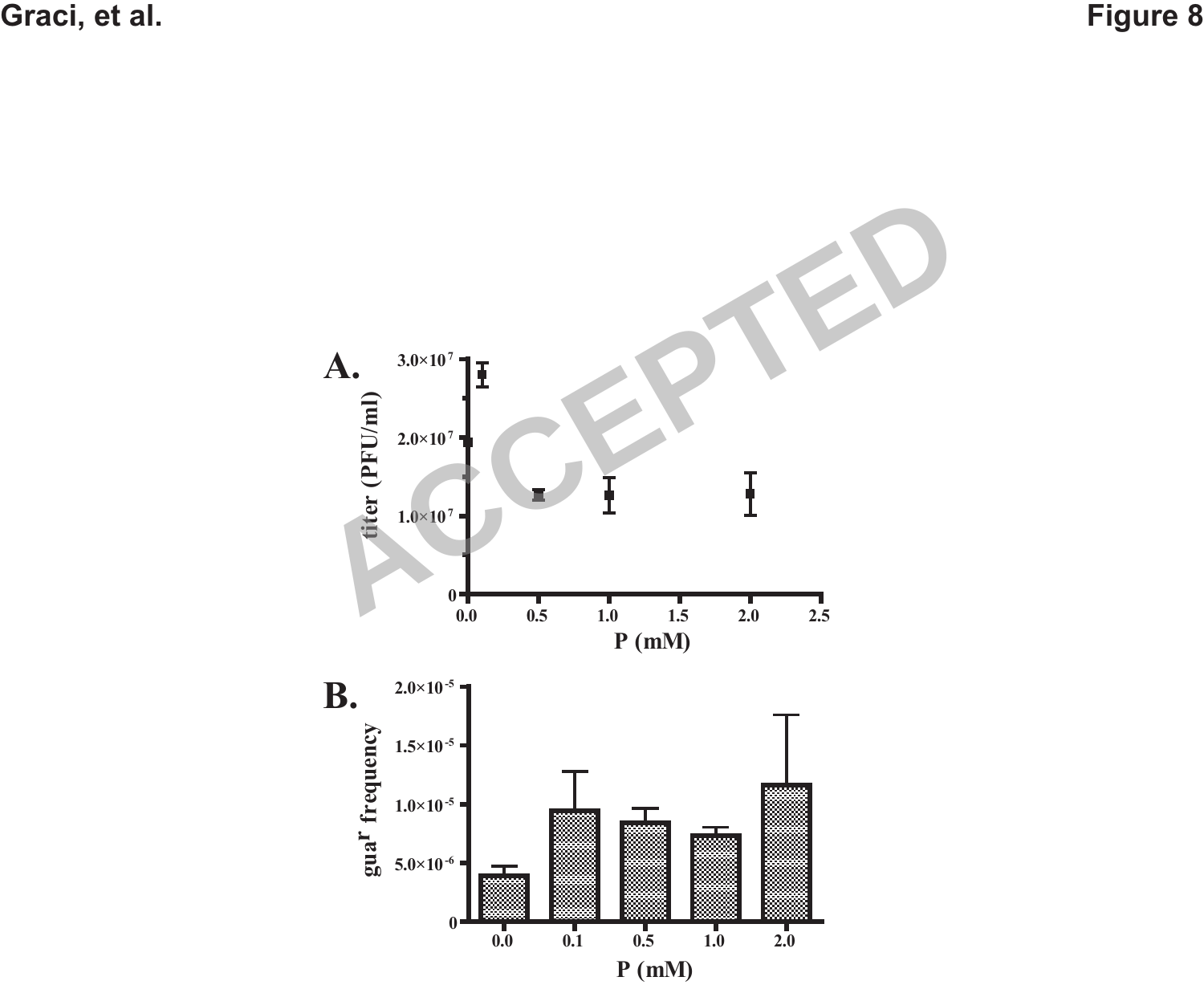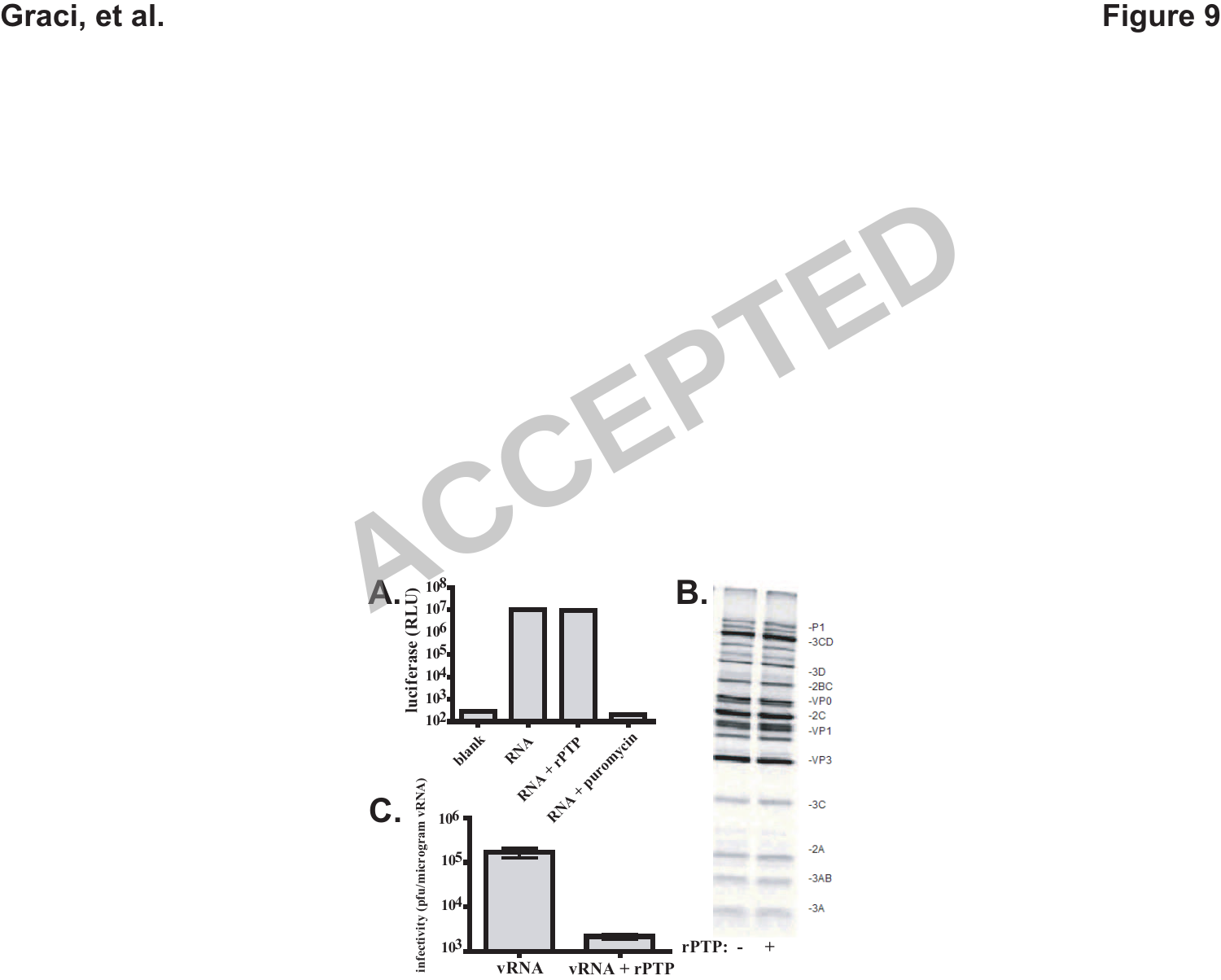